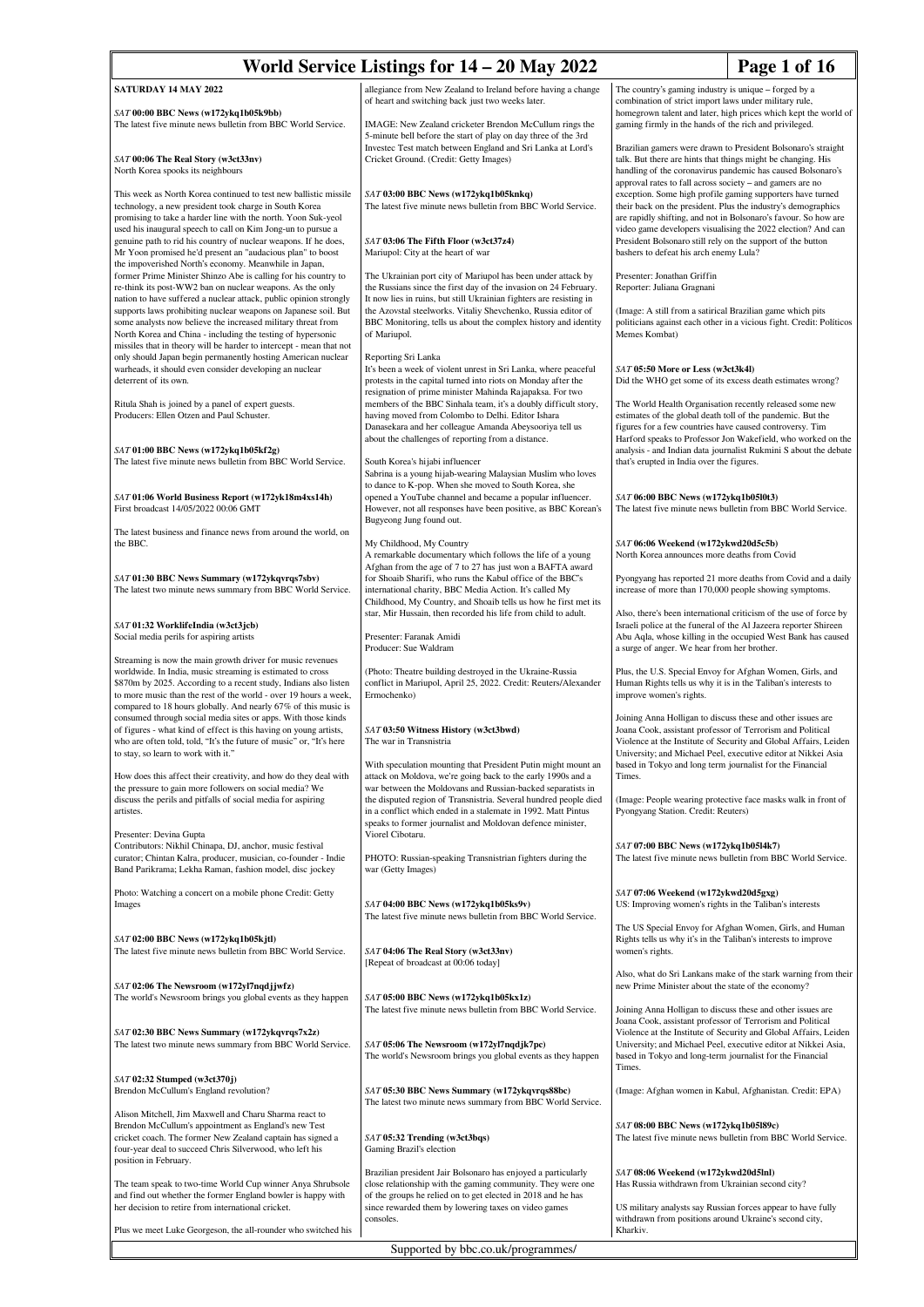| World Service Listings for 14 – 20 May 2022<br>Page 2 of 16                                                                                                                                                                                                                                                                                                                                                                                                               |                                                                                                                                                                                                                                                                                                                                                                                                                                                                                                                                     |                                                                                                                                                                                                                                                                                                                                                                                                                        |  |
|---------------------------------------------------------------------------------------------------------------------------------------------------------------------------------------------------------------------------------------------------------------------------------------------------------------------------------------------------------------------------------------------------------------------------------------------------------------------------|-------------------------------------------------------------------------------------------------------------------------------------------------------------------------------------------------------------------------------------------------------------------------------------------------------------------------------------------------------------------------------------------------------------------------------------------------------------------------------------------------------------------------------------|------------------------------------------------------------------------------------------------------------------------------------------------------------------------------------------------------------------------------------------------------------------------------------------------------------------------------------------------------------------------------------------------------------------------|--|
| Plus, there's been international criticism of the use of force by<br>Israeli police at the funeral of the Al Jazeera reporter Shireen<br>Abu Aqla, whose killing in the occupied West Bank has caused<br>a surge of anger. We hear from a fellow Palestinian journalist                                                                                                                                                                                                   | SAT 09:30 BBC News Summary (w172ykqvrqs8r9w)<br>The latest two minute news summary from BBC World Service.                                                                                                                                                                                                                                                                                                                                                                                                                          | SAT 12:00 BBC News (w172ykq1b05lr8w)<br>The latest five minute news bulletin from BBC World Service.                                                                                                                                                                                                                                                                                                                   |  |
| on why she was an inspiration to so many.                                                                                                                                                                                                                                                                                                                                                                                                                                 | SAT 09:32 Hidden Sport (w3ct41d5)<br>Switch                                                                                                                                                                                                                                                                                                                                                                                                                                                                                         | SAT 12:06 The Documentary (w3ct41wd)<br>Billionaire ball game                                                                                                                                                                                                                                                                                                                                                          |  |
| Joining Anna Holligan to discuss these and other issues are<br>Joana Cook, assistant professor of Terrorism and Political<br>Violence at the Institute of Security and Global Affairs, Leiden<br>University; and Michael Peel, executive editor at Nikkei Asia,<br>based in Tokyo and long-term journalist for the Financial<br>Times.<br>(Images: A local woman with cats walk past a farm building in<br>the village of Mala Rohan, near Kharkiv, Ukraine. Credit: EPA) | Kim Tserkezie meets Danny Hibbert, the mastermind behind<br>Switch, a sport of sports consisting of football, basketball,<br>volleyball, netball and handball. She learns how the game is<br>crossing generational and cultural divides in White City, a fast-<br>changing area of west London, and giving opportunities to<br>many, where more established sports are failing. Through<br>speaking to those who Switch has impacted, Kim comes to<br>understand how important Switch, and Danny, are to this<br>diverse community. | James Montague, award-winning author of the The Billionaire's<br>Club, tells the story of how the super-rich bought English<br>football and Chelsea FC became a sanctioned asset. From<br>Putin's oligarchs to hyper-capitalist Americans and oil-rich<br>Middle Eastern royal families, James explores the concerns,<br>crimes and crises that large waves of cash have brought to the<br>home of the beautiful game. |  |
| SAT 08:30 BBC News Summary (w172ykqvrqs8mkr)<br>The latest two minute news summary from BBC World Service.                                                                                                                                                                                                                                                                                                                                                                | SAT 09:50 Over to You (w3ct35s4)<br>New podcast Lives Less Ordinary                                                                                                                                                                                                                                                                                                                                                                                                                                                                 | SAT 13:00 BBC News (w172ykq1b05lw10)<br>The latest five minute news bulletin from BBC World Service.                                                                                                                                                                                                                                                                                                                   |  |
| SAT 08:32 The Conversation (w3ct37ls)<br>Women in the world of animation<br>From the first moving drawings that appeared on screens back<br>in the 1930s to the highly imaginative, emotionally resonant<br>filmmaking of today – animation has come a long way. It is no                                                                                                                                                                                                 | We find out about the launch of a new podcast called Lives<br>Less Ordinary from the team who produce Outlook and ask<br>what lies ahead? But some listeners are unhappy that this new<br>series means the end of Outlook's own podcast.<br>Plus the documentary The Grand Egyptian Museum - a listener                                                                                                                                                                                                                             | SAT 13:06 Newshour (w172yfbyf5ypdz9)<br>North Korea's rapidly spreading Covid-19 outbreak a "great"<br>disaster"<br>North Korea's rapidly spreading Covid-19 outbreak is a "great<br>disaster" for the country, its leader Kim Jong-un has said,<br>according to state media. Will he accept vaccines from South                                                                                                       |  |
| longer considered a pleasant cinematic distraction for kids. In<br>fact, some of the boldest, most creative and slyly subversive<br>filmmaking can be found in animation. Kim Chakanetsa speaks<br>to two women responsible for bringing animated characters to<br>life.                                                                                                                                                                                                  | complains it sounds like it was scripted by the Egyptian<br>Tourism Board and was insufficiently critical.<br>Presenter: Rajan Datar<br>Producer: Howard Shannon                                                                                                                                                                                                                                                                                                                                                                    | Korea?<br>Also in the programme: we speak to a Ukrainian media boss on<br>the challenges of reporting on a war in your own country; and<br>India bans wheat exports one month after promising to feed the<br>world.                                                                                                                                                                                                    |  |
| María Cecilia Botero is an actor from Colombia whose career<br>spans five decades. She has experience in everything from<br>performing musical theater, to being a news anchor, to starring<br>in popular telenovelas, to dubbing commercials and most<br>recently voicing the character of the Abuela in the Oscar-                                                                                                                                                      | SAT 10:00 BBC News (w172ykq1b05lhsm)<br>The latest five minute news bulletin from BBC World Service.                                                                                                                                                                                                                                                                                                                                                                                                                                | (Photo: North Korean leader Kim Jong-un convenes a Covid-19)<br>response meeting on 12 May. Credit: EPA)                                                                                                                                                                                                                                                                                                               |  |
| Winning Disney film Encanto.<br>Signe Baumane is a Latvian animator based in Brooklyn. Her<br>first of many short stories was published in a local newspaper<br>when she was 14. She went on to illustrate children's books and                                                                                                                                                                                                                                           | SAT 10:06 Sportshour (w172yg8h3fbr4jh)<br>FA Cup final bonanza<br>We preview the Men's and Women's FA Cup final taking place<br>at Wembley this weekend.                                                                                                                                                                                                                                                                                                                                                                            | $SAT 14:00$ BBC News (w172ykq1b05lzs4)<br>The latest five minute news bulletin from BBC World Service.<br>SAT 14:06 World Questions (w3ct3hnp)                                                                                                                                                                                                                                                                         |  |
| create sets for puppet theaters. Since she moved to the United<br>States to further pursue animation, Signe has written, directed<br>and animated 15 shorts and two animated films. Her work has<br>been showcased at over 300 film festivals. She uses animation<br>to confront difficult, adult topics, like "Rocks In my Pockets",<br>which she also voiced, which covers the 100 year history of her<br>family in Latvia.                                             | We'll speak to the BBC's Ian Dennis, get the full match day<br>experience on board the Liverpool supporters coach and revisit<br>some of the classic FA Cup team songs.<br>Then on Sunday it's the women's final. The competition has<br>come a long way in a relatively short period of time. This is                                                                                                                                                                                                                              | Germany<br>The war in Ukraine has proved a turning point for German<br>policy makers who have pledged to increase defence spending<br>and wean themselves off their dependence on Russian gas and<br>oil. But at what cost to the German public? How deep is the<br>new consensus in Berlin? How will Germany face these new                                                                                           |  |
| Produced by Emily Naylor.<br>(Image: (L), María Cecilia Botero, courtesy of María Cecilia<br>Botero. (R), Signe Baumane, courtesy of Signe Baumane.)                                                                                                                                                                                                                                                                                                                      | only the seventh year in its more than 50 year history the game<br>has been played at Wembley. The progress of the women's<br>game is in no small part down to women like Patricia Gregory,<br>founder of the Women's FA and Lorraine Hoey captain of the<br>Fulham's 1985 cup winners. We bring them together for their                                                                                                                                                                                                            | challenges in foreign policy - and energy and inflation<br>problems at home?<br>German politicians and opinion formers take questions from a<br>live audience at Berlin's Humboldt University in a debate<br>chaired by Jonny Dymond.                                                                                                                                                                                  |  |
| SAT 09:00 BBC News (w172ykq1b05ld1h)<br>The latest five minute news bulletin from BBC World Service.                                                                                                                                                                                                                                                                                                                                                                      | thoughts.<br>After Covid caused its postponement, the biggest sporting event<br>for the deaf community, the Deaflympics, have been taking<br>place in Brazil this week. Deaf sport isn't part of the Paralympic                                                                                                                                                                                                                                                                                                                     | The panel:<br>Nils Schmid: SPD MP and foreign affairs spokesperson<br>Johann Wadephul: CDU MP and member of the Committee on<br>Foreign Affairs                                                                                                                                                                                                                                                                        |  |
| SAT 09:06 BBC OS Conversations (w3ct417d)<br>Abortion in the US                                                                                                                                                                                                                                                                                                                                                                                                           | Games and as such hasn't seen the same kind of growth in<br>interest, publicity and funding for its athletes, many of whom<br>are struggling with the financial burden. We speak to British<br>swimmer Nathan Young and CEO of the Organising Committee                                                                                                                                                                                                                                                                             | Daniela Schwarzer: Political scientist and Open Society<br><b>Executive Director for Europe</b><br>Franziska Brantner: Green Party MP and Parliamentary State<br>Secretary in the Ministry of Economic Affairs                                                                                                                                                                                                         |  |
| Abortion is a deeply divisive issue in the United States that<br>spans the law, religion and women's rights. It has been a legal<br>right for almost 50 years. Now, the Supreme Court - the top<br>court in the country – is expected to overturn the law and rule<br>that abortions can banned.                                                                                                                                                                          | Richard Ewald.<br>The classically French sport of Pétanque is hosting its world<br>championship, we drop into see what all the fuss is about!                                                                                                                                                                                                                                                                                                                                                                                       | BBC World Questions is a series of international events created<br>in partnership with the British Council, which connects the UK<br>and the world through arts, culture, education and the English<br>language.                                                                                                                                                                                                       |  |
| It's put abortion back towards the top of the political debate and<br>we reflect some of the conversations taking place among those<br>affected.                                                                                                                                                                                                                                                                                                                          | Image: Juergen Klopp, manager of Liverpool (L) and Thomas<br>Tuchel, manager of Chelsea. Chelsea and Liverpool meet in the<br>Men's FA Cup Final on Saturday at Wembley CREDIT: LEFT<br>IMAGE (Photo by Laurence Griffiths/Getty Images) CENTER                                                                                                                                                                                                                                                                                     | Producer: Helen Towner<br>Sound Engineers: Kate Barker and Chris Weightman<br>(Photo: Brandenburg Gate, Berlin, Credit: Sylvain Sonnet/Getty                                                                                                                                                                                                                                                                           |  |
| Two women share their experiences and personal reasons for<br>terminating their pregnancies, including one that resulted from<br>sexual assault.                                                                                                                                                                                                                                                                                                                          | IMAGE (Photo by Alex Pantling/Getty Images) RIGHT<br>IMAGE (Photo by Catherine Ivill/Getty Images)                                                                                                                                                                                                                                                                                                                                                                                                                                  | Images)<br>SAT 15:00 BBC News (w172ykq1b05m3j8)                                                                                                                                                                                                                                                                                                                                                                        |  |
| "I felt like the deepest despair ever in my life," said Samantha.<br>"Seeing that positive pregnancy test, I remember balling up the<br>shower curtain because I was in the bathroom screaming, and<br>biting into the shower curtain so that no one could hear."                                                                                                                                                                                                         | SAT 11:00 BBC News (w172ykq1b05lmjr)<br>The latest five minute news bulletin from BBC World Service.                                                                                                                                                                                                                                                                                                                                                                                                                                | The latest five minute news bulletin from BBC World Service.<br>SAT 15:06 BBC OS Conversations (w3ct417d)                                                                                                                                                                                                                                                                                                              |  |
| Hosts Ben James and Karnie Sharp also introduce a<br>conversation between two doctors, both women, who work at<br>clinics that provide abortions. They discuss how they feel about                                                                                                                                                                                                                                                                                        | SAT 11:06 The Newsroom (w172yl7nqdjkz54)<br>The world's Newsroom brings you global events as they happen                                                                                                                                                                                                                                                                                                                                                                                                                            | [Repeat of broadcast at 09:06 today]<br>SAT 15:30 BBC News Summary (w172ykqvrqs9gsn)                                                                                                                                                                                                                                                                                                                                   |  |
| performing abortions, including when one of them was pregnant<br>with her own child; plus how they deal with any moral<br>judgement that may surround their actions. The programme<br>also includes messages from women who welcome a potential<br>abortion ban.                                                                                                                                                                                                          | SAT 11:30 BBC News Summary (w172ykqvrqs8zt4)<br>The latest two minute news summary from BBC World Service.<br>SAT 11:32 Unspun World with John Simpson (w3ct42bz)                                                                                                                                                                                                                                                                                                                                                                   | The latest two minute news summary from BBC World Service.<br>SAT 15:32 Trending (w3ct3bqs)<br>[Repeat of broadcast at 05:32 today]                                                                                                                                                                                                                                                                                    |  |
| Please be aware, the conversations discuss matters that some                                                                                                                                                                                                                                                                                                                                                                                                              | Russia, mercenaries and the Lebanese elections<br>BBC world affairs editor John Simpson explores how Russians                                                                                                                                                                                                                                                                                                                                                                                                                       | SAT 15:50 Sporting Witness (w3ct36fg)                                                                                                                                                                                                                                                                                                                                                                                  |  |
| may find distressing.<br>(Photo: Pro-choice and anti-abortion demonstrators confront<br>during a protest outside the US Supreme Court. Credit:<br>Reuters/Michael A McCoy)                                                                                                                                                                                                                                                                                                | feel about the war, what Russian mercenaries are doing in Mali,<br>and the economic crisis looming large over Lebanon's elections.<br>Joined by the BBC's unparalleled range of experts, John<br>provides an unvarnished version of the week's major global                                                                                                                                                                                                                                                                         | The footballer trapped in Syria<br>Olaniyi Gideon is a professional footballer, who had played in<br>the UAE and had trials for clubs in the UK; his efforts to keep                                                                                                                                                                                                                                                   |  |
|                                                                                                                                                                                                                                                                                                                                                                                                                                                                           | news stories.<br>Supported by bbc.co.uk/programmes/                                                                                                                                                                                                                                                                                                                                                                                                                                                                                 | his dream alive found him playing for a Syrian club in 2011                                                                                                                                                                                                                                                                                                                                                            |  |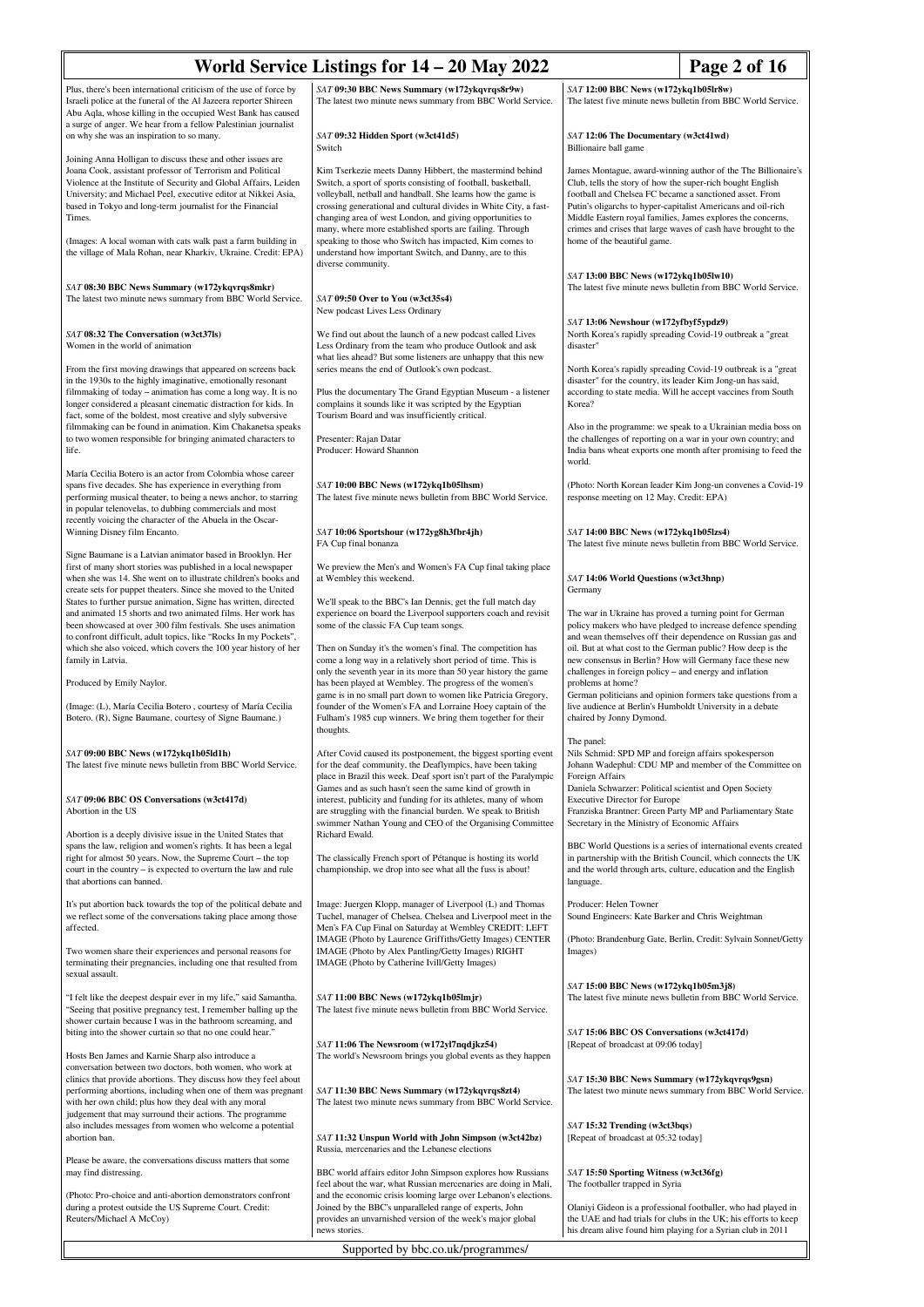| World Service Listings for 14 – 20 May 2022                                                                                                                                                                                                                                                                                                                                                                  | Page 3 of 16                                                                                                                                                                                                                                                                                                                                                                                                              |                                                                                                                                                                                                                                                                                                                                                                                                                |
|--------------------------------------------------------------------------------------------------------------------------------------------------------------------------------------------------------------------------------------------------------------------------------------------------------------------------------------------------------------------------------------------------------------|---------------------------------------------------------------------------------------------------------------------------------------------------------------------------------------------------------------------------------------------------------------------------------------------------------------------------------------------------------------------------------------------------------------------------|----------------------------------------------------------------------------------------------------------------------------------------------------------------------------------------------------------------------------------------------------------------------------------------------------------------------------------------------------------------------------------------------------------------|
| when the country descended into civil war. He tells Bukky                                                                                                                                                                                                                                                                                                                                                    | competition, and the strength in simplicity.                                                                                                                                                                                                                                                                                                                                                                              | SUN 01:00 BBC News (w172ykq1b05n9zk)                                                                                                                                                                                                                                                                                                                                                                           |
| Fadipe about the fraught escape he was forced to pull off after<br>the club he was playing for abandoned him and the other<br>players who weren't Syrians. The programme is a Whistledown<br>Production.                                                                                                                                                                                                     | Susanna Marie Cork, better known as SuRie, was the 2018 UK<br>entry for the competition. Dance-pop singer-songwriter<br>Alexandra Rotan is a member of the super group KEiiNO, who                                                                                                                                                                                                                                        | The latest five minute news bulletin from BBC World Service.<br>SUN 01:06 The Science Hour (w3ct39z3)                                                                                                                                                                                                                                                                                                          |
| PHOTO: Olaniyi Gideon, with the ball, in a team phot taken in<br>Syria (personal collection)                                                                                                                                                                                                                                                                                                                 | represented Norway in 2019. Stockholm-based singer-<br>songwriter Cornelia Jakobs is representing Sweden in this year's<br>Eurovision, taking place in Turin, Italy, while MARO is<br>representing Portugal. Korean-Australian pop singer-songwriter                                                                                                                                                                      | Portrait of the monster black hole at our galaxy's heart<br>The heaviest thing in the Galaxy has now been imaged by the<br>biggest telescope on Earth. This is Sagittarius A*, the                                                                                                                                                                                                                             |
| SAT 16:00 BBC News (w172ykq1b05m78d)<br>The latest five minute news bulletin from BBC World Service.                                                                                                                                                                                                                                                                                                         | and multi-instrumentalist Dami Im came second in the 2016<br>competition.                                                                                                                                                                                                                                                                                                                                                 | supermassive black hole at the centre of our Galaxy – a gas and<br>star-consuming object, a 4 million times the mass of the Sun.<br>The Event Horizon Telescope is not one device but a<br>consortium of radio telescopes ranging from the South Pole to                                                                                                                                                       |
| SAT 16:06 Sportsworld (w172ygjpjqcmx95)<br>Live Sporting Action                                                                                                                                                                                                                                                                                                                                              | SAT 23:00 BBC News (w172ykq1b05n2h9)<br>The latest five minute news bulletin from BBC World Service.                                                                                                                                                                                                                                                                                                                      | the Arctic Circle. Their combined data allowed astronomers to<br>focus in on this extreme object for the first time. Astronomer<br>Ziri Younsi from University College London talks to Roland<br>Pease about the orange doughnut image causing all the                                                                                                                                                         |
| Lee James presents live commentary of the FA Cup Final<br>between Chelsea and Liverpool at Wembley Stadium. Lee will<br>be alongside Scott Minto, an FA Cup winner with Chelsea in<br>1997, and the former Liverpool goalkeeper Brad Friedel.                                                                                                                                                                | SAT 23:06 The Newsroom (w172yrwsvxwc2jw)<br>The world's Newsroom brings you global events as they happen                                                                                                                                                                                                                                                                                                                  | excitement.<br>Also in the programme                                                                                                                                                                                                                                                                                                                                                                           |
| We'll also preview the Women's FA Cup Final between Chelsea<br>and Manchester City.                                                                                                                                                                                                                                                                                                                          | SAT 23:20 Sports News (w172ygh1n8595jl)<br>BBC Sport brings you all the latest stories and results from<br>around the world.                                                                                                                                                                                                                                                                                              | Climatologist Chris Funk talks about the role of La Niña and<br>climate change in the record-breaking two year drought that<br>continues to threaten the lives and livelihoods of millions of<br>people in East Africa.                                                                                                                                                                                        |
| Image: In this composite image a comparison has been made<br>between Juergen Klopp, Manager of Liverpool (L) and Thomas<br>Tuchel, Manager of Chelsea. Chelsea and Liverpool meet in the<br>Men's FA Cup Final on May 14,2022 at Wembley Stadium in<br>London, England. *** LEFT IMAGE*** (Photo by Laurence                                                                                                 | SAT 23:30 BBC News Summary (w172ykqvrqsbfrp)<br>The latest two minute news summary from BBC World Service.                                                                                                                                                                                                                                                                                                                | Was a pig virus to blame for the death of the first patient to<br>receive a pig heart transplant? We talk to the surgeon and<br>scientist at the University of Maryland School of Medicine who<br>led the historic animal to human transplant operation this year.                                                                                                                                             |
| Griffiths/Getty Images) *** CENTER IMAGE*** (Photo by<br>Alex Pantling/Getty Images) *** RIGHT IMAGE*** (Photo by<br>Catherine Ivill/Getty Images)                                                                                                                                                                                                                                                           | SAT 23:32 The Cultural Frontline (w3ct37rc)<br>The art of memory<br>Lola Arias is a well-known and influential Latin American                                                                                                                                                                                                                                                                                             | How easy will it be to grow plants in lunar soil on future moon<br>bases? Plant biologist Anna Lisa Paul has been testing the<br>question in her lab at the University of Florida, Gainesville,                                                                                                                                                                                                                |
| $SAT$ 20:00 BBC News (w172ykq1b05mq7x)<br>The latest five minute news bulletin from BBC World Service.                                                                                                                                                                                                                                                                                                       | theatre director, writer and filmmaker. Her powerful stage<br>pieces are created from real life testimony. She gathers material<br>for these works by talking to and workshopping with people<br>who have witnessed, or been part of a particular, sometimes                                                                                                                                                              | with cress seeds and lunar regolith collected by the Apollo<br>missions.<br>And                                                                                                                                                                                                                                                                                                                                |
| $SAT$ 20:06 The Arts Hour (w3ct3902)<br>Directors Barry Jenkins and Sian Heder                                                                                                                                                                                                                                                                                                                               | traumatic, shared experience. These people then become her<br>actors, performing their lives in the theatre. She tells Tina<br>Daheley about her working methods and her works including                                                                                                                                                                                                                                  | Does photographic memory exist?                                                                                                                                                                                                                                                                                                                                                                                |
| Two extended interviews by Nikki Bedi with two astonishingly<br>talented American film-makers, both of whom have won the<br>Best Picture Oscar.                                                                                                                                                                                                                                                              | 'Minefield', where she brought together British and Argentinian<br>veterans from the 1982 Falklands war, 'The Day I Was Born'<br>which included people from different political sides during the<br>Chilean dictatorship of Augusto Pinochet and her latest piece,<br>Lengua Madre, Mother Tongue, exploring motherhood in the                                                                                            | Most people are great at remembering key points from<br>important events in their lives, while the finer details - such as<br>the colour of the table cloth in your favourite restaurant or the<br>song playing on the radio while you brushed your teeth - are<br>forgotten.                                                                                                                                  |
| Firstly the creative visionary behind the Oscar winning film<br>Moonlight and the television series The Underground Railroad,<br>director Barry Jenkins. And the pioneering force behind this<br>year's Best Picture Oscar for CODA, writer and director Sian<br>Heder.<br>The Arts Hour previously went on tour to the United States, and<br>discussed diversity, equality and inclusion in film making. In | 21st Century.<br>This year Kaunas, Lithuania's second largest city, is one of the<br>three European Capitals of Culture 2022. It's a place with a<br>troubled past and one the topics being explored during this year<br>of Culture is its forgotten or suppressed history. One of the<br>artists who's exhibiting there is William Kentridge. His family<br>emigrated to South Africa from Lithuania more than a century | But some people seem to have the power to remember events,<br>documents or landscapes with almost perfect recall, which is<br>widely referred to as having a photographic memory.<br>CrowdScience listeners Tracy and Michael want to know if<br>photographic memory actually exists and if not, what are the<br>memory processes that allow people to remember certain details<br>so much better than others? |
| this episode, you can hear more from those conversations from<br>the Redcat Theatre in Los Angeles.<br>Producers: Paul Waters, Nicki Paxman and Oliver Jones                                                                                                                                                                                                                                                 | ago to escape antisemitism and the pogroms. For years, the<br>internationally acclaimed artist admits he was reluctant to visit<br>the land of his ancestors. Kentridge, who combines his<br>trademark charcoal drawings with animation and sculpture, is                                                                                                                                                                 | Putting her own memory skills to the test along the way,<br>presenter Marnie Chesterton sets out to investigate just what's                                                                                                                                                                                                                                                                                    |
| (Photo: Barry Jenkins on stage at REDCAT in Los Angeles.<br>Credit: James V. Evers)                                                                                                                                                                                                                                                                                                                          | well known for tackling difficult subjects such as racial and<br>financial inequality. Lucy Ash met him at the National Art<br>Museum in Kaunas at his exhibition called That Which We Do                                                                                                                                                                                                                                 | happening inside our brains when we use our memories, the<br>importance of being able to forget and why some people have<br>better memories than others.                                                                                                                                                                                                                                                       |
| $SAT$ 21:00 BBC News (w172ykq1b05mv01)<br>The latest five minute news bulletin from BBC World Service.                                                                                                                                                                                                                                                                                                       | Not Remember.<br>Sophie Jai's debut novel Wild Fires is set on the Caribbean<br>island of Trinidad. When her main character Cassandra returns                                                                                                                                                                                                                                                                             | Photo: First image of Sgr A*, the supermassive black hole at<br>the centre of our galaxy<br>Credit: EHT Collaboration, Southern European Observatory                                                                                                                                                                                                                                                           |
| SAT 21:06 Newshour (w172yfbyf5yqcyb)<br>People returning to Kharkiv, says mayor                                                                                                                                                                                                                                                                                                                              | home from abroad for the funeral of her cousin Chevy, she's<br>confronted by her intergenerational family, all living in<br>different parts of the same house, together but separate, and the<br>family secrets and hidden memories that have dominated their                                                                                                                                                             | Presenter: Roland Pease and Marnie Chesterton<br>Producer: Andrew Luck-Baker and Hannah Fisher                                                                                                                                                                                                                                                                                                                 |
| The mayor of Kharkiv in north-eastern Ukraine has told the<br>BBC that the battle for the city has been won and that people<br>are starting to return. Ihor Terekhov said invading Russian                                                                                                                                                                                                                   | lives for decades. Sophie Jai herself was born and spent her<br>early childhood in Trinidad until moving to Canada and she<br>explains what drew her back to writing about Trinidad and the<br>memories of her childhood.                                                                                                                                                                                                 | SUN 02:00 BBC News (w172ykq1b05nfqp)<br>The latest five minute news bulletin from BBC World Service.                                                                                                                                                                                                                                                                                                           |
| troops had withdrawn towards the border. We speak to one<br>Ukranian MP from the city who tells us what Kharkiv looks like<br>now.                                                                                                                                                                                                                                                                           | (Photo: An image from Lola Arias' Minefield. Credit: Tristram<br>Kenton)                                                                                                                                                                                                                                                                                                                                                  | SUN 02:06 The Newsroom (w172yl7nqdjmsc2)<br>The world's Newsroom brings you global events as they happen                                                                                                                                                                                                                                                                                                       |
| Also in the programme: North Korea's leader Kim Jong-un says<br>the Covid outbreak is the greatest disaster his country has ever<br>faced; and we go to the final of Eurovision to get a taste of the<br>performances which have taken place.                                                                                                                                                                | <b>SUNDAY 15 MAY 2022</b>                                                                                                                                                                                                                                                                                                                                                                                                 | SUN 02:30 BBC News Summary (w172ykqvrqsbt02)<br>The latest two minute news summary from BBC World Service.                                                                                                                                                                                                                                                                                                     |
| (Photo: Ukrainian servicemen ride a motorcycle near Kharkiv.<br>Credit: Reuters).                                                                                                                                                                                                                                                                                                                            | $SUN$ 00:00 BBC News (w172ykq1b05n67f)<br>The latest five minute news bulletin from BBC World Service.                                                                                                                                                                                                                                                                                                                    | SUN 02:32 Health Check (w3ct32wb)<br>New trial results of a fourth Covid booster<br>Brand new results of a fourth Covid booster trial, with a mix                                                                                                                                                                                                                                                              |
| SAT 22:00 BBC News (w172ykq1b05myr5)<br>The latest five minute news bulletin from BBC World Service.                                                                                                                                                                                                                                                                                                         | SUN 00:06 BBC OS Conversations (w3ct417d)<br>[Repeat of broadcast at 09:06 on Saturday]                                                                                                                                                                                                                                                                                                                                   | and match approach including half doses, reveals good news for<br>global vaccine rollout. BBC Health and Science correspondent<br>James Gallagher explains.                                                                                                                                                                                                                                                    |
| SAT 22:06 Music Life (w3ct30jt)<br>Eurovision 2022 with Cornelia Jakobs, MARO, Alexandra<br>Rotan (KEiiNO), SuRie and Dami Im                                                                                                                                                                                                                                                                                | SUN 00:30 BBC News Summary (w172ykqvrqsbkht)<br>The latest two minute news summary from BBC World Service.                                                                                                                                                                                                                                                                                                                | Plus evidence from Ohio where Professor Ihuoma Eneli's new<br>paper shows how weight gain increased markedly in low-<br>income US children and teenagers during early Covid-19.                                                                                                                                                                                                                                |
| Two of this year's Eurovision hopefuls, Cornelia Jakobs and<br>MARO, meet three former contestants - SuRie, Dami Im and<br>KEiiNO's Alexandra Rotan - to discuss how writing music in                                                                                                                                                                                                                        | SUN 00:32 Trending (w3ct3bqs)<br>[Repeat of broadcast at 05:32 on Saturday]                                                                                                                                                                                                                                                                                                                                               | And the science of dreams, Claudia Hammond speaks to<br>Brazilian neuroscientist Sidarta Ribeiro about his new wide<br>ranging book The Oracle of Night.                                                                                                                                                                                                                                                       |
| rooms with strangers is like speed dating, the expectation that<br>fans have of their sound, why there's no formula to win the                                                                                                                                                                                                                                                                               | SUN 00:50 More or Less (w3ct3k4l)<br>[Repeat of broadcast at 05:50 on Saturday]                                                                                                                                                                                                                                                                                                                                           | Presenter: Claudia Hammond                                                                                                                                                                                                                                                                                                                                                                                     |

Supported by bbc.co.uk/programmes/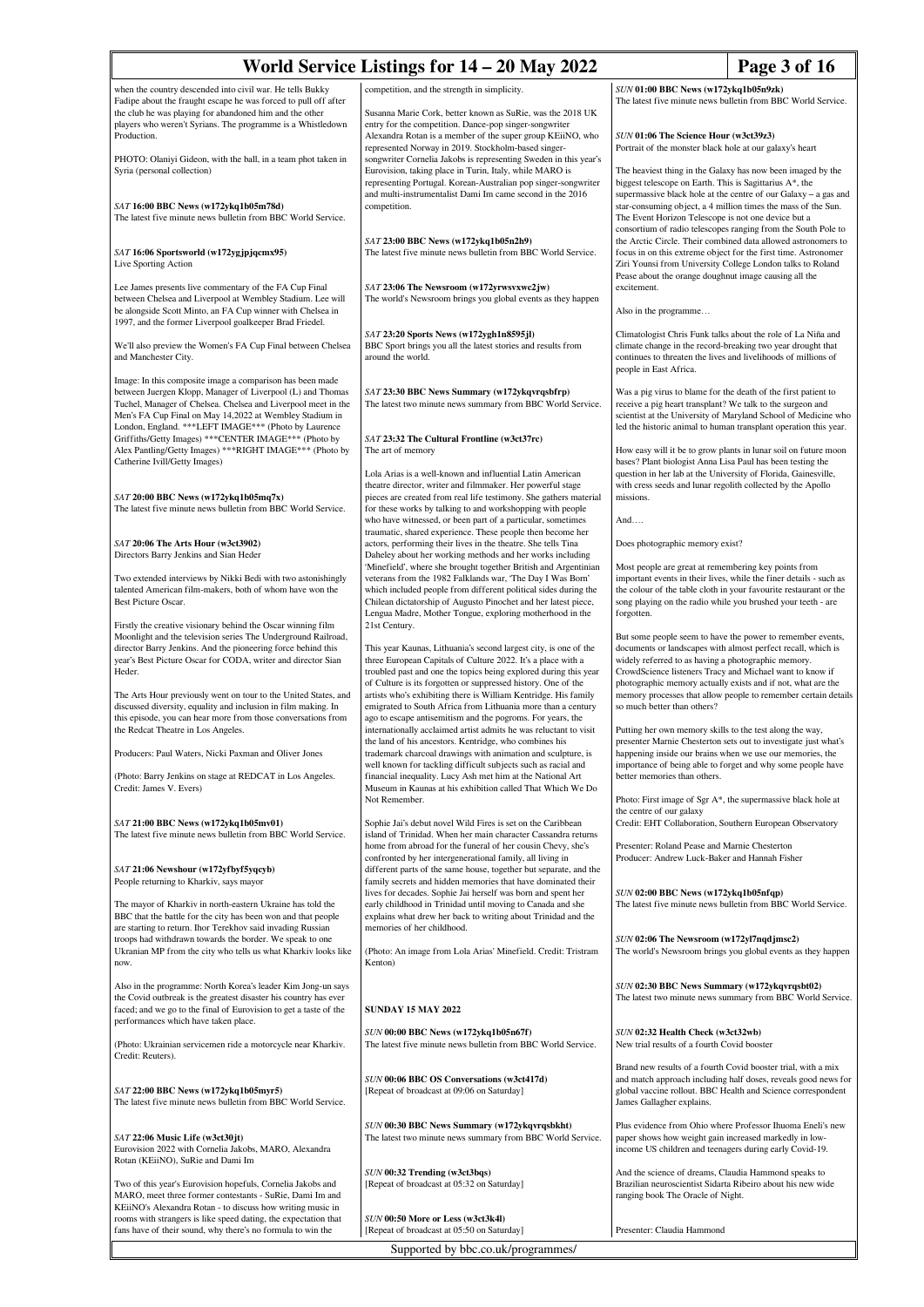| World Service Listings for 14 – 20 May 2022<br>Page 4 of 16                                                                                                                                                                                                                                                                       |                                                                                                                                                                                                                                                                                                                                       |                                                                                                                                                                                                                                                                                                                   |
|-----------------------------------------------------------------------------------------------------------------------------------------------------------------------------------------------------------------------------------------------------------------------------------------------------------------------------------|---------------------------------------------------------------------------------------------------------------------------------------------------------------------------------------------------------------------------------------------------------------------------------------------------------------------------------------|-------------------------------------------------------------------------------------------------------------------------------------------------------------------------------------------------------------------------------------------------------------------------------------------------------------------|
| Producer: Erika Wright                                                                                                                                                                                                                                                                                                            | and her family's involvement in the slave trade, Laura Trevelyan<br>and her producer Koralie Barrau go to Grenada. Koralie is                                                                                                                                                                                                         | School of Economics, and Moya Lothian-McLean, a journalist<br>and columnist specialising in politics and digital culture based in                                                                                                                                                                                 |
| (Picture: A patient who has received a fourth Covid-19)<br>vaccination in Rieti, Italy. Photo credit: Riccardo<br>Fabi/NurPhoto/Getty Images.)                                                                                                                                                                                    | descended from slaves on the Caribbean island of Haiti, so this<br>was an intense trip for her, personally and professionally. Laura<br>and Koralie visit the plantations, and learn about how slaves<br>were brutalised and tortured. They are guided by the historian<br>and administrator at the University of the West Indies, Dr | London.<br>(Image: Protesters at a demonstration against NATO)<br>membership outside the ruling Social Democrats party's office<br>in Stockholm, Sweden. Credit: TT News Agency/Alamy)                                                                                                                            |
| SUN 03:00 BBC News (w172ykq1b05nkgt)<br>The latest five minute news bulletin from BBC World Service.                                                                                                                                                                                                                              | Nicole Phillip Dowe, and the Grenadian historical novelist DC<br>Campbell.                                                                                                                                                                                                                                                            | SUN 08:30 BBC News Summary (w172ykqvrqscjgv)                                                                                                                                                                                                                                                                      |
| SUN 03:06 The Documentary (w3ct41wd)<br>[Repeat of broadcast at 12:06 on Saturday]                                                                                                                                                                                                                                                | Grenada's national commission on reparations for slavery has<br>begun to meet and debate what reparations means. Laura<br>interviews the chair of Grenada's reparations commission,<br>Arley Gill, to find out about the reparations Grenada is seeking<br>from the former colonial powers of France and Britain.                     | The latest two minute news summary from BBC World Service.<br>SUN 08:32 The Food Chain (w3ct38ms)<br>The problem with wheat                                                                                                                                                                                       |
| SUN 04:00 BBC News (w172ykq1b05np6y)<br>The latest five minute news bulletin from BBC World Service.                                                                                                                                                                                                                              | Finally, Laura tries to find the ancestors of slaves once owned<br>by her family - a journey which takes her to the heart of                                                                                                                                                                                                          | Wheat is one of the most important grains worldwide: you'll<br>find it in bread, biscuits, pasta, sauces, sweets and more besides.                                                                                                                                                                                |
| SUN 04:06 From Our Own Correspondent (w3ct327b)<br>Living through Shanghai's lockdown                                                                                                                                                                                                                                             | Grenada's capital St George's.<br>Presenter: Laura Trevelyan<br>Producer: Koralie Barrau                                                                                                                                                                                                                                              | Indeed, take wheat products off supermarket shelves and they<br>would look rather bare. But recent global events - not least the<br>war in Ukraine - have caused crop prices to soar.                                                                                                                             |
| Pascale Harter introduces reportage and analysis from<br>journalists and writers in China, Switzerland, Finland and<br>Jamaica.                                                                                                                                                                                                   | (Photo: Hands holding iron shackles. Credit: Mixel Inc)                                                                                                                                                                                                                                                                               | Ruth Alexander charts how a humble grass grown in the Fertile<br>Crescent became a commodity traded worldwide, and she<br>explores whether we have become too reliant on this "mega                                                                                                                               |
| More than 373 million people across China are currently living<br>under some form of Covid lockdown restrictions. In Shanghai -<br>usually a frenetic megacity with more than 25 million residents<br>- the rules have just been tightened again. Work, play and                                                                  | SUN 06:00 BBC News (w172ykq1b05nxq6)<br>The latest five minute news bulletin from BBC World Service.                                                                                                                                                                                                                                  | crop" for our food supplies - and what alternatives there might<br>be. She talks to Cathy Zabinski, professor of plant and soil<br>ecology at Montana State University, US; Frank Uekotter,<br>professor of environmental humanities at the University of<br>Birmingham, UK; and Augustine Sensie Bangura, CEO of |
| shopping routines have all been turned upside down, and<br>nobody is sure when it might all end. Rebecca Kanthor<br>describes how her family, friends and neighbours are waiting it                                                                                                                                               | SUN 06:06 Weekend (w172ykwd20d882f)<br>Ten people dead in New York state shooting                                                                                                                                                                                                                                                     | Sierra Agri Foods, Sierra Leone.<br>If you would like to get in touch with the show, please email:                                                                                                                                                                                                                |
| out.<br>Across Europe, there are countries, communities, and private                                                                                                                                                                                                                                                              | An 18-year-old white American has been charged with first<br>degree murder after he killed 10 people in what the FBI says<br>appears to have been a racially-motivated hate crime.                                                                                                                                                    | thefoodchain@bbc.co.uk<br>(Picture: An ear of wheat blowing in the wind. Credit: Getty                                                                                                                                                                                                                            |
| citizens opening their doors to Ukrainians escaping the war. But<br>critics have pointed to some striking contrasts between the way<br>Ukrainian refugees have been treated, and how the authorities<br>deal with people fleeing violence elsewhere in the world.<br>Imogen Foulkes reports from Switzerland, where questions are | Also, President Zelensky has vowed to try to stage next year's<br>Eurovision Song contest in Ukraine after the victory of Kalush<br>Orchestra in this year's event. At the ceremony, there was a plea<br>for international help from the band.                                                                                        | Images/BBC)<br>SUN 09:00 BBC News (w172ykq1b05p8yl)<br>The latest five minute news bulletin from BBC World Service.                                                                                                                                                                                               |
| being asked about what some are calling a two-tier system.                                                                                                                                                                                                                                                                        | Plus, a fresh look at African photography.                                                                                                                                                                                                                                                                                            |                                                                                                                                                                                                                                                                                                                   |
| Finland has history with Russia: plenty of it, including past<br>battles, invasions and occupations. As the Finnish government<br>and electorate considered whether the war in Ukraine now<br>makes joining NATO - after decades of official neutrality - a<br>wise strategic decision, Allan Little went back into the archives  | Joining Anna Holligan to discuss these and other stories are<br>Manmit Bhambra, a sociologist and policy fellow at the London<br>School of Economics, and Moya Lothian-McLean, a journalist<br>and columnist specialising in politics and digital culture based in                                                                    | SUN 09:06 From Our Own Correspondent (w3ct327b)<br>[Repeat of broadcast at 04:06 today]<br>SUN 09:30 BBC News Summary (w172ykqvrqscn6z)                                                                                                                                                                           |
| and Finnish memories of previous conflicts.                                                                                                                                                                                                                                                                                       | London.                                                                                                                                                                                                                                                                                                                               | The latest two minute news summary from BBC World Service.                                                                                                                                                                                                                                                        |
| After decades of official prohibition, Jamaica partially<br>decriminalised the growing, consumption and sale of marijuana<br>in 2015. The cannabis plant has had a long – and controversial –<br>part to play in the island's history and culture. So how has the                                                                 | (Image: New York City Mayor Eric Adams speaks during a<br>news conference about recent shootings of homeless people in<br>New York and Washington. Credit: Reuters)                                                                                                                                                                   | SUN 09:32 Outlook (w3ct41dd)<br>Twenty-three years longing to find my mum<br>When war broke out in Somalia in the 1990s, Omar Mohamed's                                                                                                                                                                           |
| change in policy worked out for Jamaicans - especially the<br>small-scale independent cannabis growers? Rachel Wright<br>heard that some feel the new rules are edging them out of a<br>lucrative market.                                                                                                                         | SUN 07:00 BBC News (w172ykq1b05p1gb)<br>The latest five minute news bulletin from BBC World Service.                                                                                                                                                                                                                                  | dad was killed and he was separated from his mum. Omar, who<br>was only four at that time, picked up his disabled younger<br>brother Hassan and started running. The brothers eventually<br>ended up in Kenya's vast Dadaab refugee camp - the biggest                                                            |
| Producer: Polly Hope<br>Production Co-Ordinator: Gemma Ashman<br>(Image: A woman passes supplies over a fence during the                                                                                                                                                                                                          | SUN 07:06 Weekend (w172ykwd20d8ctk)<br>Ukraine triumphs at the Eurovision Song Contest<br>President Zelensky says he hopes next year's competition will                                                                                                                                                                               | refugee camp in Africa. For years, they never stopped looking<br>for their mother. Until one day, rumours spread around the<br>camp that a woman was looking for them. Could this stranger<br>be Omar and Hassan's mum?                                                                                           |
| Covid-19 lockdown in Shanghai. Credit: EPA/Alex Plavevski)                                                                                                                                                                                                                                                                        | take place in Ukraine. We have reaction.                                                                                                                                                                                                                                                                                              | Omar's extraordinary story was turned into a graphic novel                                                                                                                                                                                                                                                        |
| SUN 04:30 BBC News Summary (w172ykqvrqsc1hb)<br>The latest two minute news summary from BBC World Service.                                                                                                                                                                                                                        | Also, Anna Holligan takes a bike ride through Central London<br>to assess just how safe the city is for cyclists.<br>Joining Anna Holligan to discuss these and other stories are                                                                                                                                                     | called When Stars Are Scattered. Omar also set up his own<br>charity called Refugee Strong. He was speaking to Jo Fidgen in<br>July 2020.                                                                                                                                                                         |
| SUN 04:32 The Cultural Frontline (w3ct37rc)                                                                                                                                                                                                                                                                                       | Manmit Bhambra, a sociologist and policy fellow at the London<br>School of Economics, and Moya Lothian-McLean, a journalist                                                                                                                                                                                                           | Get in touch: outlook@bbc.com                                                                                                                                                                                                                                                                                     |
| [Repeat of broadcast at 23:32 on Saturday]                                                                                                                                                                                                                                                                                        | and columnist specialising in politics and digital culture based in<br>London.                                                                                                                                                                                                                                                        | Presenter: Jo Fidgen<br>Producer: Katy Takatsuki                                                                                                                                                                                                                                                                  |
| SUN 05:00 BBC News (w172ykq1b05nsz2)<br>The latest five minute news bulletin from BBC World Service.                                                                                                                                                                                                                              | (Image: Kalush Orchestra of Ukraine, winners of he Eurovision<br>Song Contest in Turin, Italy. Credit: Nderim Kaceli/ipa-<br>agency.net/REX/Shutterstock (12940500b))                                                                                                                                                                 | (Photo: Omar Mohamed. Credit: Patrick Blain)                                                                                                                                                                                                                                                                      |
| SUN 05:06 The Newsroom (w172yl7nqdjn4lg)<br>The world's Newsroom brings you global events as they happen                                                                                                                                                                                                                          | SUN 08:00 BBC News (w172ykq1b05p56g)<br>The latest five minute news bulletin from BBC World Service.                                                                                                                                                                                                                                  | SUN 10:00 BBC News (w172ykq1b05pdpq)<br>The latest five minute news bulletin from BBC World Service.                                                                                                                                                                                                              |
| SUN 05:30 BBC News Summary (w172ykqvrqsc57g)<br>The latest two minute news summary from BBC World Service.                                                                                                                                                                                                                        | SUN 08:06 Weekend (w172ykwd20d8hkp)                                                                                                                                                                                                                                                                                                   | SUN 10:06 People Fixing The World (w3ct3j29)<br>Robots fixing sewers                                                                                                                                                                                                                                              |
| SUN 05:32 The Documentary (w3ct42d5)                                                                                                                                                                                                                                                                                              | Will Sweden join Nato?<br>Sweden's ruling Social Democrats are deciding today whether                                                                                                                                                                                                                                                 | Robots that navigate sewer pipes are being used to find leaks<br>and blockages in an ancient water system.                                                                                                                                                                                                        |
| Grenada: Confronting the past                                                                                                                                                                                                                                                                                                     | the country should join Nato, but not everyone is convinced.<br>We speak to Ali Esbati, a Swedish MP and Head of Fiscal                                                                                                                                                                                                               | They're being put to work in Pune, India, to access dangerous<br>and noxious spots that otherwise would be checked by people.                                                                                                                                                                                     |
| BBC World News anchor Laura Trevelyan discovered her<br>family's slave owning past only after the University College<br>London database of slave ownership in the British Caribbean                                                                                                                                               | Policy for the Left Party, which has been opposed to joining<br>Nato.                                                                                                                                                                                                                                                                 | The sewage systems are more than 100 years old and the maps<br>have been lost or are just outdated. So the robots are being used                                                                                                                                                                                  |
| was published in 2013. Back in the 18th Century, the Trevelyan<br>family were known as absentee slave owners on Grenada. The<br>family never set foot on the island, but owned hundreds of<br>slaves and profited for years from the sale of sugar harvested                                                                      | Also, President Zelensky has promised to try to stage next<br>year's Eurovision Song contest in Ukraine after the victory of<br>Kalush Orchestra in this year's event. At the ceremony, there<br>was a plea for international help from the band.                                                                                     | to update the maps, which should eventually lead to less leaks<br>and so less contamination in the water.<br>But the machines also replace manual work that is done by                                                                                                                                            |
| from five different sugar cane plantations.                                                                                                                                                                                                                                                                                       | Joining Anna Holligan to discuss these and other stories are                                                                                                                                                                                                                                                                          | some of the poorest members of Indian society. We explore<br>what it will mean for their wellbeing and livelihoods.                                                                                                                                                                                               |
| To try and learn more about the legacy of slavery on Grenada<br>Manmit Bhambra, a sociologist and policy fellow at the London<br>Supported by bbc.co.uk/programmes/                                                                                                                                                               |                                                                                                                                                                                                                                                                                                                                       |                                                                                                                                                                                                                                                                                                                   |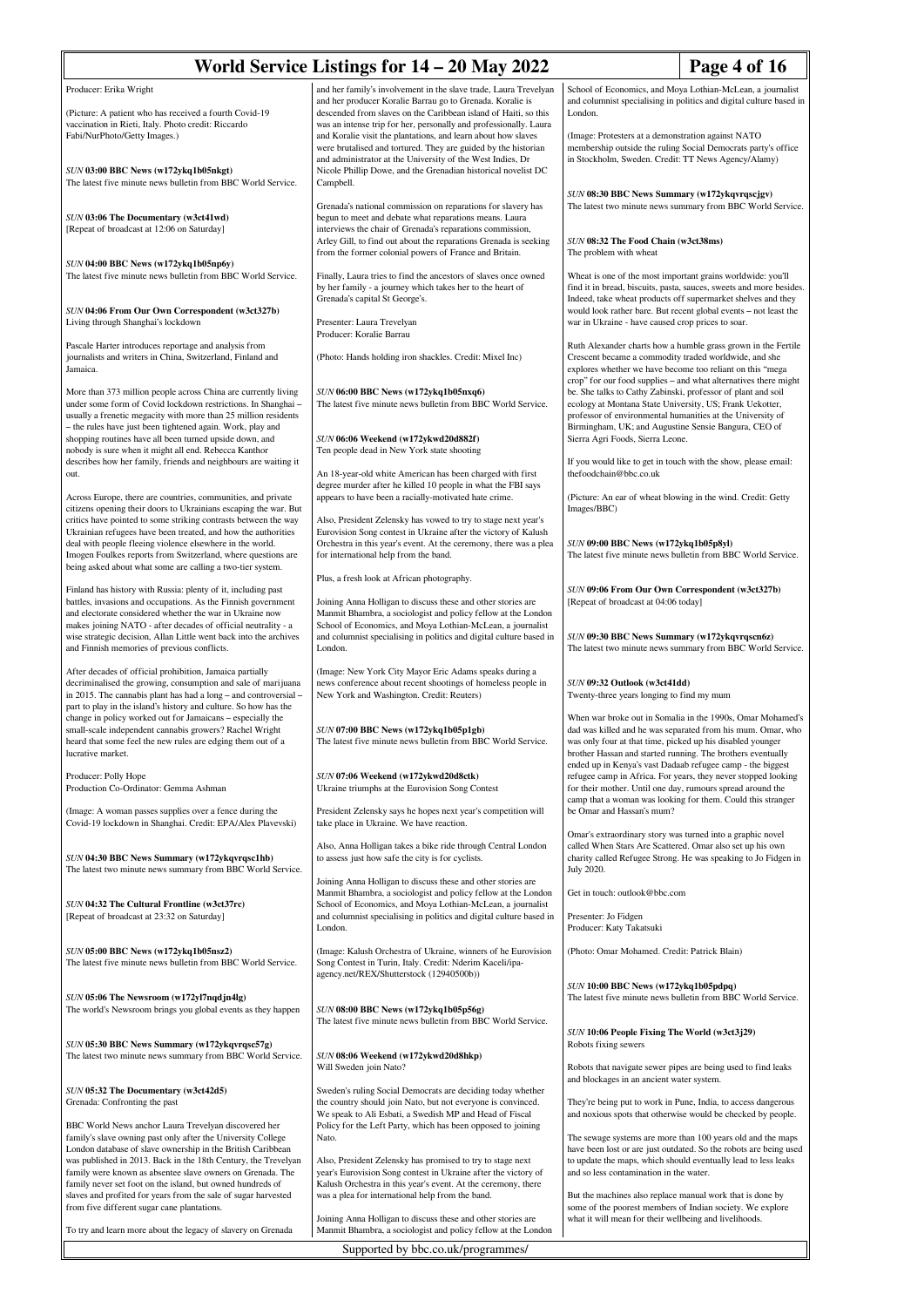| World Service Listings for 14 – 20 May 2022<br>Page 5 of 16                                                                                                                                                                                                           |                                                                                                                                                                                                                                                          |                                                                                                                                                                             |
|-----------------------------------------------------------------------------------------------------------------------------------------------------------------------------------------------------------------------------------------------------------------------|----------------------------------------------------------------------------------------------------------------------------------------------------------------------------------------------------------------------------------------------------------|-----------------------------------------------------------------------------------------------------------------------------------------------------------------------------|
| Presenter: Myra Anubi                                                                                                                                                                                                                                                 | SUN 14:00 BBC News (w172ykq1b05pwp7)                                                                                                                                                                                                                     | BBC's cyber reporter Joe Tidy and the cyber expert Lisa Forte                                                                                                               |
| Reporter: Chhavi Sachdev<br>Executive producer: Tom Colls                                                                                                                                                                                                             | The latest five minute news bulletin from BBC World Service.                                                                                                                                                                                             | discuss Wannacry's legacy. Also this week why Russians are<br>resorting to medieval memes to express dissent about the war in                                               |
| Editor: Penny Murphy<br>Image: The sewer robot in Pune                                                                                                                                                                                                                | SUN 14:06 Sportsworld (w172ygjpjqcqkq0)<br>Live Sporting Action                                                                                                                                                                                          | Ukraine, how Tiktok is transforming Eurovision, and Tony<br>Fadell, inventor of the Ipod reflects on the announcement it's<br>being discontinued.                           |
|                                                                                                                                                                                                                                                                       | In an extended Sportsworld, Max Farookhi presents coverage                                                                                                                                                                                               |                                                                                                                                                                             |
| SUN 10:30 BBC News Summary (w172ykqvrqscrz3)<br>The latest two minute news summary from BBC World Service.                                                                                                                                                            | and full commentary of the Women's FA Cup Final from<br>Wembley between Chelsea and Manchester City.<br>Following the conclusion of that match, attention will switch to<br>the Premier League with Delyth Lloyd. Our commentary match                   | SUN 22:30 BBC News Summary (w172ykqvrqsf6xn)<br>The latest two minute news summary from BBC World Service.                                                                  |
| SUN 10:32 Heart and Soul (w3ct4236)<br>Kenya's last great Laibon                                                                                                                                                                                                      | will be Everton against Brentford. We'll also keep up to date<br>with the other Premier League matches of the day, with title-<br>chasing Manchester City among those in action.                                                                         | SUN 22:32 Hidden Sport (w3ct41d5)<br>[Repeat of broadcast at 09:32 on Saturday]                                                                                             |
| In traditional Maasai culture one of the central figures of the<br>community is the laibon. A laibon is a person who has been<br>gifted with the power to see the future. They are not really a<br>fortune teller and they are certainly not a witch doctor. They are | Image: Lauren Hemp of Manchester City battles for possession<br>with Jess Carter of Chelsea during the FA Women's Continental<br>Tyres League Cup Final match between Chelsea Women and                                                                  | SUN 22:50 Over to You (w3ct35s4)<br>[Repeat of broadcast at 09:50 on Saturday]                                                                                              |
| more like a seer, but some also have the power to cure illnesses.<br>A laibon is the one who advises the community as a whole on<br>the best course of action to take in a given situation. For<br>example, they can use their powers to say where the                | Manchester City Women at The Cherry Red Records Stadium<br>on March 05, 2022 in Wimbledon, England. (Photo by Emma<br>Simpson - The FA/The FA via Getty Images)                                                                                          | SUN 23:00 BBC News (w172ykq1b05qzdd)<br>The latest five minute news bulletin from BBC World Service.                                                                        |
| community's cattle should be taken in order to find better<br>grazing when there's a drought. They are the ones who can<br>pronounce when the time is right for important ceremonies.<br>Today hardly any laibon remain.                                              | SUN 19:00 BBC News (w172ykq1b05qhdw)<br>The latest five minute news bulletin from BBC World Service.                                                                                                                                                     | SUN 23:06 The Newsroom (w172yrwsvxwfzfz)<br>The world's Newsroom brings you global events as they happen                                                                    |
| There is still one though. Called Mokompo, he is today an<br>elderly man who lives in one of the remotest corners of Kenya,<br>far from towns, villages, and surfaced roads. Although very few<br>Maasai in Kenya and Tanzania have ever met him, he continues        | SUN 19:06 The Newsroom (w172yl7nqdjpv18)<br>The world's Newsroom brings you global events as they happen                                                                                                                                                 | SUN 23:20 Sports News (w172ygh1n85d2fp)<br>BBC Sport brings you all the latest stories and results from<br>around the world.                                                |
| to command huge respect. In this programme journalist Stuart<br>Butler travels to Kenya to meet Mokompo and find out the<br>spiritual secrets of one the country's last laibons.                                                                                      | SUN 19:30 BBC News Summary (w172ykqvrqsdvp8)<br>The latest two minute news summary from BBC World Service.                                                                                                                                               | SUN 23:30 BBC News Summary (w172ykqvrqsfbns)<br>The latest two minute news summary from BBC World Service.                                                                  |
| (Photo: Mokompo. Credit: Stuart Butler)<br>SUN 11:00 BBC News (w172ykq1b05pjfv)                                                                                                                                                                                       | SUN 19:32 Unspun World with John Simpson (w3ct42bz)<br>[Repeat of broadcast at 11:32 on Saturday]                                                                                                                                                        | SUN 23:32 Outlook (w3ct41dd)<br>[Repeat of broadcast at 09:32 today]                                                                                                        |
| The latest five minute news bulletin from BBC World Service.                                                                                                                                                                                                          | SUN 20:00 BBC News (w172ykq1b05qm50)<br>The latest five minute news bulletin from BBC World Service.                                                                                                                                                     | <b>MONDAY 16 MAY 2022</b>                                                                                                                                                   |
| SUN 11:06 The Newsroom (w172yl7nqdjnw27)<br>The world's Newsroom brings you global events as they happen                                                                                                                                                              | SUN 20:06 The History Hour (w3ct3914)<br>The war in Transnistria                                                                                                                                                                                         | MON 00:00 BBC News (w172ykq1b05r34j)<br>The latest five minute news bulletin from BBC World Service.                                                                        |
| SUN 11:30 BBC News Summary (w172ykqvrqscwq7)<br>The latest two minute news summary from BBC World Service.                                                                                                                                                            | With speculation mounting that President Putin might mount an<br>attack on Moldova, Max Pearson hears a first-hand account of<br>the war in the 1990s between the Moldovans and Russian-<br>backed separatists in the disputed region of Transnistria.   | MON 00:06 From Our Own Correspondent (w3ct327b)<br>[Repeat of broadcast at 04:06 on Sunday]                                                                                 |
| SUN 11:32 The Compass (w3ct42d7)<br>Money, Money, Money<br>Money, money, money: Value                                                                                                                                                                                 | There's also a chilling story from the Cold War about how a<br>Soviet air defence official prevented a potential catastrophe by<br>realising that a computer warning about a US nuclear attack was<br>a false alarm.                                     | MON 00:30 BBC News Summary (w172ykqvrqsfgdx)<br>The latest two minute news summary from BBC World Service.                                                                  |
| In the second episode Rachel explores the subject of value.                                                                                                                                                                                                           | In the second-half of the History Hour, an Egyptian poet                                                                                                                                                                                                 | <i>MON</i> 00:32 Comedians vs. the News (w3ct3jtb)                                                                                                                          |
| Beginning with the volatility of Bitcoin, she goes on to find out<br>about growing up in Brazil's years of hyperinflation, living in<br>the gift economy of an Indonesian island and whether money is<br>the root of happiness.                                       | remembers how 48 hours of unrest in 1977 forced the<br>government to scrap a huge increase in the cost of bread, and an<br>Icelandic geophysicist recalls how the 2010 eruption of the<br>Eyjaf jalla jökull volcano caused disruption all over Europe.  | Fabrizio Copano and Evelyn Mok<br>Jess Salomon and Eman El-Husseini investigate funny and<br>curious headlines from around the world.                                       |
| Producers: Frank Stirling and Leo Schick                                                                                                                                                                                                                              |                                                                                                                                                                                                                                                          | They're joined by Chilean comedian Fabrizio Copano and                                                                                                                      |
| (Photo: A representation of the virtual cryptocurrency Bitcoin.<br>Credit: Edgar Su/Reuters)                                                                                                                                                                          | PHOTO: Russian-speaking Transnistrian fighters during the<br>war (Getty Images)                                                                                                                                                                          | Swedish actor and stand-up Evelyn Mok to see the funny side of<br>the news.                                                                                                 |
| A Storyglass production for the BBC World Service                                                                                                                                                                                                                     | SUN 21:00 BBC News (w172ykq1b05qqx4)<br>The latest five minute news bulletin from BBC World Service.                                                                                                                                                     | This week we find out why a very public shower is threatening<br>the Chilean constitution and why a Swedish supreme court<br>judge got caught on the wrong side of the law. |
| SUN 12:00 BBC News (w172ykq1b05pn5z)<br>The latest five minute news bulletin from BBC World Service.                                                                                                                                                                  | SUN 21:06 Newshour (w172yfbyf5yt8vf)<br>Finland announces NATO membership application                                                                                                                                                                    | Join #Comediansysthenews for the funniest take on the<br>headlines you've heard this week.                                                                                  |
| SUN 12:06 World Questions (w3ct3hnp)<br>[Repeat of broadcast at 14:06 on Saturday]                                                                                                                                                                                    | Finland's president and prime minister have announced that the<br>country will apply for NATO membership. The move has been<br>welcomed broadly by member states, who must agree                                                                         | MON 01:00 BBC News (w172ykq1p8gw24t)<br>The latest five minute news bulletin from BBC World Service.                                                                        |
| SUN 13:00 BBC News (w172ykq1b05pry3)<br>The latest five minute news bulletin from BBC World Service.                                                                                                                                                                  | unanimously in order to allow new members. Sweden is<br>expected to announce their intention to apply in suit.<br>Also on the programme: Lebanon is holding its first elections                                                                          | MON 01:06 The Newsroom (w172yl7p2ntvds6)<br>The world's Newsroom brings you global events as they happen                                                                    |
| SUN 13:06 Newshour (w172yfbyf5ys9wd)<br>Elections in Lebanon: Will things change?                                                                                                                                                                                     | since the 2019 economic collapse today and there is little hope<br>among the majority of the population living in poverty that<br>much will change; and the eruption of the Tonga volcano in<br>January has been confirmed as the biggest explosion ever | MON 01:30 BBC News Summary (w172ykqw402kff6)<br>The latest two minute news summary from BBC World Service.                                                                  |
| This is Lebanon's first set of elections since a massive currency<br>crisis in 2019 and a devastating fertiliser warehouse explosion<br>at the Port of Beirut that killed at least 215 people in August                                                               | recorded in the atmosphere by modern instrumentation.<br>(Photo credit: Reuters)                                                                                                                                                                         | MON 01:32 Discovery (w3ct42d3)<br>The Curious Cases of Rutherford and Fry                                                                                                   |
| 2020.                                                                                                                                                                                                                                                                 |                                                                                                                                                                                                                                                          | The weird waves of wi-fi                                                                                                                                                    |
| Also on the programme: Yet another targeted mass shooting of<br>black people in the United States, we hear from Buffalo in New<br>York; and winning the Eurovision song contest - what does it<br>mean for Ukraine?                                                   | SUN 22:00 BBC News (w172ykq1b05qvn8)<br>The latest five minute news bulletin from BBC World Service.                                                                                                                                                     | We use wi-fi every day, but do you know how it works? "Is it<br>waves and science or just some mystical magical force?"<br>wonders listener Abby.                           |
| (Photo: A Lebanese voter casts her ballot paper during<br>parliamentary elections at a polling station in Beirut, Lebanon                                                                                                                                             | <b>SUN 22:06 Tech Tent (w3ct3751)</b><br>Learning the lessons of Wannacry, five years on                                                                                                                                                                 | Well, our science sleuths are on the case. To help them navigate<br>the strange realm of electromagnetic waves they are joined by                                           |
| Credit: EPA/WAEL HAMZEH)                                                                                                                                                                                                                                              | Tech Tent speaks to Marcus Hutchins, the British cyber security<br>expert who singlehandedly stopped the Wannacry attack. The                                                                                                                            | Andrew Nix, Professor of Wireless Communication Systems<br>from the University of Bristol. He explains why your wi-fi                                                       |
| Supported by bbc.co.uk/programmes/                                                                                                                                                                                                                                    |                                                                                                                                                                                                                                                          |                                                                                                                                                                             |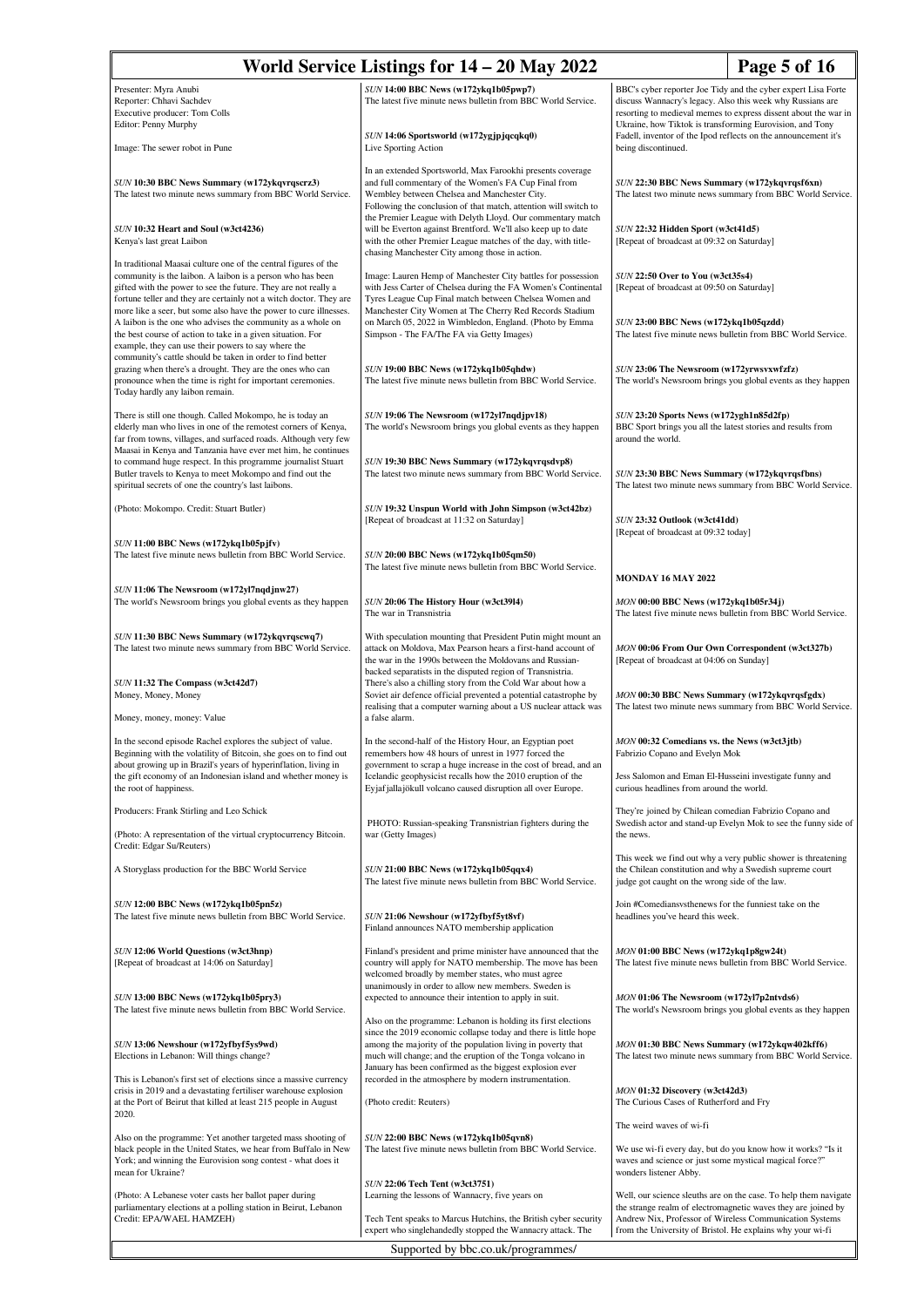| World Service Listings for 14 – 20 May 2022<br>Page 6 of 16                                                                                                                                                                                                   |                                                                                                                                                                                                                                                                                                                              |                                                                                                                                                                                                                                                                       |  |
|---------------------------------------------------------------------------------------------------------------------------------------------------------------------------------------------------------------------------------------------------------------|------------------------------------------------------------------------------------------------------------------------------------------------------------------------------------------------------------------------------------------------------------------------------------------------------------------------------|-----------------------------------------------------------------------------------------------------------------------------------------------------------------------------------------------------------------------------------------------------------------------|--|
| router won't heat up your baked beans, but your microwave<br>will.                                                                                                                                                                                            | MON 04:30 BBC News Summary (w172ykqw402ksnl)<br>The latest two minute news summary from BBC World Service.                                                                                                                                                                                                                   | The latest five minute news bulletin from BBC World Service.                                                                                                                                                                                                          |  |
| Andrea Goldsmith, Professor of Electrical and Computer<br>Engineering at Princeton University, also joins to reveal how<br>these waves are crammed full of 0s and 1s- whether that's a pic<br>of your pets or a video chat with pals.                         | <b>MON 04:32 The Conversation (w3ct37lt)</b><br>Tracing forgotten female ancestors                                                                                                                                                                                                                                           | MON 08:06 HARDtalk (w3ct32lb)<br>Inger Ashing: Is the war in Ukraine overshadowing other crises?<br>Zeinab Badawi speaks to Inger Ashing, CEO of the charity Save                                                                                                     |  |
| And finally, how do you get the best wi-fi at home? Dr<br>Rutherford, it turns out, has made some rookie errors. Listen<br>out for our top tips so you don't make them too!                                                                                   | Kim Chakanetsa meets two genealogists passionate about<br>uncovering the forgotten stories of their clients' female<br>ancestors.                                                                                                                                                                                            | the Children International. What is her organisation doing in<br>Ukraine, and is the war with Russia taking the focus off other<br>global hotspots, leaving millions of children in peril?                                                                            |  |
| MON 02:00 BBC News (w172ykq1p8gw5wy)<br>The latest five minute news bulletin from BBC World Service.                                                                                                                                                          | Kenyatta D Berry is a lawyer and genealogist from the USA.<br>She is the author of The Family Tree Toolkit and the co-host of<br>The Genealogy Roadshow on PBS. She caught the genealogy<br>bug by chance, when she started looking into her ex-boyfriend's<br>family history. She is an expert on African American ancestry | MON 08:30 BBC News Summary (w172ykqw402l8n3)<br>The latest two minute news summary from BBC World Service.                                                                                                                                                            |  |
| MON 02:06 The Newsroom (w172yl7p2ntvjjb)<br>The world's Newsroom brings you global events as they happen                                                                                                                                                      | and on the specific challenges people who descend from<br>enslaved individuals face when looking into their families' past.                                                                                                                                                                                                  | MON 08:32 Business Daily (w3ct30x4)<br>Business Daily Meets: Estonia's first billionaire                                                                                                                                                                              |  |
| MON 02:30 BBC News Summary (w172ykqw402kk5b)<br>The latest two minute news summary from BBC World Service.                                                                                                                                                    | At the age of 15, Belgian Marie Cappart started looking into her<br>country's national archives to find out more about her great-<br>aunt, Maggie Nicholls. During WWII, Maggie helped three<br>Canadian pilots survive in Nazi-occupied Belgium. She was<br>later arrested and killed because of that. Marie went on to     | In the first episode of our new strand - Business Daily Meets -<br>we hear from Estonia's first billionaire, Kristo Käärmann.<br>In this in-depth interview the TransferWise (now Wise) co-<br>founder and CEO explains how a $\epsilon$ 500 loss led to the creation |  |
| MON 02:32 The Climate Question (w3ct3khw)<br>Why is Asia embracing nuclear power?                                                                                                                                                                             | graduate in history and wrote several books, including Guide to<br>Genealogy in Belgium. She is also the country manager for the<br>online genealogy platform MyHeritage and she helps other<br>people track down their ancestors.                                                                                           | of a multi-billion dollar business.<br>He tells us about creating something from nothing, keeping his<br>ego in check, and insists saving customers \$1 billion a year is                                                                                             |  |
| China currently has 53 nuclear power plants with plans to scale<br>up significantly in the next decade, while India is planning to<br>build 10 new power plants over the next three years. South                                                              | Produced by Alice Gioia                                                                                                                                                                                                                                                                                                      | only the start of the journey.<br>Presenter: Rahul Tandon                                                                                                                                                                                                             |  |
| Korea's new government has committed to restarting its civil<br>nuclear programme and even Japan's prime minister has<br>pledged to resume nuclear power in a country that has long been                                                                      | (Image: (L), Marie Cappart, courtesy Marie Cappart. (R),<br>Kenyatta D Berry, courtesy Kenyatta D Berry.)                                                                                                                                                                                                                    | Producer: Sam Clack<br>Image: Kristo Käärmann; Credit: Jake Farra/Wise                                                                                                                                                                                                |  |
| resistant.<br>Following Russia's invasion of Ukraine, energy security has<br>now become more of a priority with countries looking for                                                                                                                         | MON 05:00 BBC News (w172ykq1p8gwk4b)<br>The latest five minute news bulletin from BBC World Service.                                                                                                                                                                                                                         | MON 08:50 Witness History (w3ct3byp)<br>People Power in the Philippines                                                                                                                                                                                               |  |
| alternatives to Russian gas. And as countries transition to<br>renewable power in an effort to reach net zero by 2050,<br>governments are looking for a stable, green power supply which<br>is lower cost. In the latest IPCC report, all pathways            | MON 05:06 Newsday (w172yf8hg8fx5sr)<br>Rising cost of living affecting economies around the world                                                                                                                                                                                                                            | In 1986, four days of huge public protests brought down<br>President Ferdinand Marcos of the Philippines. Kate<br>McGowan, in Manila, talks to the leading Filipino novelist, Jose                                                                                    |  |
| recommended nuclear in some form to mitigate against climate<br>change.                                                                                                                                                                                       | The cost of living crisis is having an impact around the world -<br>we explore the impact it is having in India where many children<br>are not getting enough to eat.                                                                                                                                                        | Dalisay, about the demonstrations. This edition of Witness<br>History was first broadcast in 2011.                                                                                                                                                                    |  |
| After nuclear disasters such as Fukushima in Japan, safety has<br>become an even more pressing issue, both in the region and<br>globally, in the face of a resistant public and to safeguard<br>communities around any power plants. We gained access to the  | The killing of 10 black people in the city of Buffalo has<br>America once again raising hard questions about gun violence<br>and racism.                                                                                                                                                                                     | PHOTO: Filipino troops celebrating the fall of President<br>Marcos (Getty Images)                                                                                                                                                                                     |  |
| Hinkley Point power plant in the UK which has adapted the<br>design of the reactors to make them safer after what happened<br>in Japan; but the pace of building has been slow and costs have<br>been high. In China, a commitment to build more has led to a | And the BBC has seen more evidence of apparent war crimes<br>committed against Ukrainian civilians by Russian forces.                                                                                                                                                                                                        | MON 09:00 BBC News (w172ykq1p8gx13v)<br>The latest five minute news bulletin from BBC World Service.                                                                                                                                                                  |  |
| coordinated approach in terms of training, the supply chain and<br>funding. But there are challenges ahead.<br>Presenters Kate Lamble and Jordan Dunbar are joined by                                                                                         | MON 06:00 BBC News (w172ykq1p8gwnwg)<br>The latest five minute news bulletin from BBC World Service.                                                                                                                                                                                                                         | MON 09:06 The Climate Question (w3ct3khw)<br>[Repeat of broadcast at 02:32 today]                                                                                                                                                                                     |  |
| Changhua Wu, a policy analyst specialising in China's<br>environment, energy, climate change and sustainable<br>development; Diane Cameron, head of the Nuclear Technology<br>Development and Economics Division at the OECD Nuclear                          | MON 06:06 Newsday (w172yf8hg8fx9jw)<br>British prime minister to visit Northern Ireland amid escalating<br>tensions                                                                                                                                                                                                          | MON 09:30 BBC News Summary (w172ykqw402ldd7)<br>The latest two minute news summary from BBC World Service.                                                                                                                                                            |  |
| Energy Agency; Edwin Lyman, expert on nuclear safety and<br>proliferation; and Director of Nuclear Power Safety at the<br>Union of Concerned scientists in Washington.                                                                                        | The British prime minister is to visit Northern Ireland today<br>amid escalating tensions over trading arrangements in the                                                                                                                                                                                                   | MON 09:32 CrowdScience (w3ct3j6t)<br>Does photographic memory exist?                                                                                                                                                                                                  |  |
| Producers: Serena Tarling and Alex Murray<br>Researcher: Immy Rhodes                                                                                                                                                                                          | province. Boris Johnson has warned the EU that he's preparing<br>legislation to override the Northern Ireland protocol.                                                                                                                                                                                                      | Most people are great at remembering key points from<br>important events in their lives, while the finer details - such as<br>the colour of the table cloth in your favourite restaurant or the                                                                       |  |
| Series Producer: Alex Lewis<br>Sound engineer: Tom Brignell<br>Editor: Richard Fenton-Smith                                                                                                                                                                   | Also, a special report from Ukraine where more than 600<br>civilians were shot dead during the Russian occupation of the<br>town of Bucha, a senior police officer there describes their<br>deaths as executions.                                                                                                            | song playing on the radio while you brushed your teeth - are<br>forgotten. But some people seem to have the power to<br>remember events, documents or landscapes with almost perfect<br>recall, which is widely referred to as having a photographic<br>memory.       |  |
| MON 03:00 BBC News (w172ykq1p8gw9n2)<br>The latest five minute news bulletin from BBC World Service.                                                                                                                                                          | And new data from China has highlighted the damage inflicted<br>on the world's second largest economy by lockdowns introduced<br>to fight coronavirus.                                                                                                                                                                       | Crowdscience listeners Tracy and Michael want to know if<br>photographic memory actually exists and if not, what are the<br>memory processes that allow people to remember certain details                                                                            |  |
| MON 03:06 Tech Tent (w3ct3751)<br>[Repeat of broadcast at 22:06 on Sunday]                                                                                                                                                                                    | MON 07:00 BBC News (w172ykq1p8gwsml)<br>The latest five minute news bulletin from BBC World Service.                                                                                                                                                                                                                         | so much better than others?<br>Putting her own memory skills to the test along the way,<br>presenter Marnie Chesterton sets out to investigate just what's                                                                                                            |  |
| MON 03:30 BBC News Summary (w172ykqw402knxg)<br>The latest two minute news summary from BBC World Service.                                                                                                                                                    | MON 07:06 Newsday (w172yf8hg8fxf90)<br>The British prime minister visits Northern Ireland                                                                                                                                                                                                                                    | happening inside our brains when we use our memories, the<br>importance of being able to forget and why some people have<br>better memories than others.                                                                                                              |  |
| MON 03:32 Hidden Sport (w3ct41d5)<br>[Repeat of broadcast at 09:32 on Saturday]                                                                                                                                                                               | The British prime minister is to visit Northern Ireland today<br>amid escalating tensions over trading arrangements in the<br>province. Boris Johnson has warned the EU that he is preparing<br>legislation to override the Northern Ireland Protocol.                                                                       | Produced by Hannah Fisher and presented by Marnie<br>Chesterton for the BBC World Service.<br>Contributors:                                                                                                                                                           |  |
| MON 03:50 Over to You (w3ct35s4)<br>[Repeat of broadcast at 09:50 on Saturday]                                                                                                                                                                                | Also, the cost of living crisis is hitting hard around the world -<br>we look at the impact in India where many children are not                                                                                                                                                                                             | Stephen Wiltshire<br>Annette Wiltshire<br>Dr Farahnaz Wick                                                                                                                                                                                                            |  |
| MON 04:00 BBC News (w172ykq1p8gwfd6)<br>The latest five minute news bulletin from BBC World Service.                                                                                                                                                          | getting enough to eat.<br>We have an update on elections in Lebanon, the country's first<br>since a huge explosion occurred in Beirut, in which several                                                                                                                                                                      | Professor Craig Stark<br>[Image credit: Getty Images]                                                                                                                                                                                                                 |  |
| MON 04:06 The Newsroom (w172yl7p2ntvs0l)<br>The world's Newsroom brings you global events as they happen                                                                                                                                                      | people highlighted the rotten state of governance there.<br>MON 08:00 BBC News (w172ykq1p8gwxcq)                                                                                                                                                                                                                             | MON 10:00 BBC News (w172ykq1p8gx4vz)<br>The latest five minute news bulletin from BBC World Service.                                                                                                                                                                  |  |
| Supported by bbc.co.uk/programmes/                                                                                                                                                                                                                            |                                                                                                                                                                                                                                                                                                                              |                                                                                                                                                                                                                                                                       |  |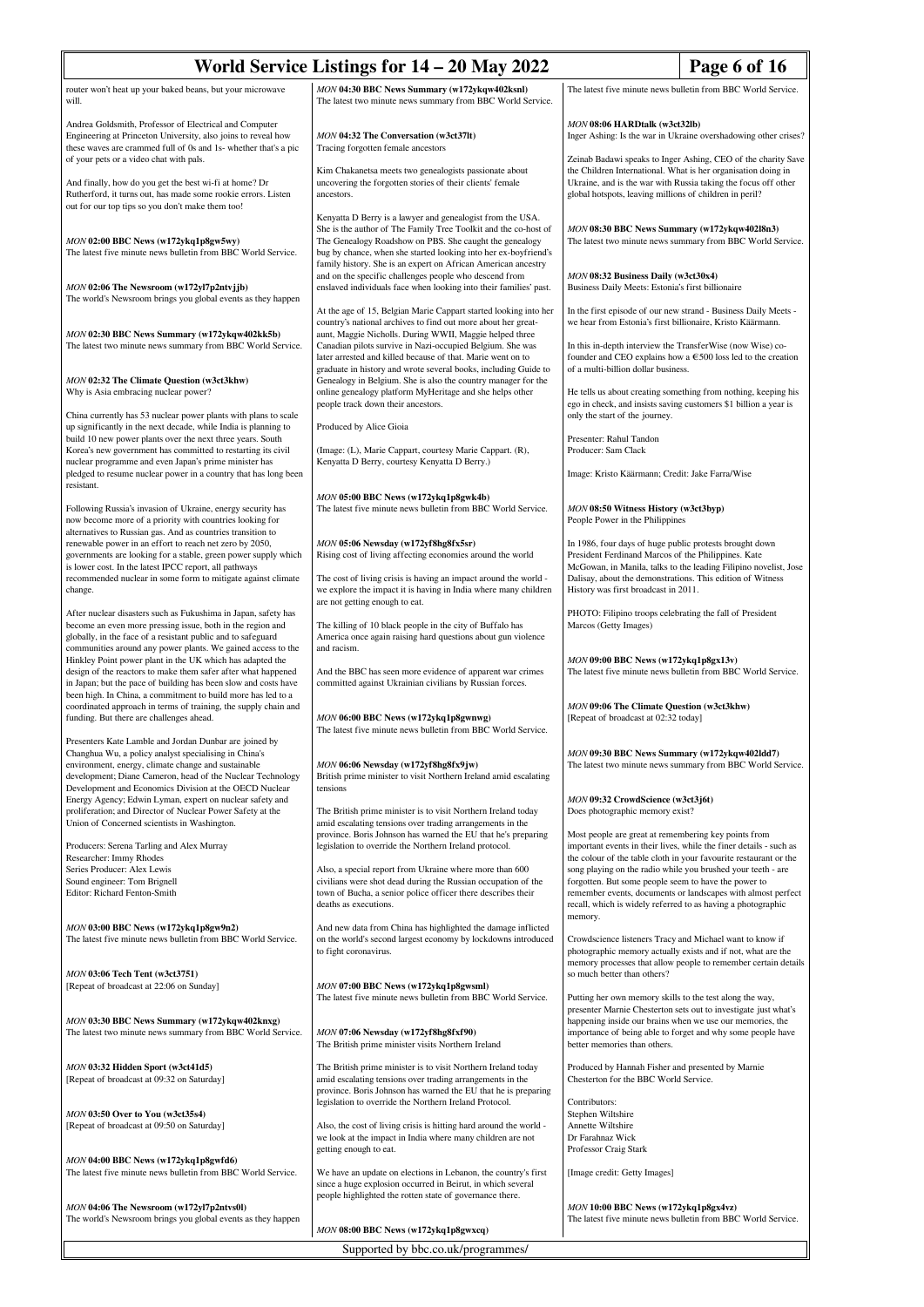| World Service Listings for 14 – 20 May 2022                                                                                                                                                                                                                                                                               | Page 7 of 16                                                                                                                                                                                                                                                                          |                                                                                                                                                                                                                                                                                                                                          |
|---------------------------------------------------------------------------------------------------------------------------------------------------------------------------------------------------------------------------------------------------------------------------------------------------------------------------|---------------------------------------------------------------------------------------------------------------------------------------------------------------------------------------------------------------------------------------------------------------------------------------|------------------------------------------------------------------------------------------------------------------------------------------------------------------------------------------------------------------------------------------------------------------------------------------------------------------------------------------|
| MON 10:06 The Cultural Frontline (w3ct37rc)<br>[Repeat of broadcast at 23:32 on Saturday]                                                                                                                                                                                                                                 | (Picture: Flowers on the ground at the site of a mass grave on<br>May 15, 2022 in Bucha, Ukraine. Picture credit: Getty Images)                                                                                                                                                       | MON 18:00 BBC News (w172ykq1p8gy3v0)<br>The latest five minute news bulletin from BBC World Service.                                                                                                                                                                                                                                     |
| MON 10:30 BBC News Summary (w172ykqw4021j4c)<br>The latest two minute news summary from BBC World Service.                                                                                                                                                                                                                | MON 15:00 BBC News (w172ykq1p8gxrlm)<br>The latest five minute news bulletin from BBC World Service.                                                                                                                                                                                  | MON 18:06 Outlook (w3ct34n6)<br>[Repeat of broadcast at 12:06 today]                                                                                                                                                                                                                                                                     |
| MON 10:32 Trending (w3ct3bqs)<br>[Repeat of broadcast at 05:32 on Saturday]                                                                                                                                                                                                                                               | MON 15:06 HARDtalk (w3ct32lb)<br>[Repeat of broadcast at 08:06 today]                                                                                                                                                                                                                 | MON 18:50 Witness History (w3ct3byp)<br>[Repeat of broadcast at 08:50 today]                                                                                                                                                                                                                                                             |
| MON 10:50 More or Less (w3ct3k4l)<br>[Repeat of broadcast at 05:50 on Saturday]                                                                                                                                                                                                                                           | MON 15:30 BBC News Summary (w172ykqw402m3w0)<br>The latest two minute news summary from BBC World Service.                                                                                                                                                                            | MON 19:00 BBC News (w172ykq1p8gy7l4)<br>The latest five minute news bulletin from BBC World Service.                                                                                                                                                                                                                                     |
| MON 11:00 BBC News (w172ykq1p8gx8m3)<br>The latest five minute news bulletin from BBC World Service.                                                                                                                                                                                                                      | MON 15:32 World Business Report (w172yk4krbmwn13)<br>China's economy slows sharply                                                                                                                                                                                                    | MON 19:06 The Newsroom (w172yl7p2ntxl6j)<br>The world's Newsroom brings you global events as they happen                                                                                                                                                                                                                                 |
| MON 11:06 The Newsroom (w172yl7p2ntwm7h)<br>The world's Newsroom brings you global events as they happen                                                                                                                                                                                                                  | Amid a wave of Covid lockdowns, there has been a sharp<br>slowdown in the Chinese economy. We hear from one Shanghai<br>resident about the ongoing impact of lockdowns in the city. And<br>we explore the potential impact on the global economy with the                             | MON 19:30 BBC News Summary (w172ykqw402mlvj)<br>The latest two minute news summary from BBC World Service.                                                                                                                                                                                                                               |
| MON 11:30 BBC News Summary (w172ykqw402lmwh)<br>The latest two minute news summary from BBC World Service.                                                                                                                                                                                                                | independent economist George Magnus. Also in the<br>programme, McDonald's is selling its business in Russia, in<br>response to the country's invasion of Ukraine. Anne McElvoy,<br>executive editor of The Economist talks us through the fast                                        | MON 19:32 Sport Today (w172ygff4286rk1)<br>2022/05/16 GMT                                                                                                                                                                                                                                                                                |
| MON 11:32 The Conversation (w3ct37lt)<br>[Repeat of broadcast at 04:32 today]                                                                                                                                                                                                                                             | food giant's history in Russia. International wheat prices have<br>reached fresh record highs as an export ban by India threatens<br>to squeeze the world's wheat supply even further. We get a<br>sense of how it could affect the world's largest wheat importer,                   | BBC sports correspondents tell the story behind today's top<br>sporting news, with interviews and reports from across the<br>world.                                                                                                                                                                                                      |
| MON 12:00 BBC News (w172ykq1p8gxdc7)<br>The latest five minute news bulletin from BBC World Service.                                                                                                                                                                                                                      | Egypt, from Angy Ghannam, deputy editor of BBC Monitoring<br>in Cairo. Plus, our regular workplace commentator, Pilita Clark,<br>makes the case for staying quiet in work meetings.                                                                                                   | MON 20:00 BBC News (w172ykq1p8gycb8)<br>The latest five minute news bulletin from BBC World Service.                                                                                                                                                                                                                                     |
| MON 12:06 Outlook (w3ct34n6)<br>Bike-riding bank robber, part 1                                                                                                                                                                                                                                                           | Today's edition is presented by Ed Butler, and produced by<br>Faarea Masud, Sara Parry, and Gabriele Shaw.<br>(Picture: A medic takes a Covid test sample in Shanghai.                                                                                                                | MON 20:06 The Climate Question (w3ct3khw)<br>[Repeat of broadcast at 02:32 today]                                                                                                                                                                                                                                                        |
| Olympic hopeful to audacious thief - the cyclist who turned to<br>crime.                                                                                                                                                                                                                                                  | Picture credit: Getty Images.)                                                                                                                                                                                                                                                        | MON 20:30 BBC News Summary (w172ykqw402mqln)                                                                                                                                                                                                                                                                                             |
| Movies influenced Tom's biggest life decisions. Slacker film<br>Reality Bites made him give up becoming an Olympic cyclist,<br>and heist film Heat 'inspired' him to make the bizarre leap from                                                                                                                           | MON 16:00 BBC News (w172ykq1p8gxwbr)<br>The latest five minute news bulletin from BBC World Service.                                                                                                                                                                                  | The latest two minute news summary from BBC World Service.<br><b>MON 20:32 Discovery (w3ct42d4)</b>                                                                                                                                                                                                                                      |
| fiction to the reality of committing a crime. But there are only<br>so many banks you can rob before your ego, and the FBI, start<br>catching up with you.                                                                                                                                                                | MON 16:06 BBC OS (w172yg1jkrtc8pt)<br>Buffalo shooting: Victims' names released                                                                                                                                                                                                       | The Curious Cases of Rutherford and Fry<br>Surprising symmetries                                                                                                                                                                                                                                                                         |
| Film clips: Reality Bites/Ben Stiller/Jersey Films<br>Heat/Michael Mann/Regency Enterprises and Forward Pass                                                                                                                                                                                                              | The names of the 10 people killed in a racially-motivated attack<br>in the US city of Buffalo, in New York state, have been<br>released by officials. We hear from a local reporter and from                                                                                          | Two eyes, two arms, two legs - we are roughly symmetrical on<br>the outside, but inside we are all over the place! We just have<br>one heart, which is usually on the left, one liver on the right,                                                                                                                                      |
| Get in touch: outlook@bbc.com<br>Presenter: Mobeen Azhar                                                                                                                                                                                                                                                                  | members of the community where the attack took place.<br>We hear about an investigation by our correspondent in Ukraine                                                                                                                                                               | one spleen and one appendix. "Why is that?" wonders listener<br>Joanne.                                                                                                                                                                                                                                                                  |
| Producer: Louise Morris                                                                                                                                                                                                                                                                                                   | into the killings of civilians with further evidence of apparent<br>war crimes committed by Russian forces.                                                                                                                                                                           | Our science sleuths discover that being symmetrical down the<br>middle - at least on the outside - is by far the most common                                                                                                                                                                                                             |
| (Photo: Tom Justice. Credit: Courtesy of Tom Justice)<br>MON 12:50 Witness History (w3ct3byp)                                                                                                                                                                                                                             | We get reaction from Sweden after the country confirmed it's<br>going to apply to join the military alliance Nato.                                                                                                                                                                    | body plan across the animal kingdom. Professor Sebastian<br>Shimeld from the University of Oxford takes us on a journey<br>into the deep evolutionary past, to uncover how two-sided body<br>structures first emerged in ancient worm-like creatures, and                                                                                |
| [Repeat of broadcast at 08:50 today]                                                                                                                                                                                                                                                                                      | This week we'll be talking about the cost of living crisis around<br>the world. We go to Sri Lanka where people have been<br>protesting against a massive spike in the cost of food, medicine                                                                                         | why this layout eventually proved so useful for swimming,<br>walking and flying.                                                                                                                                                                                                                                                         |
| MON 13:00 BBC News (w172ykq1p8gxj3c)<br>The latest five minute news bulletin from BBC World Service.                                                                                                                                                                                                                      | and fuel.<br>(Photo: A person lights candles at a memorial for victims near<br>the scene of yesterdays shooting at a Tops Friendly Market                                                                                                                                             | Garden snails turn out to be a surprising exception - their shells<br>coil in one direction and on just one side of their body.<br>Professor Angus Davison from the University of Nottingham<br>tells the tale of his international quest to find a romantic partner                                                                     |
| MON 13:06 The Newsroom (w172yl7p2ntwvqr)<br>The world's Newsroom brings you global events as they happen                                                                                                                                                                                                                  | grocery store in Buffalo, New York, USA, 15 May 2022.<br>Credit: BRANDON WATSON/EPA)                                                                                                                                                                                                  | for Jeremy - a rare left-coiling snail who could only mate with<br>another left-coiling snail!                                                                                                                                                                                                                                           |
| MON 13:30 BBC News Summary (w172ykqw402lwcr)<br>The latest two minute news summary from BBC World Service.                                                                                                                                                                                                                | MON 17:00 BBC News (w172ykq1p8gy02w)<br>The latest five minute news bulletin from BBC World Service.                                                                                                                                                                                  | Dr Daniel Grimes from the University of Oregon unfolds the<br>delicate mechanisms by which an initially symmetrical embryo<br>starts to develop differently down one side, and everyone<br>puzzles over the mystery of the left-handed 'mirror molecules' -                                                                              |
| MON 13:32 CrowdScience (w3ct3j6t)<br>[Repeat of broadcast at 09:32 today]                                                                                                                                                                                                                                                 | MON 17:06 BBC OS (w172yg1jkrtcdfy)<br>Cost of living crisis: Sri Lanka                                                                                                                                                                                                                | so called L-amino acids - which turn out to be the building<br>blocks of every living organism. A curious case indeed!                                                                                                                                                                                                                   |
| MON 14:00 BBC News (w172ykq1p8gxmvh)<br>The latest five minute news bulletin from BBC World Service.                                                                                                                                                                                                                      | We explain factors behind the global cost of living crisis, and<br>hear from two people in conversation from Sri Lanka where a<br>massive spike in the cost of food, medicine and fuel has<br>sparked protests.                                                                       | MON 21:00 BBC News (w172ykq1p8gyh2d)<br>The latest five minute news bulletin from BBC World Service.                                                                                                                                                                                                                                     |
| MON 14:06 Newshour (w172yfbysg805ss)<br>Hundreds of Ukrainians reportedly executed in Bucha                                                                                                                                                                                                                               | We have a report by our correspondent in Ukraine who has<br>spent some time with men protecting the critical frontline                                                                                                                                                                | MON 21:06 Newshour (w172yfbysg8110p)<br>Intense fighting in eastern Ukraine                                                                                                                                                                                                                                                              |
| The BBC has learned that around 650 people were shot in what<br>a senior police official has described as executions in the Bucha<br>region outside Ukraine's capital Kyiv. The BBC's Sarah<br>Rainsford has been investigating what happened.                                                                            | against Russian forces in the eastern city of Iyzum, known as a<br>gateway to Donbas region.<br>We hear about the killings in the US city of Buffalo over the<br>weekend and explain how racially-motivated assailants,<br>radicalised online, take their ideology to deadly extremes | As Ukrainian forces hold out against Russia's offensive in the<br>east, even, in some cases, pushing Russian forces back, a<br>Ukrainian member of parliament tells us where he sees the war<br>going. We also hear from our reporters, gathering evidence of<br>war crimes, and on the front line with Ukraine's volunteer<br>fighters. |
| Also in the programme, the UK government is poised to<br>introduce legislation that would allow ministers in London to<br>override parts of the Brexit deal on Northern Ireland; and North<br>Korea's leader Kim Jong-un has lambasted health officials and<br>ordered the army to help distribute medicine, as a wave of | We also go to Nigeria to talk about the reaction to the killing of<br>a student accused of blasphemy.<br>(Photo: Vehicles queue to fetch fuel from a gas station amid a                                                                                                               | Also in the programme: how sandstorms are ripping through<br>Iraq and beyond; and a breath of optimism from one of<br>Lebanon's new independent MPs                                                                                                                                                                                      |
| Covid cases sweeps through the country.                                                                                                                                                                                                                                                                                   | fuel shortage in Colombo, Sri Lanka, 16 May 2022. Credit<br>CHAMILA KARUNARATHNE/EPA)                                                                                                                                                                                                 | (Image: A man walks past a residential building damaged by<br>Russian shelling in Severodonetsk, north-west of Luhansk in the                                                                                                                                                                                                            |

Supported by bbc.co.uk/programmes/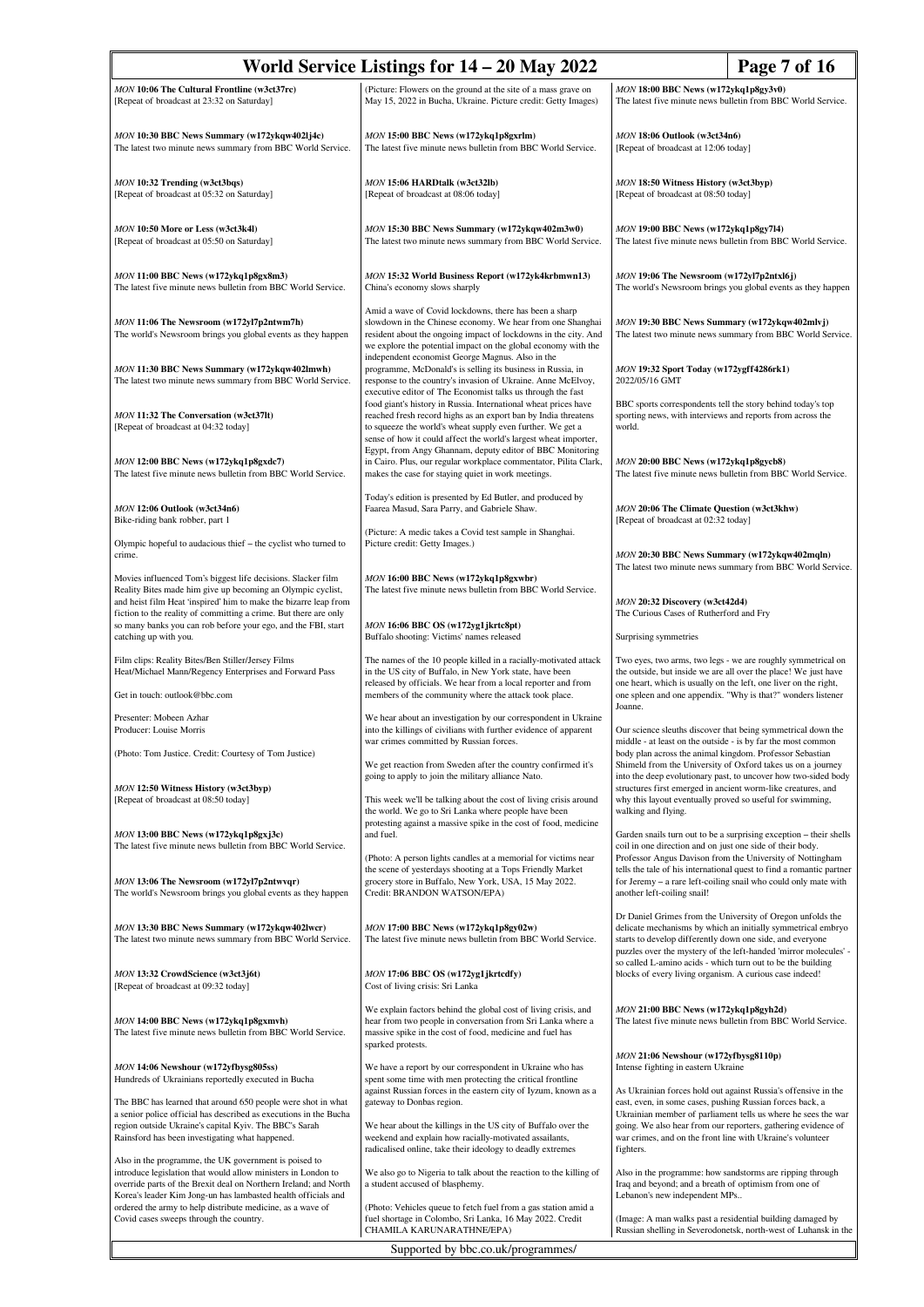| World Service Listings for 14 – 20 May 2022                                                                                                                                                                                                                                                                                             |                                                                                                                                                                                                                                                                                                                                                                          |                                                                                                                                                                                                          | Page 8 of 16                                                                                                                                                                                                                                                         |
|-----------------------------------------------------------------------------------------------------------------------------------------------------------------------------------------------------------------------------------------------------------------------------------------------------------------------------------------|--------------------------------------------------------------------------------------------------------------------------------------------------------------------------------------------------------------------------------------------------------------------------------------------------------------------------------------------------------------------------|----------------------------------------------------------------------------------------------------------------------------------------------------------------------------------------------------------|----------------------------------------------------------------------------------------------------------------------------------------------------------------------------------------------------------------------------------------------------------------------|
| Donbas region of Ukraine, 16 April 2022; Credit: EPA / STR)                                                                                                                                                                                                                                                                             | Producer: Paul Connolly                                                                                                                                                                                                                                                                                                                                                  | TUE 07:00 BBC News (w172ykq1p8gzpjp)                                                                                                                                                                     |                                                                                                                                                                                                                                                                      |
|                                                                                                                                                                                                                                                                                                                                         | (Photo: Afghanistan women buy burqa at a market. Credit:                                                                                                                                                                                                                                                                                                                 |                                                                                                                                                                                                          | The latest five minute news bulletin from BBC World Service.                                                                                                                                                                                                         |
| MON 22:00 BBC News (w172ykq1p8gyltj)<br>The latest five minute news bulletin from BBC World Service.                                                                                                                                                                                                                                    | EPA)                                                                                                                                                                                                                                                                                                                                                                     | TUE 07:06 Newsday (w172yf8hg8g0b63)<br>Ukrainian Azovstal defenders hailed as heroes                                                                                                                     |                                                                                                                                                                                                                                                                      |
| MON 22:06 HARDtalk (w3ct32lb)<br>[Repeat of broadcast at 08:06 today]                                                                                                                                                                                                                                                                   | TUE 03:00 BBC News (w172ykq1p8gz6k5)<br>The latest five minute news bulletin from BBC World Service.<br>TUE 03:06 Outlook (w3ct34n6)                                                                                                                                                                                                                                     | the army says their mission is complete.                                                                                                                                                                 | President Zelensky and the Ukrainian military have hailed as<br>heroes more than two-hundred soldiers now evacuated from the<br>long-besieged steelworks in Mariupol. Others remain inside but                                                                       |
| MON 22:30 BBC News Summary (w172ykqw402mz2x)<br>The latest two minute news summary from BBC World Service.                                                                                                                                                                                                                              | [Repeat of broadcast at 12:06 on Monday]                                                                                                                                                                                                                                                                                                                                 |                                                                                                                                                                                                          | Sri Lanka's new prime minister says the country is down to its<br>last day of petrol as it faces its worst economic crisis in more                                                                                                                                   |
| MON 22:32 The Conversation (w3ct37lt)<br>[Repeat of broadcast at 04:32 today]                                                                                                                                                                                                                                                           | TUE 03:50 Witness History (w3ct3byp)<br>[Repeat of broadcast at 08:50 on Monday]                                                                                                                                                                                                                                                                                         | than 70 years.<br>this time in Italy where workers in the industrial centres are                                                                                                                         | And we continue our focus on the global cost of living crisis,                                                                                                                                                                                                       |
| MON 23:00 BBC News (w172ykq1p8gyqkn)<br>The latest five minute news bulletin from BBC World Service.                                                                                                                                                                                                                                    | TUE 04:00 BBC News (w172ykq1p8gzb99)<br>The latest five minute news bulletin from BBC World Service.                                                                                                                                                                                                                                                                     | under financial pressure.                                                                                                                                                                                |                                                                                                                                                                                                                                                                      |
| MON 23:06 The Newsroom (w172yrwt765nqm7)<br>The world's Newsroom brings you global events as they happen                                                                                                                                                                                                                                | TUE 04:06 The Newsroom (w172yl7p2ntynxp)<br>The world's Newsroom brings you global events as they happen                                                                                                                                                                                                                                                                 | TUE 08:00 BBC News (w172ykq1p8gzt8t)                                                                                                                                                                     | The latest five minute news bulletin from BBC World Service.                                                                                                                                                                                                         |
| MON 23:20 Sports News (w172ygh20jgltly)<br>BBC Sport brings you all the latest stories and results from                                                                                                                                                                                                                                 | TUE 04:30 BBC News Summary (w172ykqw402npkp)<br>The latest two minute news summary from BBC World Service.                                                                                                                                                                                                                                                               | TUE 08:06 People Fixing The World (w3ct3j2b)<br>Turning mud into 'clean' concrete<br>A young scientist has developed a white powder which gives                                                          |                                                                                                                                                                                                                                                                      |
| around the world.                                                                                                                                                                                                                                                                                                                       | TUE 04:32 In the Studio (w3ct3jhw)<br>N K Jemisin: Writing new worlds                                                                                                                                                                                                                                                                                                    | waste soil concrete-like properties.                                                                                                                                                                     | Gnanli Landrou grew up in Togo, helping his neighbours dry                                                                                                                                                                                                           |
| MON 23:30 BBC News Summary (w172ykqw402n2v1)<br>The latest two minute news summary from BBC World Service.                                                                                                                                                                                                                              | New York-based writer N. K. Jemisin is one of the biggest<br>names in modern science-fiction. She's the first in the genre's<br>history to win three consecutive Hugo Awards, for each book in                                                                                                                                                                           | them build stronger, cheaper, houses.<br>But the European building industry is also excited about his                                                                                                    | out soil to make bricks, and his big dream is to help people like                                                                                                                                                                                                    |
| MON 23:32 World Business Report (w172yk5d6271xff)<br>Sri Lanka fuel shortages                                                                                                                                                                                                                                                           | her Broken Earth trilogy.<br>In conversation with presenter Dr Vic James, Jemisin talks in-                                                                                                                                                                                                                                                                              | new, low carbon building material.<br>We talk to Gnanli about his ambitions for this extraordinary                                                                                                       |                                                                                                                                                                                                                                                                      |
| Sri Lanka's new Prime Minister, Ranil Wickremesinghe, issues<br>an urgent warning over the country's fuel crisis, saying \$75<br>million is needed to pay for essential imports. Supplies of food<br>and medicine are affected. We hear about the impact of the<br>crisis on ordinary Sri Lankans and ask what next for the<br>country. | depth about world-building. She reveals how the initial idea for<br>Broken Earth came to her in a dream. This then led her to a<br>NASA writing residency and a trip to Hawaii, flying over its<br>volcanoes in order to accurately visualise the trilogy's setting: a<br>super-continent called The Stillness that is ravaged by<br>earthquakes and volcanic eruptions. | powder, and meet the Swiss architect who is about to build a<br>luxury apartment block with it.<br>Presenter: Myra Anubi<br>Reporter: Jo Mathys<br>Executive producer: Tom Colls<br>Editor: Penny Murphy |                                                                                                                                                                                                                                                                      |
|                                                                                                                                                                                                                                                                                                                                         |                                                                                                                                                                                                                                                                                                                                                                          | Image: Gnanli Landrou                                                                                                                                                                                    |                                                                                                                                                                                                                                                                      |
| (Picture: fuel pump; Credit: Getty Images)                                                                                                                                                                                                                                                                                              | Jemisin reflects on how it all came together, how she gives<br>voice to the oppressed, and why she thinks these books have<br>resonated with so many people around the world.                                                                                                                                                                                            | TUE 08:30 BBC News Summary (w172ykqw402p5k6)                                                                                                                                                             | The latest two minute news summary from BBC World Service.                                                                                                                                                                                                           |
| TUESDAY 17 MAY 2022                                                                                                                                                                                                                                                                                                                     | Presenter: Vic James<br>Producer: Eliza Lomas                                                                                                                                                                                                                                                                                                                            |                                                                                                                                                                                                          |                                                                                                                                                                                                                                                                      |
| TUE 00:00 BBC News (w172ykq1p8gyv9s)<br>The latest five minute news bulletin from BBC World Service.                                                                                                                                                                                                                                    | Executive produced by Rebecca Armstrong for the BBC World<br>Service                                                                                                                                                                                                                                                                                                     | TUE 08:32 Business Daily (w3ct3165)<br>Rebuilding Puerto Rico's electricity supply                                                                                                                       |                                                                                                                                                                                                                                                                      |
| TUE 00:06 The History Hour (w3ct3914)<br>[Repeat of broadcast at 20:06 on Sunday]                                                                                                                                                                                                                                                       | TUE 05:00 BBC News (w172ykq1p8gzg1f)<br>The latest five minute news bulletin from BBC World Service.                                                                                                                                                                                                                                                                     | Samira Hussain takes you to Puerto Rico. Back to back<br>hurricanes 5 years ago shattered the island's electricity grid,<br>are still trying to claw their way out of the darkness.                      | leading to the longest blackout in American history. Residents                                                                                                                                                                                                       |
| TUE 01:00 BBC News (w172ykq1p8gyz1x)<br>The latest five minute news bulletin from BBC World Service.                                                                                                                                                                                                                                    | TUE 05:06 Newsday (w172yf8hg8g02pv)<br>Besieged Mariupol soldiers evacuated                                                                                                                                                                                                                                                                                              |                                                                                                                                                                                                          | But one Puerto Rican town, in the island's mountainous region,<br>may have found a solution. Arturo Massol Deya is the associate<br>director of Casa Pueblo, he tells us how he's using solar panels                                                                 |
| TUE 01:06 Business Matters (w172ydpc5c3zzft)<br>McDonald's pulls out of Russia                                                                                                                                                                                                                                                          | President Zelensky and the Ukrainian military have hailed as<br>heroes more than two-hundred soldiers now evacuated from the<br>long-besieged steelworks in Mariupol. We'll go live to Ukraine.                                                                                                                                                                          |                                                                                                                                                                                                          | to ensure a reliable supply of electricity to his local community.<br>We also hear from Wayne Stensby, CEO of Luma Energy. Last<br>year, the transmission and distribution of electricity in Puerto                                                                  |
| The fast food giant McDonald's has ceased its operations in<br>Russia, two months after temporarily closing 850 branches<br>across the country. The company said Russia's 'humanitarian                                                                                                                                                 | We hear a warning from the UN children's agency about a rise<br>in severely malnourished children around the world                                                                                                                                                                                                                                                       |                                                                                                                                                                                                          | Rico was privatised and handed to Wayne and his team. He tells<br>us the whole system needs a lot of regeneration and investment.                                                                                                                                    |
| crisis' in Ukraine, as well as unstable market conditions<br>triggered by the conflict, are behind its decision to stop selling<br>hamburgers there. The first McDonald's in Russia was opened<br>in Moscow in 1990, and was widely seen as a symbol of western                                                                         | And focus for a second day on the global cost of living crisis,<br>this time in Italy where workers in the industrial centres are<br>under financial pressure.                                                                                                                                                                                                           | Presenter / Producer: Samira Hussain<br>Image: Arturo Massol Deya; Credit; Andrew Herbert BBC                                                                                                            |                                                                                                                                                                                                                                                                      |
| democracy.<br>TUE 02:00 BBC News (w172ykq1p8gz2t1)                                                                                                                                                                                                                                                                                      | TUE 06:00 BBC News (w172ykq1p8gzksk)<br>The latest five minute news bulletin from BBC World Service.                                                                                                                                                                                                                                                                     | TUE 08:50 Witness History (w3ct3c36)<br>The murder of Kelso Cochrane                                                                                                                                     |                                                                                                                                                                                                                                                                      |
| The latest five minute news bulletin from BBC World Service.<br>TUE 02:06 The Newsroom (w172yl7p2ntyfff)                                                                                                                                                                                                                                | TUE 06:06 Newsday (w172yf8hg8g06fz)<br>Ukrainian soldiers evacuated from Azovstal steelworks in<br>Mariupol                                                                                                                                                                                                                                                              |                                                                                                                                                                                                          | In May 1959, Kelso Cochrane, a carpenter who'd emigrated to<br>Britain from Antigua, was knifed to death by a gang of white<br>youths in West London. The unsolved murder came at a time of<br>racial tension in the area and led to the first official inquiry into |
| The world's Newsroom brings you global events as they happen<br>TUE 02:30 BBC News Summary (w172ykqw402ng2f)<br>The latest two minute news summary from BBC World Service.                                                                                                                                                              | More than 260 Ukrainian soldiers have been evacuated from<br>the steelworks in Mariupol, their final holdout. We'll explain<br>the deal to get them out and what it means for the war in<br>Ukraine.                                                                                                                                                                     | festival that became the Notting Hill Carnival. Claire Bowes<br>talks to Victoria Christian, a friend of Kelso Cochrane.                                                                                 | race relations in British history. For its part, the large Caribbean<br>community in West London responded by creating the cultural                                                                                                                                  |
| TUE 02:32 The Documentary (w3ct41vv)<br>Escape from the Taliban                                                                                                                                                                                                                                                                         | We'll also talk about why Turkey's against two new members<br>joining them in the Nato military alliance - Sweden and Finland<br>want in after Russia's war in Ukraine, but President Erdogan<br>says "no".                                                                                                                                                              | PHOTO: The funeral of Kelso Cochrane in 1959 (Hulton-<br>Deutsch Collection/CORBIS/Corbis via Getty Images)                                                                                              |                                                                                                                                                                                                                                                                      |
| Sana Safi follows the stories of two Afghan women judges who<br>have had to go into hiding after the Taliban takeover. Through<br>encrypted networks and messages, Sana gets unprecedented<br>access to the secretive operatives trying to get the women and                                                                            | The UN children's agency UNICEF is warning that numbers of<br>severly malnourished children are rising around the world -<br>they're blaming a combination of the pandemic, climate change                                                                                                                                                                               | TUE 09:00 BBC News (w172ykq1p8gzy0y)                                                                                                                                                                     | The latest five minute news bulletin from BBC World Service.                                                                                                                                                                                                         |
| their families out of the country. It is a race against time as the<br>Taliban go door to door looking for the women.                                                                                                                                                                                                                   | and conflict.                                                                                                                                                                                                                                                                                                                                                            | TUE 09:06 The Documentary (w3ct41vv)<br>[Repeat of broadcast at 02:32 today]                                                                                                                             |                                                                                                                                                                                                                                                                      |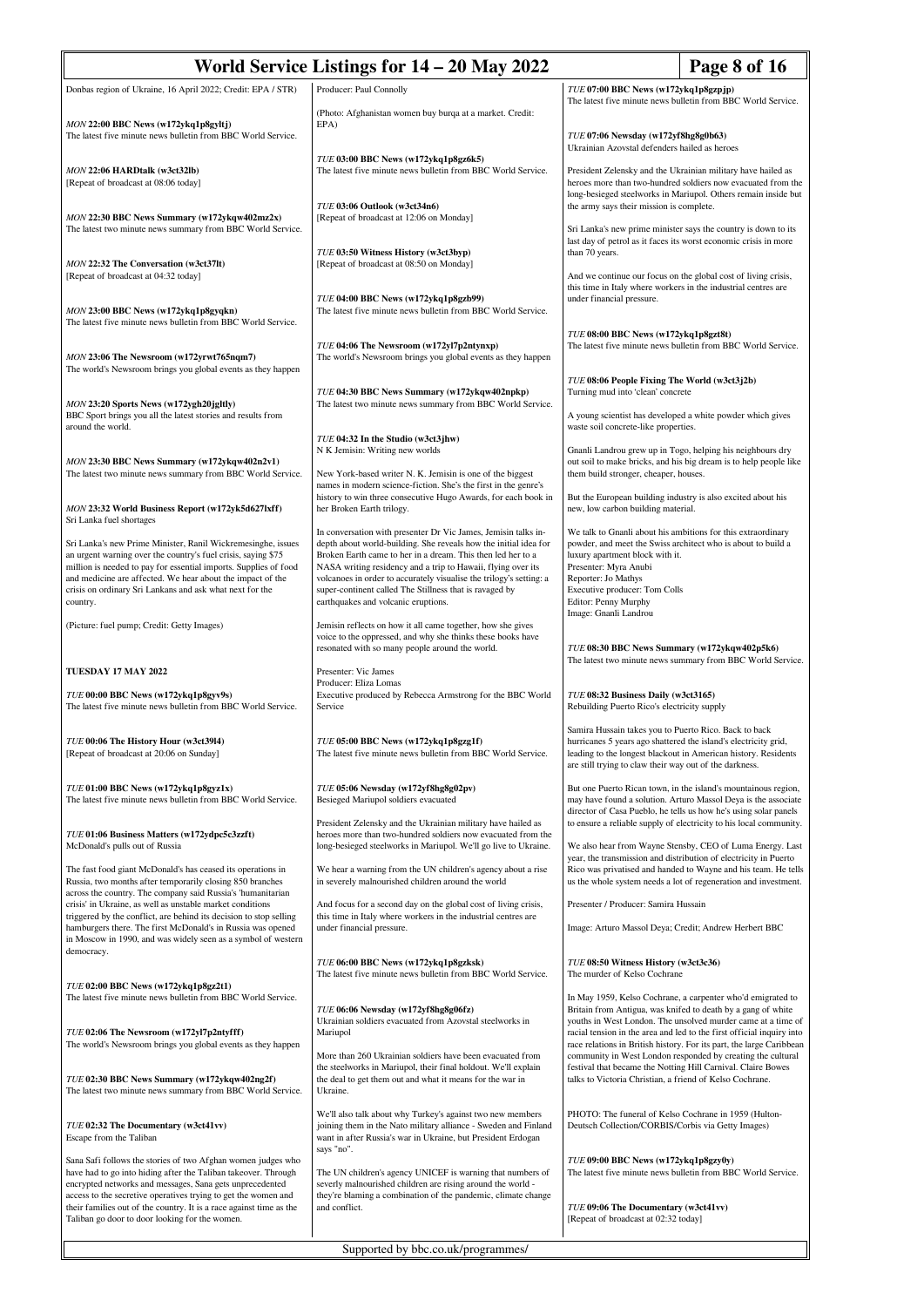| TUE 09:30 BBC News Summary (w172ykqw402p99b)<br>TUE 15:06 People Fixing The World (w3ct3j2b)<br>[Repeat of broadcast at 12:06 today]<br>The latest two minute news summary from BBC World Service.<br>[Repeat of broadcast at 08:06 today]<br>TUE 18:50 Witness History (w3ct3c36)<br>[Repeat of broadcast at 08:50 today]<br>TUE 09:32 Discovery (w3ct42d4)<br>TUE 15:30 BBC News Summary (w172ykqw402q0s3)<br>[Repeat of broadcast at 20:32 on Monday]<br>The latest two minute news summary from BBC World Service.<br>TUE 19:00 BBC News (w172ykq1p8h14h7)<br>TUE 10:00 BBC News (w172ykq1p8h01s2)<br>TUE 15:32 World Business Report (w172yk7vj81qrnc)<br>The latest five minute news bulletin from BBC World Service.<br>The latest five minute news bulletin from BBC World Service.<br>UK government revisits N Ireland trade rules<br>The UK outlined a plan to change the Brexit deal agreed with<br>TUE 19:06 The Newsroom (w172yl7p2nv0h3m)<br>TUE 10:06 The Arts Hour (w3ct3902)<br>the EU on Northern Ireland. Tony Connelly is Brussels<br>The world's Newsroom brings you global events as they happen<br>[Repeat of broadcast at 20:06 on Saturday]<br>correspondent for the Irish TV channel RTE, and explains how<br>the EU is likely to respond to any unilateral measures that might<br>TUE 19:30 BBC News Summary (w172ykqw402qhrm)<br>be taken. Also in the programme, amid a worsening economic<br>crisis, Sri Lanka has run out of fuel. We get a sense of what life<br>TUE 11:00 BBC News (w172ykq1p8h05j6)<br>The latest five minute news bulletin from BBC World Service.<br>is like for ordinary Sri Lankans from Saajid Nazmi, who is an e-<br>commerce worker, whose boss has let him work from home<br>TUE 19:32 Sport Today (w172ygff4289ng4)<br>because of the rising cost of commuting. Indonesian palm oil<br>2022/05/17 GMT<br>TUE 11:06 The Newsroom (w172yl7p2ntzj4l)<br>farmers have been protesting in Jakarta, after a government ban<br>The world's Newsroom brings you global events as they happen<br>on the export of palm oil has led to a steep fall in the price of<br>the commodity. We find out more from Djono Albar Burhan of<br>BBC sports correspondents tell the story behind today's top<br>sporting news, with interviews and reports from across the<br>the Indonesian Palm Oil Smallholder Association. Plus, the<br>TUE 11:30 BBC News Summary (w172ykqw402pjsl)<br>BBC's Samira Hussain reports on the ongoing power difficulties<br>world.<br>in Puerto Rico, caused by successive hurricanes five years ago,<br>The latest two minute news summary from BBC World Service.<br>which heavily damaged the island's electricity grid.<br>TUE 20:00 BBC News (w172ykq1p8h187c)<br>The latest five minute news bulletin from BBC World Service.<br>TUE 11:32 In the Studio (w3ct3jhw)<br>Today's edition is presented by Ed Butler, and produced by<br>Faarea Masud, Sarah Hawkins and Elizabeth Hotson.<br>[Repeat of broadcast at 04:32 today]<br>TUE 20:06 The Documentary (w3ct41vv)<br>(Picture: UK Foreign Secretary Liz Truss. Picture credit:<br>TUE 12:00 BBC News (w172ykq1p8h098b)<br>Houses of Parliament.)<br>[Repeat of broadcast at 02:32 today]<br>The latest five minute news bulletin from BBC World Service.<br>TUE 16:00 BBC News (w172ykq1p8h0s7v)<br>TUE 20:30 BBC News Summary (w172ykqw402qmhr)<br>The latest five minute news bulletin from BBC World Service.<br>TUE 12:06 Outlook (w3ct352r)<br>Bike-riding bank robber, part 2<br>The FBI close in. "It's a wake-up call when police are trying to<br>TUE 16:06 BBC OS (w172yg1jkrtg5lx)<br>TUE 20:32 Digital Planet (w3ct31yb)<br>shoot you." Tom Justice's fantasy is fading and things are about<br>Ukraine: Azovstal evacuation<br>Reclaiming African art in digital form<br>to get a lot worse.<br>The Ukrainian government says they are working on the next<br>Film clips: Heat/Michael Mann/Regency Enterprises and<br>stages of the evacuation of fighters from the Azovstal<br>art in digital form. Members go into museums, take LiDAR<br>Forward Pass<br>steelworks in Mariupol. We get details from our colleagues who<br>are monitoring today's developments.<br>Get in touch: outlook@bbc.com<br>Bronzes from the British Museum. Different artistic<br>We continue to look at the cost of living crisis around the world<br>reimaginations of this ancient artwork are now being sold as<br>and talk to people in the UK affected by rising prices of food,<br>Presenter: Mobeen Azhar<br>NFTs, with parts of the proceeds going to emerging Nigerian<br>Producer: Louise Morris<br>energy and fuel.<br>artists. Gareth speaks to Looty's founder Chidi about the idea,<br>and blockchain expert Anne Kaluvu comments on the project.<br>President Biden will be visiting the scene of mass shooting in<br>(Photo: Tom Justice. Credit: Courtesy of Tom Justice)<br>the US city of Buffalo today. We talk to local people there<br>The innovative vision of Amazonia 4.0<br>The Amazon rainforest is being destroyed at an alarming rate.<br>about the life in one of the country's most segregated cities.<br>TUE 12:50 Witness History (w3ct3c36)<br>Could there be another way? The project Amazonia 4.0 is<br>[Repeat of broadcast at 08:50 today]<br>Our disinformation reporter tells us about a BBC investigation<br>envisioning harnessing the rainforest's inherent biodiversity<br>into misleading adverts on Google that are pushing women<br>through a sustainable bioeconomy. Professor Carlos Nobre<br>explains how, with the help of drones, fibre optic cables and<br>towards anti-abortion clinics.<br>TUE 13:00 BBC News (w172ykq1p8h0f0g)<br>other technologies, this vision may become a reality.<br>The latest five minute news bulletin from BBC World Service.<br>(Photo: A still image taken from a video released by Russian<br>Defence Ministry shows what it claims are service members of<br>The common fruit fly's digital twin<br>Ukrainian forces, who left the besieged Azovstal steel plant,<br>One of the most ubiquitously used and best understood<br>TUE 13:06 The Newsroom (w172yl7p2ntzrmv)<br>sitting inside a bus in Mariupol, Ukraine. Video released May<br>organisms in science is the common fruit fly. Many important<br>The world's Newsroom brings you global events as they happen<br>17, 2022. Credit: Russian Defence Ministry/Handout via<br>developments in medicine and biology stem from research on<br>this tiny insect. Now Professor Pavan Ramdya and his team<br><b>REUTERS</b> )<br>have developed a complete simulated model of the fruit fly, a<br>TUE 13:30 BBC News Summary (w172ykqw402ps8v)<br>so-called digital twin. This model can be used by researchers to<br>The latest two minute news summary from BBC World Service.<br>TUE 17:00 BBC News (w172ykq1p8h0wzz)<br>conduct experiments digitally, which may help speed up<br>The latest five minute news bulletin from BBC World Service.<br>research and solve unanswered questions.<br>TUE 13:32 Discovery (w3ct42d4)<br>[Repeat of broadcast at 20:32 on Monday]<br>TUE 17:06 BBC OS (w172yg1jkrtg9c1)<br>The programme is presented by Gareth Mitchell with expert<br>Cost of living crisis: The UK<br>commentary from Angelica Mari.<br>TUE 14:00 BBC News (w172ykq1p8h0jrl)<br>We explain factors behind the global cost of living crisis, and<br>Studio Manager: Duncan Hannant<br>The latest five minute news bulletin from BBC World Service.<br>hear from two people in the United Kingdom about the impact<br>Producers: Hannah Fisher and Florian Bohr<br>of rising prices of food, fuel and energy on their lives.<br>(Photo: A man uses Sony's 3D Creator scanning to create a<br>TUE 14:06 Newshour (w172yfbysg832pw)<br>We get details of an explosion in the northern city of Kano in<br>three-dimensional image<br>Nigeria.<br>Credit: PAU BARRENA/AFP via Getty Images)<br>Mariupol soldiers evacuated<br>Ukraine's military says it's working to evacuate all remaining<br>President Biden will be visiting the scene of mass shooting in<br>troops from their last stronghold in Mariupol, after two-hundred<br>the US city of Buffalo today. We talk to local people there<br>TUE 21:00 BBC News (w172ykq1p8h1czh)<br>The latest five minute news bulletin from BBC World Service.<br>and sixty-four defenders agreed to leave the Azovstal steel<br>about the life in one of the country's most segregated cities.<br>works and were taken to Russian-controlled territory. We hear<br>from an advisor to the Ukrainian defence ministry, and get the<br>We speak to our reporter who has been at the mining site in<br>Burkina Faso where eight workers have been trapped<br>TUE 21:06 Newshour (w172yfbysg83xxs)<br>latest news on the ground.<br>underground for a month following a flood.<br>Uncertainty over fate of evacuated Azovstal fighters<br>Also in the programme: a new exhibition on Feminine Power;<br>and the global cost-of-living challenges.<br>(Photo: A shopper looking at the salad and vegetables in a<br>Ukraine is working on the next stages of the operation to<br>branch of Waitrose in south London. Credit: Aaron Chown/PA<br>(Photo: Russian service members stand guard on a road before<br>Wire)<br>hear from the wife of a man who is still in the Azovstal plant,<br>the evacuation of wounded Ukrainian soldiers from Mariupol.<br>and from the former head of Ukraine's national security<br>CREDIT: REUTERS/Alexander Ermochenko)<br>council.<br>TUE 18:00 BBC News (w172ykq1p8h10r3)<br>The latest five minute news bulletin from BBC World Service.<br>Also on the programme: US President Joe Biden has<br>condemned white supremacy as "a poison running through our<br>TUE 15:00 BBC News (w172ykq1p8h0nhq)<br>The latest five minute news bulletin from BBC World Service.<br>body politic" during a visit to Buffalo, New York. Ten black<br>TUE 18:06 Outlook (w3ct352r)<br>people were killed at a supermarket in the city on Saturday in | World Service Listings for 14 – 20 May 2022<br>Page 9 of 16 |                                    |                                                                                                                                     |
|--------------------------------------------------------------------------------------------------------------------------------------------------------------------------------------------------------------------------------------------------------------------------------------------------------------------------------------------------------------------------------------------------------------------------------------------------------------------------------------------------------------------------------------------------------------------------------------------------------------------------------------------------------------------------------------------------------------------------------------------------------------------------------------------------------------------------------------------------------------------------------------------------------------------------------------------------------------------------------------------------------------------------------------------------------------------------------------------------------------------------------------------------------------------------------------------------------------------------------------------------------------------------------------------------------------------------------------------------------------------------------------------------------------------------------------------------------------------------------------------------------------------------------------------------------------------------------------------------------------------------------------------------------------------------------------------------------------------------------------------------------------------------------------------------------------------------------------------------------------------------------------------------------------------------------------------------------------------------------------------------------------------------------------------------------------------------------------------------------------------------------------------------------------------------------------------------------------------------------------------------------------------------------------------------------------------------------------------------------------------------------------------------------------------------------------------------------------------------------------------------------------------------------------------------------------------------------------------------------------------------------------------------------------------------------------------------------------------------------------------------------------------------------------------------------------------------------------------------------------------------------------------------------------------------------------------------------------------------------------------------------------------------------------------------------------------------------------------------------------------------------------------------------------------------------------------------------------------------------------------------------------------------------------------------------------------------------------------------------------------------------------------------------------------------------------------------------------------------------------------------------------------------------------------------------------------------------------------------------------------------------------------------------------------------------------------------------------------------------------------------------------------------------------------------------------------------------------------------------------------------------------------------------------------------------------------------------------------------------------------------------------------------------------------------------------------------------------------------------------------------------------------------------------------------------------------------------------------------------------------------------------------------------------------------------------------------------------------------------------------------------------------------------------------------------------------------------------------------------------------------------------------------------------------------------------------------------------------------------------------------------------------------------------------------------------------------------------------------------------------------------------------------------------------------------------------------------------------------------------------------------------------------------------------------------------------------------------------------------------------------------------------------------------------------------------------------------------------------------------------------------------------------------------------------------------------------------------------------------------------------------------------------------------------------------------------------------------------------------------------------------------------------------------------------------------------------------------------------------------------------------------------------------------------------------------------------------------------------------------------------------------------------------------------------------------------------------------------------------------------------------------------------------------------------------------------------------------------------------------------------------------------------------------------------------------------------------------------------------------------------------------------------------------------------------------------------------------------------------------------------------------------------------------------------------------------------------------------------------------------------------------------------------------------------------------------------------------------------------------------------------------------------------------------------------------------------------------------------------------------------------------------------------------------------------------------------------------------------------------------------------------------------------------------------------------------------------------------------------------------------------------------------------------------------------------------------------------------------------------------------------------------------------------------------------------------------------------------------------------------------------------------------------------------------------------------------------------------------------------------------------------------------------------------------------------------------------------------------------------------------------------------------------------------------------------------------------------------------------------------------------------------------------------------------------------------------------------------------------------------------------------------------------------------------------------------------------------------------------------------------------------------------------------------------------------------------------------------------------------------------------------------------------------------------------------------------------------------------------------------------------------------------------------------------------------------------------------------------------------------------------------------------------------------------------------------------------------------------------------------------------------------------------------------------------------------------------------------------------------------------------------------------------------------------------------------------------------------------------------------------------------------------------------------------------------------------------------------------------------------------------------------------------------------------------------------------------------------------------------------------------------------------------------------------------------------------------------------------------------------------------------------------------------------------------------------------------------------------------------------------------------------------------------------------------------------------------------------------------------------------------------------------------------------------------------------------------------------------------------------------------------------------------------------------------------------------------------------------------------------------------------------------------------------------------------------------------------------------------------------------------------------------------------------------------------------------------------------------------------------------------------------------------------------------------------------------------------------------------------------------------------------------------------------------------------------------------------------------------------------------------------------------------------------------------------------------------------------------------------------------------------------------------------------------------------------------------------------------------------------------------------------------------------------------------------------------------------------------|-------------------------------------------------------------|------------------------------------|-------------------------------------------------------------------------------------------------------------------------------------|
|                                                                                                                                                                                                                                                                                                                                                                                                                                                                                                                                                                                                                                                                                                                                                                                                                                                                                                                                                                                                                                                                                                                                                                                                                                                                                                                                                                                                                                                                                                                                                                                                                                                                                                                                                                                                                                                                                                                                                                                                                                                                                                                                                                                                                                                                                                                                                                                                                                                                                                                                                                                                                                                                                                                                                                                                                                                                                                                                                                                                                                                                                                                                                                                                                                                                                                                                                                                                                                                                                                                                                                                                                                                                                                                                                                                                                                                                                                                                                                                                                                                                                                                                                                                                                                                                                                                                                                                                                                                                                                                                                                                                                                                                                                                                                                                                                                                                                                                                                                                                                                                                                                                                                                                                                                                                                                                                                                                                                                                                                                                                                                                                                                                                                                                                                                                                                                                                                                                                                                                                                                                                                                                                                                                                                                                                                                                                                                                                                                                                                                                                                                                                                                                                                                                                                                                                                                                                                                                                                                                                                                                                                                                                                                                                                                                                                                                                                                                                                                                                                                                                                                                                                                                                                                                                                                                                                                                                                                                                                                                                                                                                                                                                                                                                                                                                                                                                                                                                                                                                                                                                                                                                                                                                                                                                                                                                                                                                                                                                                                                                                                                                                                                                                                                                                                                                                                                                                                                                                                                                                                                                                                                                                                                                                                                                                                                                                                                                                                                                                                                                                                                                                                  |                                                             |                                    |                                                                                                                                     |
|                                                                                                                                                                                                                                                                                                                                                                                                                                                                                                                                                                                                                                                                                                                                                                                                                                                                                                                                                                                                                                                                                                                                                                                                                                                                                                                                                                                                                                                                                                                                                                                                                                                                                                                                                                                                                                                                                                                                                                                                                                                                                                                                                                                                                                                                                                                                                                                                                                                                                                                                                                                                                                                                                                                                                                                                                                                                                                                                                                                                                                                                                                                                                                                                                                                                                                                                                                                                                                                                                                                                                                                                                                                                                                                                                                                                                                                                                                                                                                                                                                                                                                                                                                                                                                                                                                                                                                                                                                                                                                                                                                                                                                                                                                                                                                                                                                                                                                                                                                                                                                                                                                                                                                                                                                                                                                                                                                                                                                                                                                                                                                                                                                                                                                                                                                                                                                                                                                                                                                                                                                                                                                                                                                                                                                                                                                                                                                                                                                                                                                                                                                                                                                                                                                                                                                                                                                                                                                                                                                                                                                                                                                                                                                                                                                                                                                                                                                                                                                                                                                                                                                                                                                                                                                                                                                                                                                                                                                                                                                                                                                                                                                                                                                                                                                                                                                                                                                                                                                                                                                                                                                                                                                                                                                                                                                                                                                                                                                                                                                                                                                                                                                                                                                                                                                                                                                                                                                                                                                                                                                                                                                                                                                                                                                                                                                                                                                                                                                                                                                                                                                                                                                  |                                                             |                                    |                                                                                                                                     |
|                                                                                                                                                                                                                                                                                                                                                                                                                                                                                                                                                                                                                                                                                                                                                                                                                                                                                                                                                                                                                                                                                                                                                                                                                                                                                                                                                                                                                                                                                                                                                                                                                                                                                                                                                                                                                                                                                                                                                                                                                                                                                                                                                                                                                                                                                                                                                                                                                                                                                                                                                                                                                                                                                                                                                                                                                                                                                                                                                                                                                                                                                                                                                                                                                                                                                                                                                                                                                                                                                                                                                                                                                                                                                                                                                                                                                                                                                                                                                                                                                                                                                                                                                                                                                                                                                                                                                                                                                                                                                                                                                                                                                                                                                                                                                                                                                                                                                                                                                                                                                                                                                                                                                                                                                                                                                                                                                                                                                                                                                                                                                                                                                                                                                                                                                                                                                                                                                                                                                                                                                                                                                                                                                                                                                                                                                                                                                                                                                                                                                                                                                                                                                                                                                                                                                                                                                                                                                                                                                                                                                                                                                                                                                                                                                                                                                                                                                                                                                                                                                                                                                                                                                                                                                                                                                                                                                                                                                                                                                                                                                                                                                                                                                                                                                                                                                                                                                                                                                                                                                                                                                                                                                                                                                                                                                                                                                                                                                                                                                                                                                                                                                                                                                                                                                                                                                                                                                                                                                                                                                                                                                                                                                                                                                                                                                                                                                                                                                                                                                                                                                                                                                                  |                                                             |                                    |                                                                                                                                     |
|                                                                                                                                                                                                                                                                                                                                                                                                                                                                                                                                                                                                                                                                                                                                                                                                                                                                                                                                                                                                                                                                                                                                                                                                                                                                                                                                                                                                                                                                                                                                                                                                                                                                                                                                                                                                                                                                                                                                                                                                                                                                                                                                                                                                                                                                                                                                                                                                                                                                                                                                                                                                                                                                                                                                                                                                                                                                                                                                                                                                                                                                                                                                                                                                                                                                                                                                                                                                                                                                                                                                                                                                                                                                                                                                                                                                                                                                                                                                                                                                                                                                                                                                                                                                                                                                                                                                                                                                                                                                                                                                                                                                                                                                                                                                                                                                                                                                                                                                                                                                                                                                                                                                                                                                                                                                                                                                                                                                                                                                                                                                                                                                                                                                                                                                                                                                                                                                                                                                                                                                                                                                                                                                                                                                                                                                                                                                                                                                                                                                                                                                                                                                                                                                                                                                                                                                                                                                                                                                                                                                                                                                                                                                                                                                                                                                                                                                                                                                                                                                                                                                                                                                                                                                                                                                                                                                                                                                                                                                                                                                                                                                                                                                                                                                                                                                                                                                                                                                                                                                                                                                                                                                                                                                                                                                                                                                                                                                                                                                                                                                                                                                                                                                                                                                                                                                                                                                                                                                                                                                                                                                                                                                                                                                                                                                                                                                                                                                                                                                                                                                                                                                                                  |                                                             |                                    |                                                                                                                                     |
|                                                                                                                                                                                                                                                                                                                                                                                                                                                                                                                                                                                                                                                                                                                                                                                                                                                                                                                                                                                                                                                                                                                                                                                                                                                                                                                                                                                                                                                                                                                                                                                                                                                                                                                                                                                                                                                                                                                                                                                                                                                                                                                                                                                                                                                                                                                                                                                                                                                                                                                                                                                                                                                                                                                                                                                                                                                                                                                                                                                                                                                                                                                                                                                                                                                                                                                                                                                                                                                                                                                                                                                                                                                                                                                                                                                                                                                                                                                                                                                                                                                                                                                                                                                                                                                                                                                                                                                                                                                                                                                                                                                                                                                                                                                                                                                                                                                                                                                                                                                                                                                                                                                                                                                                                                                                                                                                                                                                                                                                                                                                                                                                                                                                                                                                                                                                                                                                                                                                                                                                                                                                                                                                                                                                                                                                                                                                                                                                                                                                                                                                                                                                                                                                                                                                                                                                                                                                                                                                                                                                                                                                                                                                                                                                                                                                                                                                                                                                                                                                                                                                                                                                                                                                                                                                                                                                                                                                                                                                                                                                                                                                                                                                                                                                                                                                                                                                                                                                                                                                                                                                                                                                                                                                                                                                                                                                                                                                                                                                                                                                                                                                                                                                                                                                                                                                                                                                                                                                                                                                                                                                                                                                                                                                                                                                                                                                                                                                                                                                                                                                                                                                                                  |                                                             |                                    | The latest two minute news summary from BBC World Service.                                                                          |
|                                                                                                                                                                                                                                                                                                                                                                                                                                                                                                                                                                                                                                                                                                                                                                                                                                                                                                                                                                                                                                                                                                                                                                                                                                                                                                                                                                                                                                                                                                                                                                                                                                                                                                                                                                                                                                                                                                                                                                                                                                                                                                                                                                                                                                                                                                                                                                                                                                                                                                                                                                                                                                                                                                                                                                                                                                                                                                                                                                                                                                                                                                                                                                                                                                                                                                                                                                                                                                                                                                                                                                                                                                                                                                                                                                                                                                                                                                                                                                                                                                                                                                                                                                                                                                                                                                                                                                                                                                                                                                                                                                                                                                                                                                                                                                                                                                                                                                                                                                                                                                                                                                                                                                                                                                                                                                                                                                                                                                                                                                                                                                                                                                                                                                                                                                                                                                                                                                                                                                                                                                                                                                                                                                                                                                                                                                                                                                                                                                                                                                                                                                                                                                                                                                                                                                                                                                                                                                                                                                                                                                                                                                                                                                                                                                                                                                                                                                                                                                                                                                                                                                                                                                                                                                                                                                                                                                                                                                                                                                                                                                                                                                                                                                                                                                                                                                                                                                                                                                                                                                                                                                                                                                                                                                                                                                                                                                                                                                                                                                                                                                                                                                                                                                                                                                                                                                                                                                                                                                                                                                                                                                                                                                                                                                                                                                                                                                                                                                                                                                                                                                                                                                  |                                                             |                                    |                                                                                                                                     |
|                                                                                                                                                                                                                                                                                                                                                                                                                                                                                                                                                                                                                                                                                                                                                                                                                                                                                                                                                                                                                                                                                                                                                                                                                                                                                                                                                                                                                                                                                                                                                                                                                                                                                                                                                                                                                                                                                                                                                                                                                                                                                                                                                                                                                                                                                                                                                                                                                                                                                                                                                                                                                                                                                                                                                                                                                                                                                                                                                                                                                                                                                                                                                                                                                                                                                                                                                                                                                                                                                                                                                                                                                                                                                                                                                                                                                                                                                                                                                                                                                                                                                                                                                                                                                                                                                                                                                                                                                                                                                                                                                                                                                                                                                                                                                                                                                                                                                                                                                                                                                                                                                                                                                                                                                                                                                                                                                                                                                                                                                                                                                                                                                                                                                                                                                                                                                                                                                                                                                                                                                                                                                                                                                                                                                                                                                                                                                                                                                                                                                                                                                                                                                                                                                                                                                                                                                                                                                                                                                                                                                                                                                                                                                                                                                                                                                                                                                                                                                                                                                                                                                                                                                                                                                                                                                                                                                                                                                                                                                                                                                                                                                                                                                                                                                                                                                                                                                                                                                                                                                                                                                                                                                                                                                                                                                                                                                                                                                                                                                                                                                                                                                                                                                                                                                                                                                                                                                                                                                                                                                                                                                                                                                                                                                                                                                                                                                                                                                                                                                                                                                                                                                                  |                                                             |                                    |                                                                                                                                     |
|                                                                                                                                                                                                                                                                                                                                                                                                                                                                                                                                                                                                                                                                                                                                                                                                                                                                                                                                                                                                                                                                                                                                                                                                                                                                                                                                                                                                                                                                                                                                                                                                                                                                                                                                                                                                                                                                                                                                                                                                                                                                                                                                                                                                                                                                                                                                                                                                                                                                                                                                                                                                                                                                                                                                                                                                                                                                                                                                                                                                                                                                                                                                                                                                                                                                                                                                                                                                                                                                                                                                                                                                                                                                                                                                                                                                                                                                                                                                                                                                                                                                                                                                                                                                                                                                                                                                                                                                                                                                                                                                                                                                                                                                                                                                                                                                                                                                                                                                                                                                                                                                                                                                                                                                                                                                                                                                                                                                                                                                                                                                                                                                                                                                                                                                                                                                                                                                                                                                                                                                                                                                                                                                                                                                                                                                                                                                                                                                                                                                                                                                                                                                                                                                                                                                                                                                                                                                                                                                                                                                                                                                                                                                                                                                                                                                                                                                                                                                                                                                                                                                                                                                                                                                                                                                                                                                                                                                                                                                                                                                                                                                                                                                                                                                                                                                                                                                                                                                                                                                                                                                                                                                                                                                                                                                                                                                                                                                                                                                                                                                                                                                                                                                                                                                                                                                                                                                                                                                                                                                                                                                                                                                                                                                                                                                                                                                                                                                                                                                                                                                                                                                                                  |                                                             |                                    |                                                                                                                                     |
|                                                                                                                                                                                                                                                                                                                                                                                                                                                                                                                                                                                                                                                                                                                                                                                                                                                                                                                                                                                                                                                                                                                                                                                                                                                                                                                                                                                                                                                                                                                                                                                                                                                                                                                                                                                                                                                                                                                                                                                                                                                                                                                                                                                                                                                                                                                                                                                                                                                                                                                                                                                                                                                                                                                                                                                                                                                                                                                                                                                                                                                                                                                                                                                                                                                                                                                                                                                                                                                                                                                                                                                                                                                                                                                                                                                                                                                                                                                                                                                                                                                                                                                                                                                                                                                                                                                                                                                                                                                                                                                                                                                                                                                                                                                                                                                                                                                                                                                                                                                                                                                                                                                                                                                                                                                                                                                                                                                                                                                                                                                                                                                                                                                                                                                                                                                                                                                                                                                                                                                                                                                                                                                                                                                                                                                                                                                                                                                                                                                                                                                                                                                                                                                                                                                                                                                                                                                                                                                                                                                                                                                                                                                                                                                                                                                                                                                                                                                                                                                                                                                                                                                                                                                                                                                                                                                                                                                                                                                                                                                                                                                                                                                                                                                                                                                                                                                                                                                                                                                                                                                                                                                                                                                                                                                                                                                                                                                                                                                                                                                                                                                                                                                                                                                                                                                                                                                                                                                                                                                                                                                                                                                                                                                                                                                                                                                                                                                                                                                                                                                                                                                                                                  |                                                             |                                    |                                                                                                                                     |
|                                                                                                                                                                                                                                                                                                                                                                                                                                                                                                                                                                                                                                                                                                                                                                                                                                                                                                                                                                                                                                                                                                                                                                                                                                                                                                                                                                                                                                                                                                                                                                                                                                                                                                                                                                                                                                                                                                                                                                                                                                                                                                                                                                                                                                                                                                                                                                                                                                                                                                                                                                                                                                                                                                                                                                                                                                                                                                                                                                                                                                                                                                                                                                                                                                                                                                                                                                                                                                                                                                                                                                                                                                                                                                                                                                                                                                                                                                                                                                                                                                                                                                                                                                                                                                                                                                                                                                                                                                                                                                                                                                                                                                                                                                                                                                                                                                                                                                                                                                                                                                                                                                                                                                                                                                                                                                                                                                                                                                                                                                                                                                                                                                                                                                                                                                                                                                                                                                                                                                                                                                                                                                                                                                                                                                                                                                                                                                                                                                                                                                                                                                                                                                                                                                                                                                                                                                                                                                                                                                                                                                                                                                                                                                                                                                                                                                                                                                                                                                                                                                                                                                                                                                                                                                                                                                                                                                                                                                                                                                                                                                                                                                                                                                                                                                                                                                                                                                                                                                                                                                                                                                                                                                                                                                                                                                                                                                                                                                                                                                                                                                                                                                                                                                                                                                                                                                                                                                                                                                                                                                                                                                                                                                                                                                                                                                                                                                                                                                                                                                                                                                                                                                  |                                                             |                                    | The latest two minute news summary from BBC World Service.                                                                          |
|                                                                                                                                                                                                                                                                                                                                                                                                                                                                                                                                                                                                                                                                                                                                                                                                                                                                                                                                                                                                                                                                                                                                                                                                                                                                                                                                                                                                                                                                                                                                                                                                                                                                                                                                                                                                                                                                                                                                                                                                                                                                                                                                                                                                                                                                                                                                                                                                                                                                                                                                                                                                                                                                                                                                                                                                                                                                                                                                                                                                                                                                                                                                                                                                                                                                                                                                                                                                                                                                                                                                                                                                                                                                                                                                                                                                                                                                                                                                                                                                                                                                                                                                                                                                                                                                                                                                                                                                                                                                                                                                                                                                                                                                                                                                                                                                                                                                                                                                                                                                                                                                                                                                                                                                                                                                                                                                                                                                                                                                                                                                                                                                                                                                                                                                                                                                                                                                                                                                                                                                                                                                                                                                                                                                                                                                                                                                                                                                                                                                                                                                                                                                                                                                                                                                                                                                                                                                                                                                                                                                                                                                                                                                                                                                                                                                                                                                                                                                                                                                                                                                                                                                                                                                                                                                                                                                                                                                                                                                                                                                                                                                                                                                                                                                                                                                                                                                                                                                                                                                                                                                                                                                                                                                                                                                                                                                                                                                                                                                                                                                                                                                                                                                                                                                                                                                                                                                                                                                                                                                                                                                                                                                                                                                                                                                                                                                                                                                                                                                                                                                                                                                                                  |                                                             |                                    |                                                                                                                                     |
|                                                                                                                                                                                                                                                                                                                                                                                                                                                                                                                                                                                                                                                                                                                                                                                                                                                                                                                                                                                                                                                                                                                                                                                                                                                                                                                                                                                                                                                                                                                                                                                                                                                                                                                                                                                                                                                                                                                                                                                                                                                                                                                                                                                                                                                                                                                                                                                                                                                                                                                                                                                                                                                                                                                                                                                                                                                                                                                                                                                                                                                                                                                                                                                                                                                                                                                                                                                                                                                                                                                                                                                                                                                                                                                                                                                                                                                                                                                                                                                                                                                                                                                                                                                                                                                                                                                                                                                                                                                                                                                                                                                                                                                                                                                                                                                                                                                                                                                                                                                                                                                                                                                                                                                                                                                                                                                                                                                                                                                                                                                                                                                                                                                                                                                                                                                                                                                                                                                                                                                                                                                                                                                                                                                                                                                                                                                                                                                                                                                                                                                                                                                                                                                                                                                                                                                                                                                                                                                                                                                                                                                                                                                                                                                                                                                                                                                                                                                                                                                                                                                                                                                                                                                                                                                                                                                                                                                                                                                                                                                                                                                                                                                                                                                                                                                                                                                                                                                                                                                                                                                                                                                                                                                                                                                                                                                                                                                                                                                                                                                                                                                                                                                                                                                                                                                                                                                                                                                                                                                                                                                                                                                                                                                                                                                                                                                                                                                                                                                                                                                                                                                                                                  |                                                             |                                    | A Nigerian project called Looty is seeking to take back African<br>scans using their phones, and recreate these African artworks as |
|                                                                                                                                                                                                                                                                                                                                                                                                                                                                                                                                                                                                                                                                                                                                                                                                                                                                                                                                                                                                                                                                                                                                                                                                                                                                                                                                                                                                                                                                                                                                                                                                                                                                                                                                                                                                                                                                                                                                                                                                                                                                                                                                                                                                                                                                                                                                                                                                                                                                                                                                                                                                                                                                                                                                                                                                                                                                                                                                                                                                                                                                                                                                                                                                                                                                                                                                                                                                                                                                                                                                                                                                                                                                                                                                                                                                                                                                                                                                                                                                                                                                                                                                                                                                                                                                                                                                                                                                                                                                                                                                                                                                                                                                                                                                                                                                                                                                                                                                                                                                                                                                                                                                                                                                                                                                                                                                                                                                                                                                                                                                                                                                                                                                                                                                                                                                                                                                                                                                                                                                                                                                                                                                                                                                                                                                                                                                                                                                                                                                                                                                                                                                                                                                                                                                                                                                                                                                                                                                                                                                                                                                                                                                                                                                                                                                                                                                                                                                                                                                                                                                                                                                                                                                                                                                                                                                                                                                                                                                                                                                                                                                                                                                                                                                                                                                                                                                                                                                                                                                                                                                                                                                                                                                                                                                                                                                                                                                                                                                                                                                                                                                                                                                                                                                                                                                                                                                                                                                                                                                                                                                                                                                                                                                                                                                                                                                                                                                                                                                                                                                                                                                                                  |                                                             |                                    | non-fungible tokens (NFTs). The first piece is one of the Benin                                                                     |
|                                                                                                                                                                                                                                                                                                                                                                                                                                                                                                                                                                                                                                                                                                                                                                                                                                                                                                                                                                                                                                                                                                                                                                                                                                                                                                                                                                                                                                                                                                                                                                                                                                                                                                                                                                                                                                                                                                                                                                                                                                                                                                                                                                                                                                                                                                                                                                                                                                                                                                                                                                                                                                                                                                                                                                                                                                                                                                                                                                                                                                                                                                                                                                                                                                                                                                                                                                                                                                                                                                                                                                                                                                                                                                                                                                                                                                                                                                                                                                                                                                                                                                                                                                                                                                                                                                                                                                                                                                                                                                                                                                                                                                                                                                                                                                                                                                                                                                                                                                                                                                                                                                                                                                                                                                                                                                                                                                                                                                                                                                                                                                                                                                                                                                                                                                                                                                                                                                                                                                                                                                                                                                                                                                                                                                                                                                                                                                                                                                                                                                                                                                                                                                                                                                                                                                                                                                                                                                                                                                                                                                                                                                                                                                                                                                                                                                                                                                                                                                                                                                                                                                                                                                                                                                                                                                                                                                                                                                                                                                                                                                                                                                                                                                                                                                                                                                                                                                                                                                                                                                                                                                                                                                                                                                                                                                                                                                                                                                                                                                                                                                                                                                                                                                                                                                                                                                                                                                                                                                                                                                                                                                                                                                                                                                                                                                                                                                                                                                                                                                                                                                                                                                  |                                                             |                                    |                                                                                                                                     |
|                                                                                                                                                                                                                                                                                                                                                                                                                                                                                                                                                                                                                                                                                                                                                                                                                                                                                                                                                                                                                                                                                                                                                                                                                                                                                                                                                                                                                                                                                                                                                                                                                                                                                                                                                                                                                                                                                                                                                                                                                                                                                                                                                                                                                                                                                                                                                                                                                                                                                                                                                                                                                                                                                                                                                                                                                                                                                                                                                                                                                                                                                                                                                                                                                                                                                                                                                                                                                                                                                                                                                                                                                                                                                                                                                                                                                                                                                                                                                                                                                                                                                                                                                                                                                                                                                                                                                                                                                                                                                                                                                                                                                                                                                                                                                                                                                                                                                                                                                                                                                                                                                                                                                                                                                                                                                                                                                                                                                                                                                                                                                                                                                                                                                                                                                                                                                                                                                                                                                                                                                                                                                                                                                                                                                                                                                                                                                                                                                                                                                                                                                                                                                                                                                                                                                                                                                                                                                                                                                                                                                                                                                                                                                                                                                                                                                                                                                                                                                                                                                                                                                                                                                                                                                                                                                                                                                                                                                                                                                                                                                                                                                                                                                                                                                                                                                                                                                                                                                                                                                                                                                                                                                                                                                                                                                                                                                                                                                                                                                                                                                                                                                                                                                                                                                                                                                                                                                                                                                                                                                                                                                                                                                                                                                                                                                                                                                                                                                                                                                                                                                                                                                                  |                                                             |                                    |                                                                                                                                     |
|                                                                                                                                                                                                                                                                                                                                                                                                                                                                                                                                                                                                                                                                                                                                                                                                                                                                                                                                                                                                                                                                                                                                                                                                                                                                                                                                                                                                                                                                                                                                                                                                                                                                                                                                                                                                                                                                                                                                                                                                                                                                                                                                                                                                                                                                                                                                                                                                                                                                                                                                                                                                                                                                                                                                                                                                                                                                                                                                                                                                                                                                                                                                                                                                                                                                                                                                                                                                                                                                                                                                                                                                                                                                                                                                                                                                                                                                                                                                                                                                                                                                                                                                                                                                                                                                                                                                                                                                                                                                                                                                                                                                                                                                                                                                                                                                                                                                                                                                                                                                                                                                                                                                                                                                                                                                                                                                                                                                                                                                                                                                                                                                                                                                                                                                                                                                                                                                                                                                                                                                                                                                                                                                                                                                                                                                                                                                                                                                                                                                                                                                                                                                                                                                                                                                                                                                                                                                                                                                                                                                                                                                                                                                                                                                                                                                                                                                                                                                                                                                                                                                                                                                                                                                                                                                                                                                                                                                                                                                                                                                                                                                                                                                                                                                                                                                                                                                                                                                                                                                                                                                                                                                                                                                                                                                                                                                                                                                                                                                                                                                                                                                                                                                                                                                                                                                                                                                                                                                                                                                                                                                                                                                                                                                                                                                                                                                                                                                                                                                                                                                                                                                                                  |                                                             |                                    |                                                                                                                                     |
|                                                                                                                                                                                                                                                                                                                                                                                                                                                                                                                                                                                                                                                                                                                                                                                                                                                                                                                                                                                                                                                                                                                                                                                                                                                                                                                                                                                                                                                                                                                                                                                                                                                                                                                                                                                                                                                                                                                                                                                                                                                                                                                                                                                                                                                                                                                                                                                                                                                                                                                                                                                                                                                                                                                                                                                                                                                                                                                                                                                                                                                                                                                                                                                                                                                                                                                                                                                                                                                                                                                                                                                                                                                                                                                                                                                                                                                                                                                                                                                                                                                                                                                                                                                                                                                                                                                                                                                                                                                                                                                                                                                                                                                                                                                                                                                                                                                                                                                                                                                                                                                                                                                                                                                                                                                                                                                                                                                                                                                                                                                                                                                                                                                                                                                                                                                                                                                                                                                                                                                                                                                                                                                                                                                                                                                                                                                                                                                                                                                                                                                                                                                                                                                                                                                                                                                                                                                                                                                                                                                                                                                                                                                                                                                                                                                                                                                                                                                                                                                                                                                                                                                                                                                                                                                                                                                                                                                                                                                                                                                                                                                                                                                                                                                                                                                                                                                                                                                                                                                                                                                                                                                                                                                                                                                                                                                                                                                                                                                                                                                                                                                                                                                                                                                                                                                                                                                                                                                                                                                                                                                                                                                                                                                                                                                                                                                                                                                                                                                                                                                                                                                                                                  |                                                             |                                    |                                                                                                                                     |
|                                                                                                                                                                                                                                                                                                                                                                                                                                                                                                                                                                                                                                                                                                                                                                                                                                                                                                                                                                                                                                                                                                                                                                                                                                                                                                                                                                                                                                                                                                                                                                                                                                                                                                                                                                                                                                                                                                                                                                                                                                                                                                                                                                                                                                                                                                                                                                                                                                                                                                                                                                                                                                                                                                                                                                                                                                                                                                                                                                                                                                                                                                                                                                                                                                                                                                                                                                                                                                                                                                                                                                                                                                                                                                                                                                                                                                                                                                                                                                                                                                                                                                                                                                                                                                                                                                                                                                                                                                                                                                                                                                                                                                                                                                                                                                                                                                                                                                                                                                                                                                                                                                                                                                                                                                                                                                                                                                                                                                                                                                                                                                                                                                                                                                                                                                                                                                                                                                                                                                                                                                                                                                                                                                                                                                                                                                                                                                                                                                                                                                                                                                                                                                                                                                                                                                                                                                                                                                                                                                                                                                                                                                                                                                                                                                                                                                                                                                                                                                                                                                                                                                                                                                                                                                                                                                                                                                                                                                                                                                                                                                                                                                                                                                                                                                                                                                                                                                                                                                                                                                                                                                                                                                                                                                                                                                                                                                                                                                                                                                                                                                                                                                                                                                                                                                                                                                                                                                                                                                                                                                                                                                                                                                                                                                                                                                                                                                                                                                                                                                                                                                                                                                  |                                                             |                                    |                                                                                                                                     |
|                                                                                                                                                                                                                                                                                                                                                                                                                                                                                                                                                                                                                                                                                                                                                                                                                                                                                                                                                                                                                                                                                                                                                                                                                                                                                                                                                                                                                                                                                                                                                                                                                                                                                                                                                                                                                                                                                                                                                                                                                                                                                                                                                                                                                                                                                                                                                                                                                                                                                                                                                                                                                                                                                                                                                                                                                                                                                                                                                                                                                                                                                                                                                                                                                                                                                                                                                                                                                                                                                                                                                                                                                                                                                                                                                                                                                                                                                                                                                                                                                                                                                                                                                                                                                                                                                                                                                                                                                                                                                                                                                                                                                                                                                                                                                                                                                                                                                                                                                                                                                                                                                                                                                                                                                                                                                                                                                                                                                                                                                                                                                                                                                                                                                                                                                                                                                                                                                                                                                                                                                                                                                                                                                                                                                                                                                                                                                                                                                                                                                                                                                                                                                                                                                                                                                                                                                                                                                                                                                                                                                                                                                                                                                                                                                                                                                                                                                                                                                                                                                                                                                                                                                                                                                                                                                                                                                                                                                                                                                                                                                                                                                                                                                                                                                                                                                                                                                                                                                                                                                                                                                                                                                                                                                                                                                                                                                                                                                                                                                                                                                                                                                                                                                                                                                                                                                                                                                                                                                                                                                                                                                                                                                                                                                                                                                                                                                                                                                                                                                                                                                                                                                                  |                                                             |                                    |                                                                                                                                     |
|                                                                                                                                                                                                                                                                                                                                                                                                                                                                                                                                                                                                                                                                                                                                                                                                                                                                                                                                                                                                                                                                                                                                                                                                                                                                                                                                                                                                                                                                                                                                                                                                                                                                                                                                                                                                                                                                                                                                                                                                                                                                                                                                                                                                                                                                                                                                                                                                                                                                                                                                                                                                                                                                                                                                                                                                                                                                                                                                                                                                                                                                                                                                                                                                                                                                                                                                                                                                                                                                                                                                                                                                                                                                                                                                                                                                                                                                                                                                                                                                                                                                                                                                                                                                                                                                                                                                                                                                                                                                                                                                                                                                                                                                                                                                                                                                                                                                                                                                                                                                                                                                                                                                                                                                                                                                                                                                                                                                                                                                                                                                                                                                                                                                                                                                                                                                                                                                                                                                                                                                                                                                                                                                                                                                                                                                                                                                                                                                                                                                                                                                                                                                                                                                                                                                                                                                                                                                                                                                                                                                                                                                                                                                                                                                                                                                                                                                                                                                                                                                                                                                                                                                                                                                                                                                                                                                                                                                                                                                                                                                                                                                                                                                                                                                                                                                                                                                                                                                                                                                                                                                                                                                                                                                                                                                                                                                                                                                                                                                                                                                                                                                                                                                                                                                                                                                                                                                                                                                                                                                                                                                                                                                                                                                                                                                                                                                                                                                                                                                                                                                                                                                                                  |                                                             |                                    |                                                                                                                                     |
|                                                                                                                                                                                                                                                                                                                                                                                                                                                                                                                                                                                                                                                                                                                                                                                                                                                                                                                                                                                                                                                                                                                                                                                                                                                                                                                                                                                                                                                                                                                                                                                                                                                                                                                                                                                                                                                                                                                                                                                                                                                                                                                                                                                                                                                                                                                                                                                                                                                                                                                                                                                                                                                                                                                                                                                                                                                                                                                                                                                                                                                                                                                                                                                                                                                                                                                                                                                                                                                                                                                                                                                                                                                                                                                                                                                                                                                                                                                                                                                                                                                                                                                                                                                                                                                                                                                                                                                                                                                                                                                                                                                                                                                                                                                                                                                                                                                                                                                                                                                                                                                                                                                                                                                                                                                                                                                                                                                                                                                                                                                                                                                                                                                                                                                                                                                                                                                                                                                                                                                                                                                                                                                                                                                                                                                                                                                                                                                                                                                                                                                                                                                                                                                                                                                                                                                                                                                                                                                                                                                                                                                                                                                                                                                                                                                                                                                                                                                                                                                                                                                                                                                                                                                                                                                                                                                                                                                                                                                                                                                                                                                                                                                                                                                                                                                                                                                                                                                                                                                                                                                                                                                                                                                                                                                                                                                                                                                                                                                                                                                                                                                                                                                                                                                                                                                                                                                                                                                                                                                                                                                                                                                                                                                                                                                                                                                                                                                                                                                                                                                                                                                                                                  |                                                             |                                    |                                                                                                                                     |
|                                                                                                                                                                                                                                                                                                                                                                                                                                                                                                                                                                                                                                                                                                                                                                                                                                                                                                                                                                                                                                                                                                                                                                                                                                                                                                                                                                                                                                                                                                                                                                                                                                                                                                                                                                                                                                                                                                                                                                                                                                                                                                                                                                                                                                                                                                                                                                                                                                                                                                                                                                                                                                                                                                                                                                                                                                                                                                                                                                                                                                                                                                                                                                                                                                                                                                                                                                                                                                                                                                                                                                                                                                                                                                                                                                                                                                                                                                                                                                                                                                                                                                                                                                                                                                                                                                                                                                                                                                                                                                                                                                                                                                                                                                                                                                                                                                                                                                                                                                                                                                                                                                                                                                                                                                                                                                                                                                                                                                                                                                                                                                                                                                                                                                                                                                                                                                                                                                                                                                                                                                                                                                                                                                                                                                                                                                                                                                                                                                                                                                                                                                                                                                                                                                                                                                                                                                                                                                                                                                                                                                                                                                                                                                                                                                                                                                                                                                                                                                                                                                                                                                                                                                                                                                                                                                                                                                                                                                                                                                                                                                                                                                                                                                                                                                                                                                                                                                                                                                                                                                                                                                                                                                                                                                                                                                                                                                                                                                                                                                                                                                                                                                                                                                                                                                                                                                                                                                                                                                                                                                                                                                                                                                                                                                                                                                                                                                                                                                                                                                                                                                                                                                  |                                                             |                                    |                                                                                                                                     |
|                                                                                                                                                                                                                                                                                                                                                                                                                                                                                                                                                                                                                                                                                                                                                                                                                                                                                                                                                                                                                                                                                                                                                                                                                                                                                                                                                                                                                                                                                                                                                                                                                                                                                                                                                                                                                                                                                                                                                                                                                                                                                                                                                                                                                                                                                                                                                                                                                                                                                                                                                                                                                                                                                                                                                                                                                                                                                                                                                                                                                                                                                                                                                                                                                                                                                                                                                                                                                                                                                                                                                                                                                                                                                                                                                                                                                                                                                                                                                                                                                                                                                                                                                                                                                                                                                                                                                                                                                                                                                                                                                                                                                                                                                                                                                                                                                                                                                                                                                                                                                                                                                                                                                                                                                                                                                                                                                                                                                                                                                                                                                                                                                                                                                                                                                                                                                                                                                                                                                                                                                                                                                                                                                                                                                                                                                                                                                                                                                                                                                                                                                                                                                                                                                                                                                                                                                                                                                                                                                                                                                                                                                                                                                                                                                                                                                                                                                                                                                                                                                                                                                                                                                                                                                                                                                                                                                                                                                                                                                                                                                                                                                                                                                                                                                                                                                                                                                                                                                                                                                                                                                                                                                                                                                                                                                                                                                                                                                                                                                                                                                                                                                                                                                                                                                                                                                                                                                                                                                                                                                                                                                                                                                                                                                                                                                                                                                                                                                                                                                                                                                                                                                                  |                                                             |                                    |                                                                                                                                     |
|                                                                                                                                                                                                                                                                                                                                                                                                                                                                                                                                                                                                                                                                                                                                                                                                                                                                                                                                                                                                                                                                                                                                                                                                                                                                                                                                                                                                                                                                                                                                                                                                                                                                                                                                                                                                                                                                                                                                                                                                                                                                                                                                                                                                                                                                                                                                                                                                                                                                                                                                                                                                                                                                                                                                                                                                                                                                                                                                                                                                                                                                                                                                                                                                                                                                                                                                                                                                                                                                                                                                                                                                                                                                                                                                                                                                                                                                                                                                                                                                                                                                                                                                                                                                                                                                                                                                                                                                                                                                                                                                                                                                                                                                                                                                                                                                                                                                                                                                                                                                                                                                                                                                                                                                                                                                                                                                                                                                                                                                                                                                                                                                                                                                                                                                                                                                                                                                                                                                                                                                                                                                                                                                                                                                                                                                                                                                                                                                                                                                                                                                                                                                                                                                                                                                                                                                                                                                                                                                                                                                                                                                                                                                                                                                                                                                                                                                                                                                                                                                                                                                                                                                                                                                                                                                                                                                                                                                                                                                                                                                                                                                                                                                                                                                                                                                                                                                                                                                                                                                                                                                                                                                                                                                                                                                                                                                                                                                                                                                                                                                                                                                                                                                                                                                                                                                                                                                                                                                                                                                                                                                                                                                                                                                                                                                                                                                                                                                                                                                                                                                                                                                                                  |                                                             |                                    |                                                                                                                                     |
|                                                                                                                                                                                                                                                                                                                                                                                                                                                                                                                                                                                                                                                                                                                                                                                                                                                                                                                                                                                                                                                                                                                                                                                                                                                                                                                                                                                                                                                                                                                                                                                                                                                                                                                                                                                                                                                                                                                                                                                                                                                                                                                                                                                                                                                                                                                                                                                                                                                                                                                                                                                                                                                                                                                                                                                                                                                                                                                                                                                                                                                                                                                                                                                                                                                                                                                                                                                                                                                                                                                                                                                                                                                                                                                                                                                                                                                                                                                                                                                                                                                                                                                                                                                                                                                                                                                                                                                                                                                                                                                                                                                                                                                                                                                                                                                                                                                                                                                                                                                                                                                                                                                                                                                                                                                                                                                                                                                                                                                                                                                                                                                                                                                                                                                                                                                                                                                                                                                                                                                                                                                                                                                                                                                                                                                                                                                                                                                                                                                                                                                                                                                                                                                                                                                                                                                                                                                                                                                                                                                                                                                                                                                                                                                                                                                                                                                                                                                                                                                                                                                                                                                                                                                                                                                                                                                                                                                                                                                                                                                                                                                                                                                                                                                                                                                                                                                                                                                                                                                                                                                                                                                                                                                                                                                                                                                                                                                                                                                                                                                                                                                                                                                                                                                                                                                                                                                                                                                                                                                                                                                                                                                                                                                                                                                                                                                                                                                                                                                                                                                                                                                                                                  |                                                             |                                    | evacuate soldiers from the Azovstal steelworks in Mariupol. We                                                                      |
|                                                                                                                                                                                                                                                                                                                                                                                                                                                                                                                                                                                                                                                                                                                                                                                                                                                                                                                                                                                                                                                                                                                                                                                                                                                                                                                                                                                                                                                                                                                                                                                                                                                                                                                                                                                                                                                                                                                                                                                                                                                                                                                                                                                                                                                                                                                                                                                                                                                                                                                                                                                                                                                                                                                                                                                                                                                                                                                                                                                                                                                                                                                                                                                                                                                                                                                                                                                                                                                                                                                                                                                                                                                                                                                                                                                                                                                                                                                                                                                                                                                                                                                                                                                                                                                                                                                                                                                                                                                                                                                                                                                                                                                                                                                                                                                                                                                                                                                                                                                                                                                                                                                                                                                                                                                                                                                                                                                                                                                                                                                                                                                                                                                                                                                                                                                                                                                                                                                                                                                                                                                                                                                                                                                                                                                                                                                                                                                                                                                                                                                                                                                                                                                                                                                                                                                                                                                                                                                                                                                                                                                                                                                                                                                                                                                                                                                                                                                                                                                                                                                                                                                                                                                                                                                                                                                                                                                                                                                                                                                                                                                                                                                                                                                                                                                                                                                                                                                                                                                                                                                                                                                                                                                                                                                                                                                                                                                                                                                                                                                                                                                                                                                                                                                                                                                                                                                                                                                                                                                                                                                                                                                                                                                                                                                                                                                                                                                                                                                                                                                                                                                                                                  |                                                             |                                    |                                                                                                                                     |
|                                                                                                                                                                                                                                                                                                                                                                                                                                                                                                                                                                                                                                                                                                                                                                                                                                                                                                                                                                                                                                                                                                                                                                                                                                                                                                                                                                                                                                                                                                                                                                                                                                                                                                                                                                                                                                                                                                                                                                                                                                                                                                                                                                                                                                                                                                                                                                                                                                                                                                                                                                                                                                                                                                                                                                                                                                                                                                                                                                                                                                                                                                                                                                                                                                                                                                                                                                                                                                                                                                                                                                                                                                                                                                                                                                                                                                                                                                                                                                                                                                                                                                                                                                                                                                                                                                                                                                                                                                                                                                                                                                                                                                                                                                                                                                                                                                                                                                                                                                                                                                                                                                                                                                                                                                                                                                                                                                                                                                                                                                                                                                                                                                                                                                                                                                                                                                                                                                                                                                                                                                                                                                                                                                                                                                                                                                                                                                                                                                                                                                                                                                                                                                                                                                                                                                                                                                                                                                                                                                                                                                                                                                                                                                                                                                                                                                                                                                                                                                                                                                                                                                                                                                                                                                                                                                                                                                                                                                                                                                                                                                                                                                                                                                                                                                                                                                                                                                                                                                                                                                                                                                                                                                                                                                                                                                                                                                                                                                                                                                                                                                                                                                                                                                                                                                                                                                                                                                                                                                                                                                                                                                                                                                                                                                                                                                                                                                                                                                                                                                                                                                                                                                  |                                                             |                                    |                                                                                                                                     |
|                                                                                                                                                                                                                                                                                                                                                                                                                                                                                                                                                                                                                                                                                                                                                                                                                                                                                                                                                                                                                                                                                                                                                                                                                                                                                                                                                                                                                                                                                                                                                                                                                                                                                                                                                                                                                                                                                                                                                                                                                                                                                                                                                                                                                                                                                                                                                                                                                                                                                                                                                                                                                                                                                                                                                                                                                                                                                                                                                                                                                                                                                                                                                                                                                                                                                                                                                                                                                                                                                                                                                                                                                                                                                                                                                                                                                                                                                                                                                                                                                                                                                                                                                                                                                                                                                                                                                                                                                                                                                                                                                                                                                                                                                                                                                                                                                                                                                                                                                                                                                                                                                                                                                                                                                                                                                                                                                                                                                                                                                                                                                                                                                                                                                                                                                                                                                                                                                                                                                                                                                                                                                                                                                                                                                                                                                                                                                                                                                                                                                                                                                                                                                                                                                                                                                                                                                                                                                                                                                                                                                                                                                                                                                                                                                                                                                                                                                                                                                                                                                                                                                                                                                                                                                                                                                                                                                                                                                                                                                                                                                                                                                                                                                                                                                                                                                                                                                                                                                                                                                                                                                                                                                                                                                                                                                                                                                                                                                                                                                                                                                                                                                                                                                                                                                                                                                                                                                                                                                                                                                                                                                                                                                                                                                                                                                                                                                                                                                                                                                                                                                                                                                                  |                                                             | Supported by bbc.co.uk/programmes/ |                                                                                                                                     |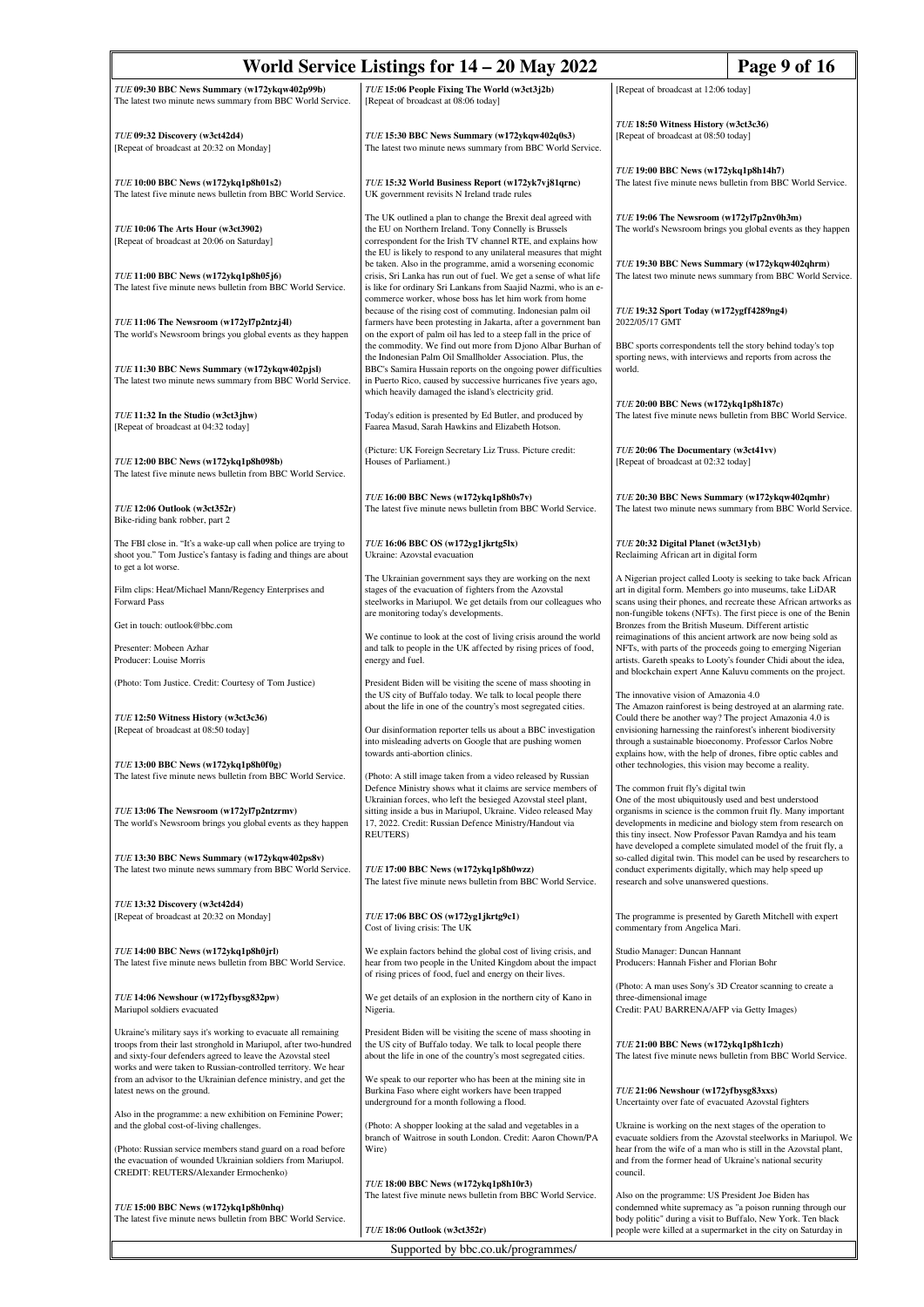| World Service Listings for 14 – 20 May 2022<br>Page 10 of 16                                                                                                                                                                                                                                   |                                                                                                                                                                                                                                                                                                                                                                    |                                                                                                                                                                                                                                                                                                                                                                   |  |
|------------------------------------------------------------------------------------------------------------------------------------------------------------------------------------------------------------------------------------------------------------------------------------------------|--------------------------------------------------------------------------------------------------------------------------------------------------------------------------------------------------------------------------------------------------------------------------------------------------------------------------------------------------------------------|-------------------------------------------------------------------------------------------------------------------------------------------------------------------------------------------------------------------------------------------------------------------------------------------------------------------------------------------------------------------|--|
| what is believed to be a racially motivated hate crime.<br>And we look at how rising energy prices are hitting businesses<br>in Italy's industrial north.<br>(Picture: Smoke rises above a plant of Azovstal Iron and Steel<br>Works in Mariupol, 02/05/2022, Reuters/ALEXANDER<br>ERMOCHENKO) | Rachel Botsman, a Trust expert and fellow at the Said Business<br>School at Oxford University, looks into the psychology and the<br>morality of money. Among others, she talks to Jain accountant<br>Atul K. Shah, activist and onetime refugee Ghias Aljundi and<br>psychologist and happiness guru Dr. Laurie Santos.<br>Producer: Frank Stirling and Leo Schick | captured Russian soldiers<br>We get more details of what life was like for the soldiers and<br>civilians holding out in the Azov steelworks in Mariupol, we'll<br>hear from a journalist who has just returned from the frontline<br>in the east of Ukraine. Yesterday several other buses were seen<br>leaving the steel plant. Ukraine wants these troops to be |  |
| TUE 22:00 BBC News (w172ykq1p8h1hqm)<br>The latest five minute news bulletin from BBC World Service.                                                                                                                                                                                           | (Photo: Businessman reaching out for falling bank notes.<br>Credit: Getty Images)<br>A Storyglass production for BBC World Service                                                                                                                                                                                                                                 | exchanged for captured Russian soldiers as part of a deal<br>acknowledged by Moscow.<br>We go to the American state of Pennsylvania, where a Donald<br>Trump favoured candidate faces his Republican rival in one of<br>five state primaries taking place ahead of mid term elections                                                                             |  |
| TUE 22:06 People Fixing The World (w3ct3j2b)<br>[Repeat of broadcast at 08:06 today]                                                                                                                                                                                                           | WED 03:00 BBC News (w172ykq1p8h23g8)<br>The latest five minute news bulletin from BBC World Service.                                                                                                                                                                                                                                                               | later this year.<br>As the Cannes film festival gets underway in the South of<br>France, we'll hear from the director of a short film nominated                                                                                                                                                                                                                   |  |
| TUE 22:30 BBC News Summary (w172ykqw402qw00)<br>The latest two minute news summary from BBC World Service.<br>TUE 22:32 In the Studio (w3ct3jhw)                                                                                                                                               | WED 03:06 Outlook (w3ct352r)<br>[Repeat of broadcast at 12:06 on Tuesday]                                                                                                                                                                                                                                                                                          | that looks at the lives of those facing domestic violence.<br>WED 08:00 BBC News (w172ykq1p8h2q5x)<br>The latest five minute news bulletin from BBC World Service.                                                                                                                                                                                                |  |
| [Repeat of broadcast at 04:32 today]<br>TUE 23:00 BBC News (w172ykq1p8h1mgr)<br>The latest five minute news bulletin from BBC World Service.                                                                                                                                                   | WED 03:50 Witness History (w3ct3c36)<br>[Repeat of broadcast at 08:50 on Tuesday]<br>WED 04:00 BBC News (w172ykq1p8h276d)                                                                                                                                                                                                                                          | WED 08:06 HARDtalk (w3ct32qv)<br>Stella Moris: Will Julian Assange be extradited to the US?                                                                                                                                                                                                                                                                       |  |
| TUE 23:06 The Newsroom (w172yrwt765rmjb)<br>The world's Newsroom brings you global events as they happen                                                                                                                                                                                       | The latest five minute news bulletin from BBC World Service.<br>WED 04:06 The Newsroom (w172yl7p2nv1kts)<br>The world's Newsroom brings you global events as they happen                                                                                                                                                                                           | Stephen Sackur speaks to lawyer Stella Moris, wife of<br>Wikileaks founder Julian Assange and mother of two of his<br>children. The British government is about to decide whether to<br>extradite him to the United States to face espionage charges.<br>With his fate on the line, why is Assange such a polarising                                              |  |
| TUE 23:20 Sports News (w172ygh20jgpqj1)<br>BBC Sport brings you all the latest stories and results from<br>around the world.                                                                                                                                                                   | WED 04:30 BBC News Summary (w172ykqwh8cwfqy)<br>The latest two minute news summary from BBC World Service.                                                                                                                                                                                                                                                         | figure?<br>WED 08:30 BBC News Summary (w172ykqwh8cwxqg)<br>The latest two minute news summary from BBC World Service.                                                                                                                                                                                                                                             |  |
| TUE 23:30 BBC News Summary (w172ykqw402qzr4)<br>The latest two minute news summary from BBC World Service.                                                                                                                                                                                     | WED 04:32 The Documentary (w3ct42bq)<br>Don't log off: Russia's invasion of Ukraine                                                                                                                                                                                                                                                                                | WED 08:32 Business Daily (w3ct31bp)<br>Generation Z and crypto trading                                                                                                                                                                                                                                                                                            |  |
| TUE 23:32 World Business Report (w172yk8nyzng11p)<br>First broadcast 17/05/2022 22:32 GMT                                                                                                                                                                                                      | Alan Dein connects via social media to absolute strangers and<br>old friends to hear how Russia's invasion of Ukraine has blown<br>away their old lives. Some, like Anna, have fled their home<br>town of Dnipro. Others like Verena, from St Petersburg, have                                                                                                     | The lure of making a quick buck means young people have<br>always invested in risky assets. For Generation Z, it is the<br>volatility and the decentralised nature of digital assets such as                                                                                                                                                                      |  |
| The latest business and finance news from around the world, on<br>the BBC.                                                                                                                                                                                                                     | fled the secret police whilst in Odesa Roman awaits the fate of<br>his city.<br>Producer: Mark Burman                                                                                                                                                                                                                                                              | cryptocurrency and NFTs which is so attractive. They are<br>unregulated, meaning there is no investor protection. Some<br>experts warn that trading them should be categorised as<br>gambling.                                                                                                                                                                    |  |
| <b>WEDNESDAY 18 MAY 2022</b><br>WED 00:00 BBC News (w172ykq1p8h1r6w)<br>The latest five minute news bulletin from BBC World Service.                                                                                                                                                           | WED 05:00 BBC News (w172ykq1p8h2byj)<br>The latest five minute news bulletin from BBC World Service.                                                                                                                                                                                                                                                               | Mariko Oi hears from young people who have lost vast sums of<br>money trading in digital assets, Resh Chandran who describes<br>himself as a financial educator offering training in conventional<br>stocks, cryptocurrency and NFT trading in Singapore, and Brian<br>Jung. Brian is an investor, entrepreneur, and influencer. He is                            |  |
| WED 00:06 The Arts Hour (w3ct3902)<br>[Repeat of broadcast at 20:06 on Saturday]                                                                                                                                                                                                               | WED 05:06 Newsday (w172yf8hg8g2zly)<br>President Biden visits Buffalo<br>US President Biden has denounced white supremacy, while<br>visiting the town in which ten mainly black people were killed                                                                                                                                                                 | best known for his personal finance, credit card, and crypto<br>YouTube channel which boasts one million followers, but<br>compared to other influencers, he is known to talk more<br>cautiously about risks and danger.                                                                                                                                          |  |
| WED 01:00 BBC News (w172ykq1p8h1vz0)<br>The latest five minute news bulletin from BBC World Service.                                                                                                                                                                                           | at the weekend. We'll get a reaction from a Buffalo council<br>member.                                                                                                                                                                                                                                                                                             | Presenter: Mariko Oi<br>Producer: AnneMarie Parnell                                                                                                                                                                                                                                                                                                               |  |
| WED 01:06 Business Matters (w172ydpc5c42wbx)<br>Elon Musk takes aim at bots<br>Anonymous, fake accounts online are a nuisance at best, and at                                                                                                                                                  | We'll bring you the latest on Russia's invasion in Ukraine. Our<br>correspondent has been talking to family members of some of<br>the Ukrainian fighters held up in a massive steel plant in the<br>town of Mariupol.                                                                                                                                              | (Photo: Brian Jung. Credit: Brian Jung<br>WED 08:50 Witness History (w3ct3c5g)<br>The first McDonald's in Moscow                                                                                                                                                                                                                                                  |  |
| worst, a threat to safety and democracy. Elon Musk wants to<br>crack down on them in his planned takeover of Twitter, but says<br>he doesn't trust the platform's own assessment of the problem.<br>We hear from one of his personal friends about what it could<br>mean for the deal.         | Also in the programme, there are big demonstrations in Iran,<br>initially over the cost of living, they're increasingly political in<br>nature as we will find out.                                                                                                                                                                                                | Following the closure of McDonald's in Russia, we're going<br>back to January 1990 when the global fast food giant opened its<br>first restaurant in Moscow. In 2015, Mike Lanchin spoke to<br>George Cohon, the man who brought the Big Mac to what was                                                                                                          |  |
| Mass inflation continues to cause problems across the globe,<br>from shortages in shops to job losses for farmers in Asia and<br>beyond. Ahead of the upcoming G7 summit, experts are<br>wondering if monetary policy can be an effective weapon                                               | WED 06:00 BBC News (w172ykq1p8h2gpn)<br>The latest five minute news bulletin from BBC World Service.<br>WED 06:06 Newsday (w172yf8hg8g33c2)                                                                                                                                                                                                                        | then the communist USSR, and to Sveta Polyakova, one of the<br>first locals to work there.<br>PHOTO: A Soviet police officer outside the first McDonald's<br>(Getty Images)                                                                                                                                                                                       |  |
| against price rises. Also, as Japan prepares to welcome tourists,<br>is holidaying on the continent about to make a comeback?                                                                                                                                                                  | Russian soldier charged with war crimes<br>A Russian soldier is charged with war crimes, the first case<br>since the start of the war on Ukraine                                                                                                                                                                                                                   | WED 09:00 BBC News (w172ykq1p8h2ty1)<br>The latest five minute news bulletin from BBC World Service.                                                                                                                                                                                                                                                              |  |
| WED 02:00 BBC News (w172ykq1p8h1zq4)<br>The latest five minute news bulletin from BBC World Service.<br>WED 02:06 The Newsroom (w172yl7p2nv1bbj)                                                                                                                                               | In the United States, Donald Trump's favoured candidates are<br>facing their Republican rivals in two of the five states holding<br>state primaries. The winner will then run in the mid term<br>elections later this year.                                                                                                                                        | WED 09:06 The Compass (w3ct42d8)<br>[Repeat of broadcast at 02:32 today]                                                                                                                                                                                                                                                                                          |  |
| The world's Newsroom brings you global events as they happen<br>WED 02:30 BBC News Summary (w172ykqwh8cw67p)<br>The latest two minute news summary from BBC World Service.                                                                                                                     | Oxfam calls for action on the devastating drought and famine in<br>the Horn of Africa. It says one person may die every 48 seconds<br>if urgent action is not taken.                                                                                                                                                                                               | WED 09:30 BBC News Summary (w172ykqwh8cx1gl)<br>The latest two minute news summary from BBC World Service.                                                                                                                                                                                                                                                        |  |
| WED 02:32 The Compass (w3ct42d8)<br>Money, Money, Money                                                                                                                                                                                                                                        | WED 07:00 BBC News (w172ykq1p8h2lfs)<br>The latest five minute news bulletin from BBC World Service.                                                                                                                                                                                                                                                               | WED 09:32 Digital Planet (w3ct31yb)<br>[Repeat of broadcast at 20:32 on Tuesday]                                                                                                                                                                                                                                                                                  |  |
| Money, money, money: Psychology                                                                                                                                                                                                                                                                | WED 07:06 Newsday (w172yf8hg8g3736)<br>Ukraine wants their troops in Mariupol to be exchanged for                                                                                                                                                                                                                                                                  | WED 10:00 BBC News (w172ykq1p8h2yp5)<br>The latest five minute news bulletin from BBC World Service.                                                                                                                                                                                                                                                              |  |
| Supported by bbc.co.uk/programmes/                                                                                                                                                                                                                                                             |                                                                                                                                                                                                                                                                                                                                                                    |                                                                                                                                                                                                                                                                                                                                                                   |  |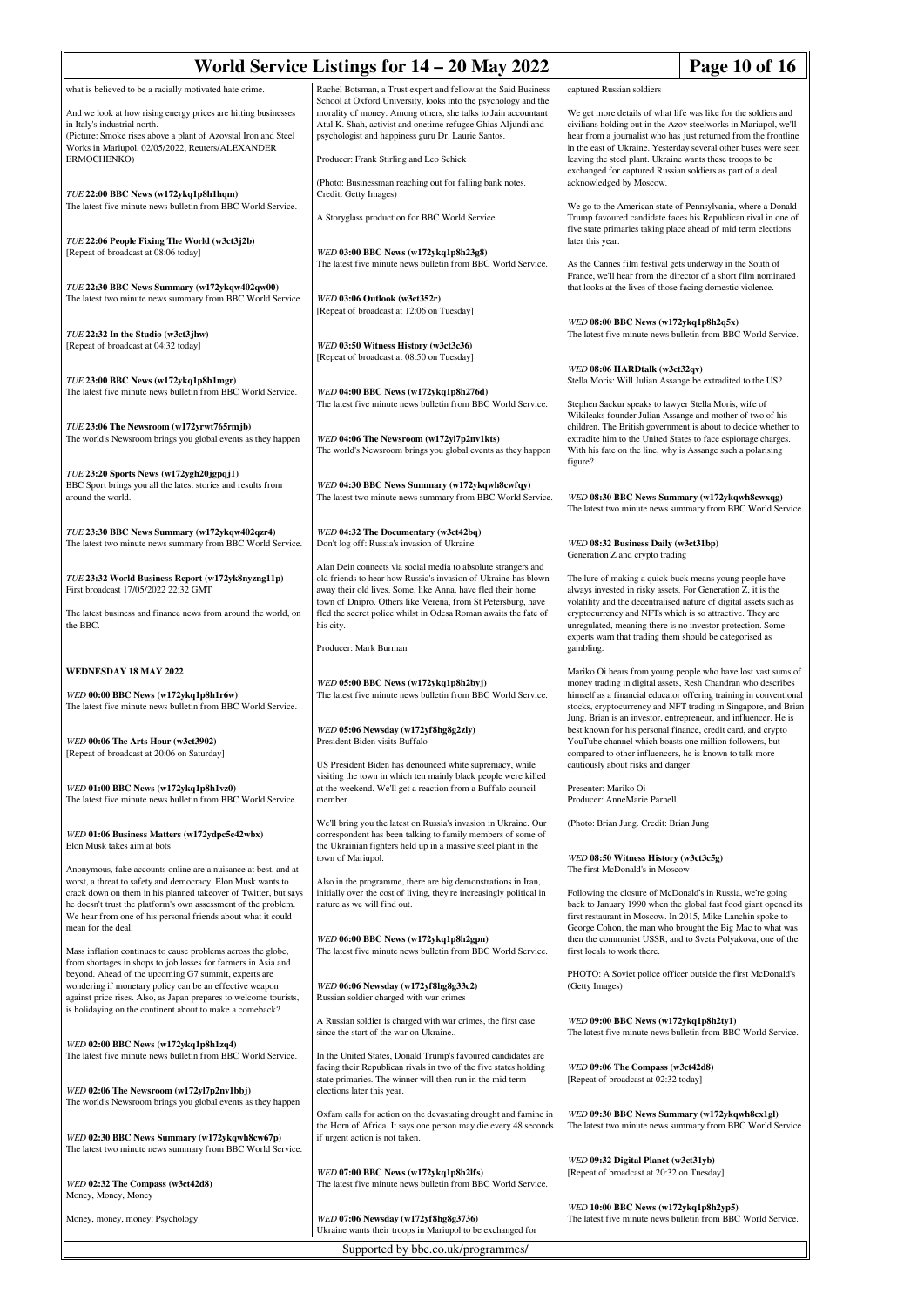| World Service Listings for 14 – 20 May 2022<br>Page 11 of 16                                                                                                                                                                                                              |                                                                                                                                                                                                                                                                                     |                                                                                                                                                                                                                                                     |  |
|---------------------------------------------------------------------------------------------------------------------------------------------------------------------------------------------------------------------------------------------------------------------------|-------------------------------------------------------------------------------------------------------------------------------------------------------------------------------------------------------------------------------------------------------------------------------------|-----------------------------------------------------------------------------------------------------------------------------------------------------------------------------------------------------------------------------------------------------|--|
| WED 10:06 The Documentary (w3ct41wd)<br>[Repeat of broadcast at 12:06 on Saturday]                                                                                                                                                                                        | WED 15:06 HARDtalk (w3ct32qv)<br>[Repeat of broadcast at 08:06 today]                                                                                                                                                                                                               | WED 18:00 BBC News (w172ykq1p8h3xn6)<br>The latest five minute news bulletin from BBC World Service.                                                                                                                                                |  |
| WED 11:00 BBC News (w172ykq1p8h32f9)<br>The latest five minute news bulletin from BBC World Service.                                                                                                                                                                      | WED 15:30 BBC News Summary (w172ykqwh8cxryc)<br>The latest two minute news summary from BBC World Service.                                                                                                                                                                          | WED 18:06 Outlook (w3ct3y8b)<br>[Repeat of broadcast at 12:06 today]                                                                                                                                                                                |  |
| WED 11:06 The Newsroom (w172yl7p2nv2f1p)<br>The world's Newsroom brings you global events as they happen                                                                                                                                                                  | WED 15:32 World Business Report (w172yk9hdq868f1)<br>EU unveils new energy strategy                                                                                                                                                                                                 | WED 18:50 Witness History (w3ct3c5g)<br>[Repeat of broadcast at 08:50 today]                                                                                                                                                                        |  |
| WED 11:30 BBC News Summary (w172ykqwh8cx8yv)<br>The latest two minute news summary from BBC World Service.                                                                                                                                                                | The European Commission has revealed a proposal to reduce<br>reliance on Russian energy. There's an increased focus on<br>renewable energy sources such as solar and wind, and we get<br>reaction from Giles Dickson, chief executive of the group Wind                             | WED 19:00 BBC News (w172ykq1p8h41db)<br>The latest five minute news bulletin from BBC World Service.                                                                                                                                                |  |
| WED 11:32 The Documentary (w3ct42bq)<br>[Repeat of broadcast at 04:32 today]                                                                                                                                                                                              | Europe. The BBC's Adrienne Murray reports on a scheme to<br>boost North Sea wind energy production. And we hear from<br>Anna Borg, chief executive of Swedish state owned energy<br>company Vattenfall, which is already investing in North Sea                                     | WED 19:06 The Newsroom (w172yl7p2nv3d0q)<br>The world's Newsroom brings you global events as they happen                                                                                                                                            |  |
| WED 12:00 BBC News (w172ykq1p8h365f)<br>The latest five minute news bulletin from BBC World Service.                                                                                                                                                                      | wind projects. Also in the programme, a judge in California has<br>thrown out legislation that required publicly listed companies to<br>ensure a certain level of female representation on their boards.<br>We find out more from Laura Whitcombe, global campaign                  | WED 19:30 BBC News Summary (w172ykqwh8cy7xw)<br>The latest two minute news summary from BBC World Service.                                                                                                                                          |  |
| WED 12:06 Outlook (w3ct3y8b)<br>Coming out as India's first gay prince                                                                                                                                                                                                    | manager of the 30% Club, which campaigns for more gender<br>diversity in companies. Plus, the BBC's Mariko Oi meets some<br>of the young people choosing to engage in high risk<br>cryptocurrency markets.                                                                          | WED 19:32 Sport Today (w172ygff428dkc7)<br>2022/05/18 GMT                                                                                                                                                                                           |  |
| Manvendra Singh Gohil - a real life prince and next in line to a<br>centuries-old royal dynasty in the Indian state of Gujarat - grew<br>up in the 1970s in a gilded cage. His family's desire to keep his<br>blue blood away from 'commoners' meant that, growing up, he | Today's edition is presented by Sasha Twining, and produced by<br>Faarea Masud, Sarah Hawkins and Elizabeth Hotson.                                                                                                                                                                 | BBC sports correspondents tell the story behind today's top<br>sporting news, with interviews and reports from across the<br>world.                                                                                                                 |  |
| missed out on formative experiences like making friends. After<br>a failed marriage to a princess, Manvendra finally shed his royal<br>cocoon and was determined to break out and explore the world,<br>and his sexuality. With the help of his new friend Ashok, a gay   | (Picture: An offshore wind farm. Picture credit: Getty Images.)<br>WED 16:00 BBC News (w172ykq1p8h3p4y)                                                                                                                                                                             | WED 20:00 BBC News (w172ykq1p8h454g)<br>The latest five minute news bulletin from BBC World Service.                                                                                                                                                |  |
| rights activist, the prince began a process of self-acceptance<br>that would be put to the ultimate test.<br>Get in touch: outlook@bbc.com                                                                                                                                | The latest five minute news bulletin from BBC World Service.<br>WED 16:06 BBC OS (w172yg1jkrtk2j0)                                                                                                                                                                                  | WED 20:06 The Compass (w3ct42d8)<br>[Repeat of broadcast at 02:32 today]                                                                                                                                                                            |  |
| Presenter: Mobeen Azhar<br>Producer: Fiona Woods and Edgar Maddicott                                                                                                                                                                                                      | Climate indicators breaking records<br>We get your questions answered on the latest international                                                                                                                                                                                   | WED 20:30 BBC News Summary (w172ykqwh8cycp0)<br>The latest two minute news summary from BBC World Service.                                                                                                                                          |  |
| (Photo: Prince Manvendra Singh Gohil in 2010. Credit: Pascal<br>Le Segretain/AIDES & Link/Getty Images)                                                                                                                                                                   | report on the state of the climate. The global temperature in<br>2021 didn't break previous records, but other indicators did,<br>like sea level and CO2 concentration in the atmosphere.                                                                                           | WED 20:32 Health Check (w3ct32wc)<br>Healthcare provision in North Korea                                                                                                                                                                            |  |
| WED 12:50 Witness History (w3ct3c5g)<br>[Repeat of broadcast at 08:50 today]                                                                                                                                                                                              | We follow the story of the evacuations of Ukrainian troops<br>from the steelworks in Mariupol. It's unclear whether they're<br>going to be freed by Russia in return for Russian prisoners, with<br>lawmakers in Russia discussing a legal ban on exchanging<br>Ukrainian fighters. | Reports from North Korea have suggested a scarcity of data on<br>healthcare provision but Claudia hears from Professor Hazel<br>Smith who has researched North Korea for over thirty years<br>that there is good information about health services. |  |
| WED 13:00 BBC News (w172ykq1p8h39xk)<br>The latest five minute news bulletin from BBC World Service.                                                                                                                                                                      | Our correspondent in Afghanistan tells us about his visit to<br>underground schools for girls operating after the new Taliban<br>rulers only allowed boys to return to regular classes.                                                                                             | And do doctors have a professional duty to be kind? The<br>General Medical Council in the UK are consulting on whether<br>to require doctors to 'treat patients with kindness' and some                                                             |  |
| WED 13:06 The Newsroom (w172yl7p2nv2njy)<br>The world's Newsroom brings you global events as they happen                                                                                                                                                                  | And we hear from people in the United States impacted by the<br>shortage of baby formula.                                                                                                                                                                                           | have not taken kindly to the idea. Louella Vaughan, a hospital<br>consultant in acute medicine and family doctor Ann Robinson<br>debate the issues.                                                                                                 |  |
| WED 13:30 BBC News Summary (w172ykqwh8cxjg3)<br>The latest two minute news summary from BBC World Service.                                                                                                                                                                | (Photo: Water recedes near Lone Rock Beach, a popular<br>recreational area that used to be underwater, at Lake Powell,<br>USA. The nations second largest reservoir has fallen to the<br>lowest levels on record. Growing demand for water and climate                              | Plus Claudia's studio guest today is Graham Easton, Professor<br>of Clinical Communication skills at Queen Mary, University of<br>London.                                                                                                           |  |
| WED 13:32 Digital Planet (w3ct31yb)<br>[Repeat of broadcast at 20:32 on Tuesday]                                                                                                                                                                                          | change are shrinking the Colorado River, endangering a water<br>source that millions of Americans depend on. Credit:<br>Reuters/Caitlin Ochs)                                                                                                                                       | Presenter: Claudia Hammond<br>Producer: Erika Wright                                                                                                                                                                                                |  |
| WED 14:00 BBC News (w172ykq1p8h3fnp)<br>The latest five minute news bulletin from BBC World Service.                                                                                                                                                                      | WED 17:00 BBC News (w172ykq1p8h3sx2)<br>The latest five minute news bulletin from BBC World Service.                                                                                                                                                                                | (Picture: Pedestrians walk past cherry blossom trees near the<br>Arch of Triumph in Pyongyang in April 2022. Photo credit:<br>Kim Won Jin/AFP/Getty Images.)                                                                                        |  |
| WED 14:06 Newshour (w172yfbysg85zlz)<br>Ukraine begins first war crimes trial                                                                                                                                                                                             | WED 17:06 BBC OS (w172yg1jkrtk684)<br>Buffalo: Black radio stations react                                                                                                                                                                                                           | WED 21:00 BBC News (w172ykq1p8h48wl)<br>The latest five minute news bulletin from BBC World Service.                                                                                                                                                |  |
| In the first war crimes trial in Ukraine, a Russian soldier has<br>pleaded guilty to shooting dead a sixty-two year-old Ukrainian<br>in the Sumy region. Sergeant Vadim Shishimarin faces life in<br>prison.                                                              | After the racist attack on a supermarket in a predominantly<br>black neighbourhood of Buffalo, New York, in which 10 people<br>were shot dead, we hear two black American radio hosts talk<br>about the conversations they're having with their listeners.                          | WED 21:06 Newshour (w172yfbysg86ttw)<br>Russian soldier pleads guilty to war crimes<br>In Ukraine's first war crimes trial, a Russian soldier has pleaded                                                                                           |  |
| Russia's defence ministry says nearly a-thousand Ukrainian<br>soldiers have surrendered at the Azovstal steel plant in<br>Mariupol.                                                                                                                                       | We follow the story of the evacuations of Ukrainian troops<br>from the steelworks in Mariupol. It's unclear whether they're                                                                                                                                                         | guilty to shooting dead an unarmed civilian. Our correspondent<br>Sarah Rainsford was in court.<br>We also hear a rare voice from the Russian-controlled side of                                                                                    |  |
| The BBC has learned that secret schools are operating in<br>Afghanistan to allow girls to continue their studies. The Taliban<br>have refused to allow them to return to classrooms.                                                                                      | going to be freed by Russia in return for Russian prisoners, with<br>lawmakers in Russia discussing a legal ban on exchanging<br>Ukrainian fighters.                                                                                                                                | the frontline.<br>Also in the programme: the United States' football governing                                                                                                                                                                      |  |
| The head of the UN has called for a speedy transition to<br>renewable energy after a new report showing the climate crisis<br>accelerated last year -- breaking records for sea-levels, ocean<br>heat and greenhouse gas concentrations.                                  | We get your questions answered on the latest international<br>report on the state of the climate. The global temperature in<br>2021 didn't break previous records, but other indicators did,<br>like sea level and CO2 concentration in the atmosphere.                             | body agrees to equal pay for the men's and women's national<br>teams.<br>(Image: Prosecutor Andviy Syniuk speaks to the media after a<br>court hearing for the trial of Russian soldier Vadim                                                       |  |
| (Photo: Vadim Shishimarin is a 21-year-old tank commander in<br>the Russian armed forces. Credit: Reuters)                                                                                                                                                                | And people in India and Pakistan tell us how they're adapting to<br>record heatwaves.                                                                                                                                                                                               | Shishimarin, who today pleaded guilty to shooting an unarmed<br>civilian. Kyiv, Ukraine May 18, 2022 / Credit: Reuters / Edgar<br>Su)                                                                                                               |  |
| WED 15:00 BBC News (w172ykq1p8h3kdt)<br>The latest five minute news bulletin from BBC World Service.                                                                                                                                                                      | (Photo: A memorial is seen in the wake of a weekend shooting<br>at a Tops supermarket in Buffalo, New York. Credit:<br>Reuters/Brendan McDermid)                                                                                                                                    | WED 22:00 BBC News (w172ykq1p8h4dmq)<br>The latest five minute news bulletin from BBC World Service.                                                                                                                                                |  |
| Supported by bbc.co.uk/programmes/                                                                                                                                                                                                                                        |                                                                                                                                                                                                                                                                                     |                                                                                                                                                                                                                                                     |  |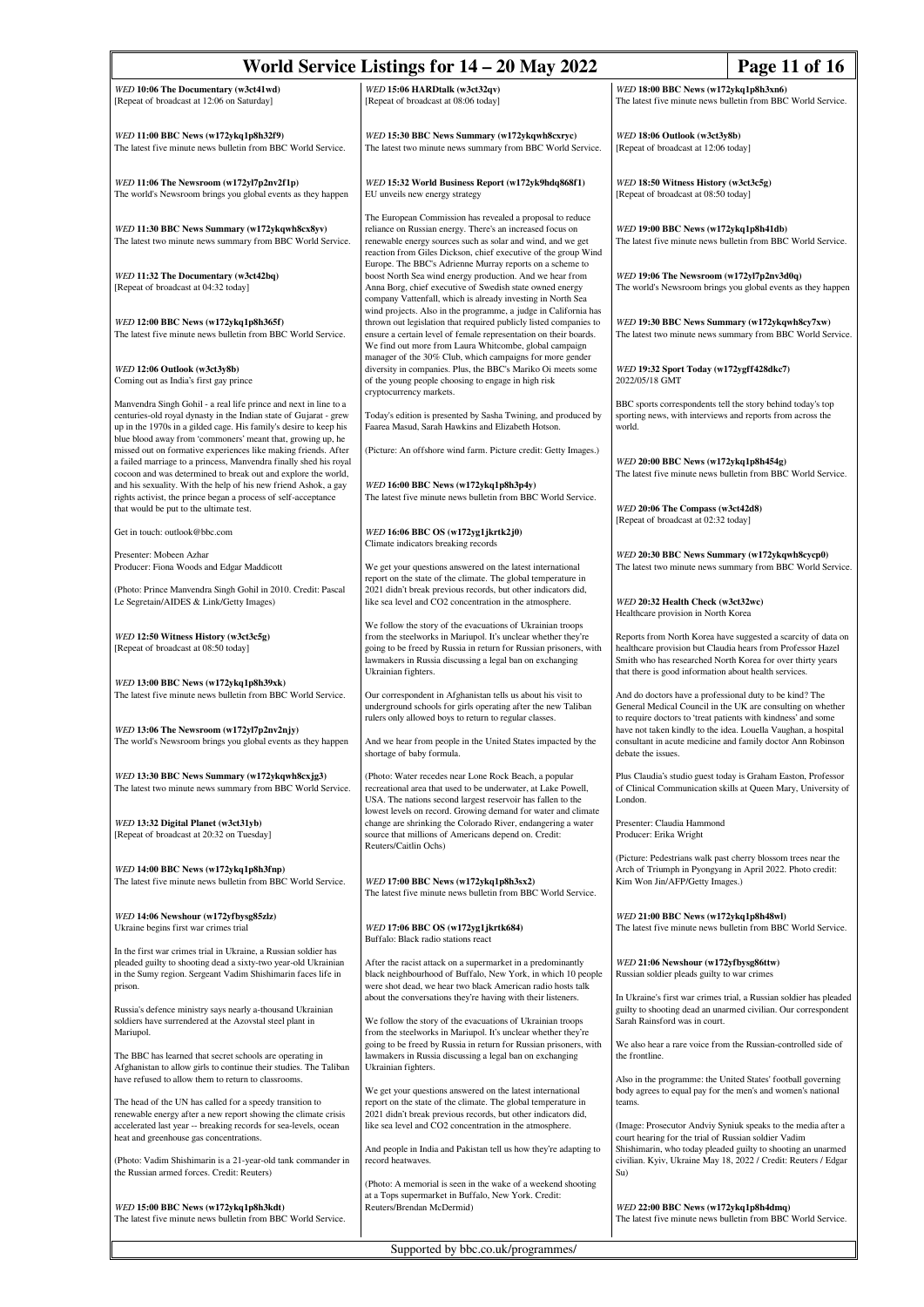| World Service Listings for 14 – 20 May 2022<br>Page 12 of 16                                                                                                                                                                                                                                                                                                                            |                                                                                                                                                                                                                                                                                                                                                                                                       |                                                                                                                                                                                                                                                                                                                                                                                                              |  |
|-----------------------------------------------------------------------------------------------------------------------------------------------------------------------------------------------------------------------------------------------------------------------------------------------------------------------------------------------------------------------------------------|-------------------------------------------------------------------------------------------------------------------------------------------------------------------------------------------------------------------------------------------------------------------------------------------------------------------------------------------------------------------------------------------------------|--------------------------------------------------------------------------------------------------------------------------------------------------------------------------------------------------------------------------------------------------------------------------------------------------------------------------------------------------------------------------------------------------------------|--|
| WED 22:06 HARDtalk (w3ct32qv)<br>[Repeat of broadcast at 08:06 today]                                                                                                                                                                                                                                                                                                                   | between Estonia and Russia. It's the first time Estonia's annual<br>festival Tallinn Music Week has been held in Narva, bringing                                                                                                                                                                                                                                                                      | The latest five minute news bulletin from BBC World Service.                                                                                                                                                                                                                                                                                                                                                 |  |
| WED 22:30 BBC News Summary (w172ykqwh8cym58)<br>The latest two minute news summary from BBC World Service.                                                                                                                                                                                                                                                                              | coach loads of musicians from 30 countries around the world to<br>a normally sleepy city. The organiser moved the festival when<br>the war in Ukraine broke out in order to send a message of<br>unity and to encourage Estonians from the capital to mix with                                                                                                                                        | THU 05:06 Newsday (w172yf8hg8g5wj1)<br>Russia's invasion of Ukraine could cause global food shortages                                                                                                                                                                                                                                                                                                        |  |
| WED 22:32 The Documentary (w3ct42bq)<br>[Repeat of broadcast at 04:32 today]                                                                                                                                                                                                                                                                                                            | people in Narva, where 97% of Estonians have Russian as their<br>mother tongue. Many can barely speak Estonian at all.<br>Across Estonia, one quarter of the population are Russian                                                                                                                                                                                                                   | Our top story today: the UN is warning that the war in Ukraine<br>has led to rising food prices and many millions facing hunger<br>around the world. We'll examine just how bad things are - and<br>try to find out what can be done to alleviate the pain.                                                                                                                                                  |  |
|                                                                                                                                                                                                                                                                                                                                                                                         | speakers, prompting many to describe this as a threat. When<br>Putin invaded Ukraine on the premise of liberating Russian                                                                                                                                                                                                                                                                             | On Newsday we hear from one country already feeling the                                                                                                                                                                                                                                                                                                                                                      |  |
| WED 23:00 BBC News (w172ykq1p8h4jcv)<br>The latest five minute news bulletin from BBC World Service.                                                                                                                                                                                                                                                                                    | speakers there, it lead to many in the press to ask 'is Narva<br>next?' but a new generation of Russian speaking Estonians are<br>increasingly frustrated by this rhetoric and say it simply is not                                                                                                                                                                                                   | economic pinch - Ghana.<br>We will hear why President Biden is taking drastic measures to                                                                                                                                                                                                                                                                                                                    |  |
| WED 23:06 The Newsroom (w172yrwt765vjff)<br>The world's Newsroom brings you global events as they happen                                                                                                                                                                                                                                                                                | true. Russian speakers are even signing up to Estonia's volunteer<br>defence force, ready to fight to defend Estonia should the worst<br>happen. Their allegiance is clear. But is music and culture<br>enough to unite Estonia's Russian speakers?                                                                                                                                                   | address the shortage of powdered baby milk in the United<br>States.<br>On the programme we have a couple of big sports stories for                                                                                                                                                                                                                                                                           |  |
| WED 23:20 Sports News (w172ygh20jgsmf4)<br>BBC Sport brings you all the latest stories and results from                                                                                                                                                                                                                                                                                 | Presenter: Lucy Ash<br>Producer: Phoebe Keane                                                                                                                                                                                                                                                                                                                                                         | you - the Europa League final, and US soccer agreeing to pay<br>its male and female players equally.                                                                                                                                                                                                                                                                                                         |  |
| around the world.                                                                                                                                                                                                                                                                                                                                                                       | (Image: Tallinn Music Week festival lights up Kreenholm, an<br>abandoned 19th century textile factory in Narva, on Estonia's                                                                                                                                                                                                                                                                          | And the heartwarming story of the 69 year old Ethiopian man<br>who is finally going to university.                                                                                                                                                                                                                                                                                                           |  |
| WED 23:30 BBC News Summary (w172ykqwh8cyqxd)<br>The latest two minute news summary from BBC World Service.                                                                                                                                                                                                                                                                              | border with Russia. Credit: Phoebe Keane/BBC)<br>Music credits:                                                                                                                                                                                                                                                                                                                                       | THU 06:00 BBC News (w172ykq1p8h5clr)<br>The latest five minute news bulletin from BBC World Service.                                                                                                                                                                                                                                                                                                         |  |
| WED 23:32 World Business Report (w172ykb9vfvxjtc)<br>Billions of dollars are pledged to end global food shortage                                                                                                                                                                                                                                                                        | Artist: Trad Attack!<br>Track: Sõit<br>Writers: Jalmar Vabarna, Sandra Vabarna, Tõnu Tubli                                                                                                                                                                                                                                                                                                            | THU 06:06 Newsday (w172yf8hg8g6085)<br>How does the war in Ukraine impact the global food supply?                                                                                                                                                                                                                                                                                                            |  |
| The World Bank has pledged 30 billion dollars to help tackle<br>world hunger over the next 15 years. Professor of Economics at<br>the University of Massachusetts Amherst, US, Jayati Ghosh,<br>gives us her take on whether that amount is enough.<br>Share prices in the United States have seen their biggest one day<br>drop since 2020. The DOW Jones Industrial Average fell more | Artist: Gameboy Tetris and Nublu<br>Track: Für Oksana<br>Writers: Pavel Botsarov, Markkus Pulk, Fabry El Androide,<br>Ago Teppand                                                                                                                                                                                                                                                                     | The UN warns that the ongoing war in Ukraine is increasing the<br>risk of a global food shortage and mass hunger. Will Russian<br>President Vladimir Putin heed the calls to end the blockade of<br>grain exports from Ukrainian ports? We will get an expert view<br>from a former Chief Economist at the U.S. Department of                                                                                |  |
| than three and a half percent. Our Business Correspondent<br>Samira Hussein tells us why.                                                                                                                                                                                                                                                                                               | Artist: Pale Alison<br>Track: забывай                                                                                                                                                                                                                                                                                                                                                                 | Agriculture.                                                                                                                                                                                                                                                                                                                                                                                                 |  |
| As things take another turn for the worse in Sri Lanka, the<br>power minister Kanchana Wijesekera says people should stop<br>queueing for fuel - as the country has no money to buy any.                                                                                                                                                                                                | Writers: Evelina Koop, Nikolay Rudakov<br>Artist: Jaakko                                                                                                                                                                                                                                                                                                                                              | And on Newsday we'll hear about a growing economic crisis<br>around the globe - focusing on the US.                                                                                                                                                                                                                                                                                                          |  |
| Shanta Devarajan who's part of the Sri Lankan team speaking to<br>the IMF, tells us about the negotiations.<br>Walter Koenig from the Bavaria Brewers Federation tells us                                                                                                                                                                                                               | Sound Installation: On the Border/Rajalla                                                                                                                                                                                                                                                                                                                                                             | In Afghanistan there is huge concern about how the Taliban are<br>policing every aspect of society - and our correspondent has<br>been meeting the official vice and virtue inspectors.                                                                                                                                                                                                                      |  |
| about German worries that a shortage of beer bottles there<br>could leave people without their favourite drink.                                                                                                                                                                                                                                                                         | THU 03:00 BBC News (w172ykq1p8h50cc)<br>The latest five minute news bulletin from BBC World Service.                                                                                                                                                                                                                                                                                                  | And we go to Myanmar where the opposition is calling for<br>International military support in their battle with the military                                                                                                                                                                                                                                                                                 |  |
| Image: Dave Thompson/PA Wire                                                                                                                                                                                                                                                                                                                                                            | THU 03:06 Outlook (w3ct3v8b)                                                                                                                                                                                                                                                                                                                                                                          | regime there.                                                                                                                                                                                                                                                                                                                                                                                                |  |
| THURSDAY 19 MAY 2022                                                                                                                                                                                                                                                                                                                                                                    | [Repeat of broadcast at 12:06 on Wednesday]                                                                                                                                                                                                                                                                                                                                                           | THU 07:00 BBC News (w172ykq1p8h5hbw)<br>The latest five minute news bulletin from BBC World Service.                                                                                                                                                                                                                                                                                                         |  |
| THU 00:00 BBC News (w172ykq1p8h4n3z)                                                                                                                                                                                                                                                                                                                                                    | THU 03:50 Witness History (w3ct3c5g)<br>[Repeat of broadcast at 08:50 on Wednesday]                                                                                                                                                                                                                                                                                                                   |                                                                                                                                                                                                                                                                                                                                                                                                              |  |
| The latest five minute news bulletin from BBC World Service.                                                                                                                                                                                                                                                                                                                            |                                                                                                                                                                                                                                                                                                                                                                                                       | THU 07:06 Newsday (w172yf8hg8g6409)<br>Ukraine: How global food security is at risk                                                                                                                                                                                                                                                                                                                          |  |
| THU 00:06 The Documentary (w3ct41wd)<br>[Repeat of broadcast at 12:06 on Saturday]                                                                                                                                                                                                                                                                                                      | THU 04:00 BBC News (w172ykq1p8h543h)<br>The latest five minute news bulletin from BBC World Service.                                                                                                                                                                                                                                                                                                  | The United Nations warns that the war in Ukraine could lead to<br>a global food crisis. We'll be looking at why poorer countries<br>will be the first to suffer. And we'll head to Yemen.                                                                                                                                                                                                                    |  |
| THU 01:00 BBC News (w172ykq1p8h4rw3)<br>The latest five minute news bulletin from BBC World Service.                                                                                                                                                                                                                                                                                    | THU 04:06 The Newsroom (w172yl7p2nv4gqw)<br>The world's Newsroom brings you global events as they happen                                                                                                                                                                                                                                                                                              | What happens next to the Ukrainian troops from the Azovstal<br>steel works in Mariupol. Taken as prisoners of war by Russia<br>will they get justice?                                                                                                                                                                                                                                                        |  |
| THU 01:06 Business Matters (w172ydpc5c45s80)<br>Will billions of dollars solve global hunger?                                                                                                                                                                                                                                                                                           | THU 04:30 BBC News Summary (w172ykqw402vhcw)<br>The latest two minute news summary from BBC World Service.                                                                                                                                                                                                                                                                                            | Nearly 60 million people around the world have been classed as<br>internally displaced after having fled their homes.                                                                                                                                                                                                                                                                                        |  |
| Could tens of billions of dollars stop the world's poorest going<br>hungry? The World Bank is hoping cash will help those hardest<br>hit by global food shortages. But with Ukraine and other                                                                                                                                                                                           | THU 04:32 The Food Chain (w3ct38mt)<br>How a stoma changed my life                                                                                                                                                                                                                                                                                                                                    | And why a Hollywood actor being lauded at the Cannes film<br>festival in France is not to everybody's taste!                                                                                                                                                                                                                                                                                                 |  |
| conflicts creating a squeeze on exports of key commodities, the<br>UN is calling for a political solution.                                                                                                                                                                                                                                                                              | Thinking about how food passes through your body may not be<br>something that crosses your mind, but for people who have had<br>stoma surgery, they're aware of it at every meal.                                                                                                                                                                                                                     | THU 08:00 BBC News (w172ykq1p8h5m30)<br>The latest five minute news bulletin from BBC World Service.                                                                                                                                                                                                                                                                                                         |  |
| A landmark deal in the US means women and men will be paid<br>the same for competing in international football tournaments;<br>and we hear about the man taking American fast food giants to<br>court over the size of their portions.                                                                                                                                                  | Tamasin Ford explores what it's like to live with a stoma bag<br>and how it redefines your relationship with food.<br>We speak to three women who have had lifesaving operations<br>to have a stoma bag fitted. The surgery tends to involve either                                                                                                                                                   | THU 08:06 The Inquiry (w3ct39sy)<br>How do pandemics end?                                                                                                                                                                                                                                                                                                                                                    |  |
| THU 02:00 BBC News (w172ykq1p8h4wm7)<br>The latest five minute news bulletin from BBC World Service.                                                                                                                                                                                                                                                                                    | the small or large intestine, with a stoma creating an opening on<br>the skin of the abdomen to bypass the normal digestion process.<br>Instead digested content is diverted to a pouch, worn on the<br>outside of your body.                                                                                                                                                                         | After two really difficult years living in the grip of Covid-19,<br>restrictions are winding down and international borders are<br>opening up in countries around the world. Striking the right                                                                                                                                                                                                              |  |
| THU 02:06 The Newsroom (w172yl7p2nv477m)<br>The world's Newsroom brings you global events as they happen<br>THU 02:30 BBC News Summary (w172ykqw402v7wm)                                                                                                                                                                                                                                | We find out how they learned to eat again after having surgery,<br>what they're doing to fight the stigma around stomas, and how<br>they're embracing their new lives with stoma bags. Joining us<br>are Aisha Islam in Saudi Arabia, Alisa Kuivasto in Finland and<br>Gill Castle in the United Kingdom.<br>If you would like to get in touch with the show, please email:<br>thefoodchain@bbc.co.uk | balance between the needs of a population fed up with<br>lockdowns and scientists warning we've only reached the end of<br>the beginning is complicated to get right. While it may feel like<br>the worst of Covid-19 has passed, the disease still poses a real<br>threat to us. We ignore this fact at our peril. So, in this week's<br>Inquiry Sandra Kanthal will be asking how pandemics really<br>end. |  |
| The latest two minute news summary from BBC World Service.                                                                                                                                                                                                                                                                                                                              | (Picture: Woman with stoma bag. Credit: Getty/BBC)                                                                                                                                                                                                                                                                                                                                                    | Produced and presented by Sandra Kanthal<br>Editor: Richard Vadon                                                                                                                                                                                                                                                                                                                                            |  |
| THU 02:32 Assignment (w3ct303k)<br>Love-bombing Estonia's Russian speakers                                                                                                                                                                                                                                                                                                              | Producer: Sarah Stolarz<br>Presenter: Tamasin Ford                                                                                                                                                                                                                                                                                                                                                    | Guests:                                                                                                                                                                                                                                                                                                                                                                                                      |  |
| Can music and culture help unite Estonia? Guitar riffs lilt<br>through the air and over the narrow river that marks the border                                                                                                                                                                                                                                                          | THU 05:00 BBC News (w172ykq1p8h57vm)                                                                                                                                                                                                                                                                                                                                                                  | Dr Margaret Harris, Spokesperson, World Health Organisation<br>Nicholas Christakis, Professor of Social and Natural Science,<br>Yale University                                                                                                                                                                                                                                                              |  |
| Supported by bbc.co.uk/programmes/                                                                                                                                                                                                                                                                                                                                                      |                                                                                                                                                                                                                                                                                                                                                                                                       |                                                                                                                                                                                                                                                                                                                                                                                                              |  |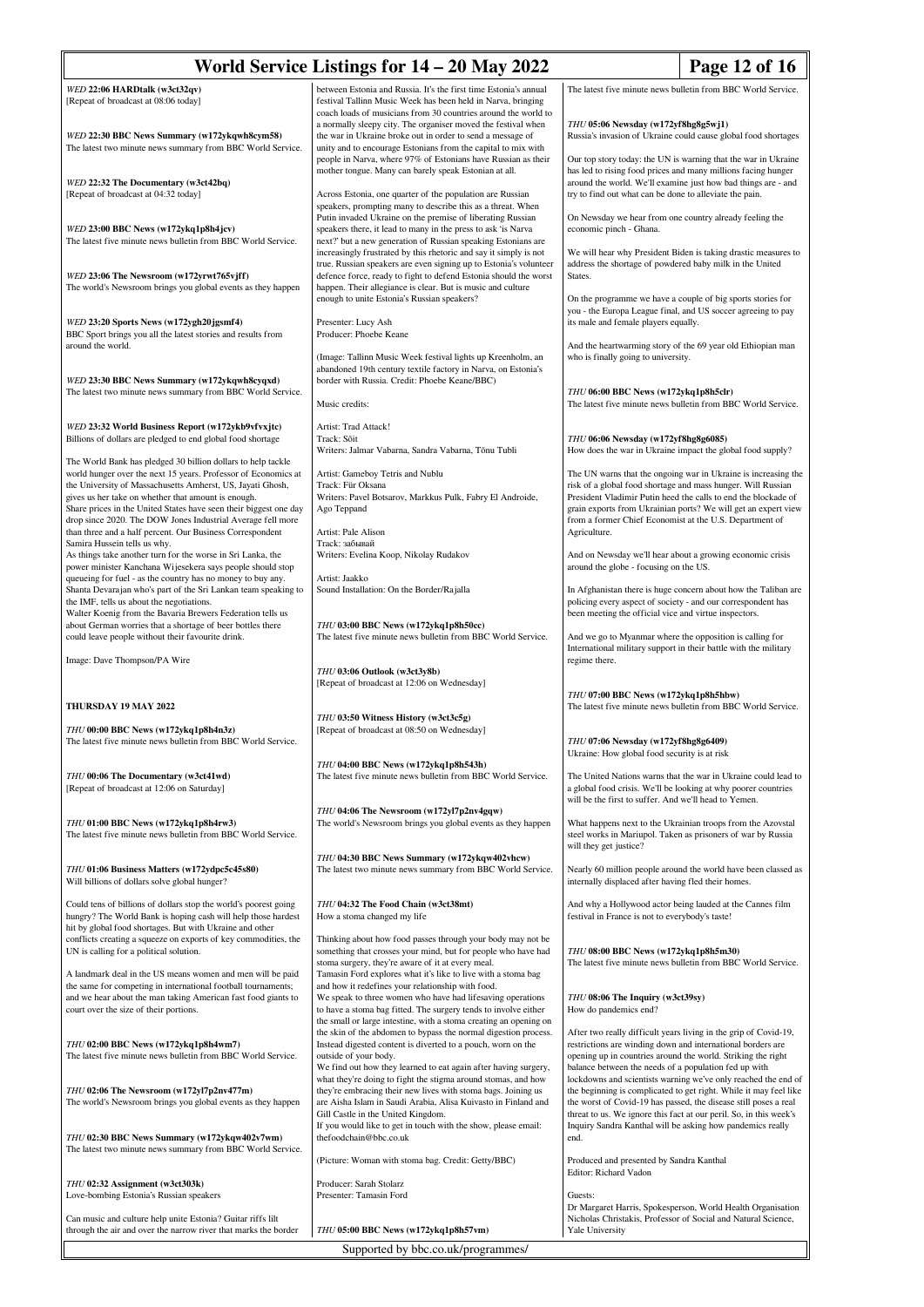| World Service Listings for 14 - 20 May 2022                                                                                                                                                                                                                                                                                                                                                                                                                                                                                                                                                                              | Page 13 of 16                                                                                                                                                                                                                                                                                                                                                                                                                                                                     |                                                                                                                                                                                                                                                                                                                                                                                                                                                                                                                                                                                                                                                                                                                                                                                                                                                                                                                                                                                                                                                                                                                                                                                                                                                           |  |  |  |  |
|--------------------------------------------------------------------------------------------------------------------------------------------------------------------------------------------------------------------------------------------------------------------------------------------------------------------------------------------------------------------------------------------------------------------------------------------------------------------------------------------------------------------------------------------------------------------------------------------------------------------------|-----------------------------------------------------------------------------------------------------------------------------------------------------------------------------------------------------------------------------------------------------------------------------------------------------------------------------------------------------------------------------------------------------------------------------------------------------------------------------------|-----------------------------------------------------------------------------------------------------------------------------------------------------------------------------------------------------------------------------------------------------------------------------------------------------------------------------------------------------------------------------------------------------------------------------------------------------------------------------------------------------------------------------------------------------------------------------------------------------------------------------------------------------------------------------------------------------------------------------------------------------------------------------------------------------------------------------------------------------------------------------------------------------------------------------------------------------------------------------------------------------------------------------------------------------------------------------------------------------------------------------------------------------------------------------------------------------------------------------------------------------------|--|--|--|--|
| Aris Katzourakis, Professor of Evolution and Genomics,<br>University of Oxford<br>Dora Vargha, Professor of History and Medical Humanities,<br>University of Exeter                                                                                                                                                                                                                                                                                                                                                                                                                                                      | imperial Chinese history, and he's the author of Eunuch and<br>Emperor in the Great Age of Qing Rule; Dr Kathryn Reusch,<br>conservation technician at the Denver Museum of Nature and<br>Science, who's published widely on the topic of castration in<br>relation to archaeological remains; and Shaun Tougher,                                                                                                                                                                 | THU 14:00 BBC News (w172ykq1p8h6bks)<br>The latest five minute news bulletin from BBC World Service.<br>THU 14:06 Newshour (w172yfbysg88wj2)                                                                                                                                                                                                                                                                                                                                                                                                                                                                                                                                                                                                                                                                                                                                                                                                                                                                                                                                                                                                                                                                                                              |  |  |  |  |
| (Covid face mask lying on the ground. Getty images)                                                                                                                                                                                                                                                                                                                                                                                                                                                                                                                                                                      | Professor of Late Roman and Byzantine History at Cardiff<br>University. He's written many books and articles on eunuchs,<br>including The Roman Castrati: Eunuchs in the Roman Empire.<br>Produced by Fiona Clampin for the BBC World Service.                                                                                                                                                                                                                                    | UN warns Ukraine invasion could cause global food crisis<br>The United Nations Secretary General has warned that the war<br>in Ukraine is increasing the risk of a global food shortage, and<br>the possibility of mass hunger. At a UN summit in New York,<br>António Guterres said the Russian invasion had compounded<br>food insecurity, which had already been affected by rising<br>temperatures and the pandemic. We speak to Matthew<br>Hollingworth, Emergency Coordinator and Country Director in<br>Ukraine for World Food Prog.<br>Also, we hear from a volunteer helping fellow Ukrainian<br>women cope with their new lives in Poland.<br>Turkey says it will block Sweden and Finland joining NATO<br>and accuses them of harbouring terrorists who threaten the<br>Turkish state. We speak to an advisor to president Erdogan.<br>And a rare insight into Afghanistan's Ministry of Vice and<br>Virtue.<br>(Photo credit: Getty Images)<br>THU 15:00 BBC News (w172ykq1p8h6g9x)<br>The latest five minute news bulletin from BBC World Service.<br>THU 15:06 The Inquiry (w3ct39sy)<br>[Repeat of broadcast at 08:06 today]<br>THU 15:30 BBC News Summary (w172ykqw402wtl9)<br>The latest two minute news summary from BBC World Service. |  |  |  |  |
| THU 08:30 BBC News Summary (w172ykqw402vzcd)<br>The latest two minute news summary from BBC World Service.<br>THU 08:32 Business Daily (w3ct311n)                                                                                                                                                                                                                                                                                                                                                                                                                                                                        | (Photo: A group of court eunuchs in a Tang Dynasty mural<br>from the tomb of Prince Zhanghuai (circa 618-907). Credit:<br>Pictures From History/Universal Images Group via Getty<br>Images)                                                                                                                                                                                                                                                                                       |                                                                                                                                                                                                                                                                                                                                                                                                                                                                                                                                                                                                                                                                                                                                                                                                                                                                                                                                                                                                                                                                                                                                                                                                                                                           |  |  |  |  |
| Spending on defence                                                                                                                                                                                                                                                                                                                                                                                                                                                                                                                                                                                                      |                                                                                                                                                                                                                                                                                                                                                                                                                                                                                   |                                                                                                                                                                                                                                                                                                                                                                                                                                                                                                                                                                                                                                                                                                                                                                                                                                                                                                                                                                                                                                                                                                                                                                                                                                                           |  |  |  |  |
| Rahul Tandon looks at changing attitudes to defence spending<br>following Russia's invasion of Ukraine. There have been new<br>funding commitments from countries like Germany, while<br>Sweden and Finland now want to join NATO, but what's the<br>true cost?<br>We speak to Estonia's defence minister Kalle Laanet about his<br>country's growing military budget, and German member of the<br>European Parliament Viola Von Cramon Taubadel on her<br>country's decision to spend more.<br>Dr Diego Lopes Da Silva, a researcher with the Stockholm<br>International Peace Research Institute, says global spending | THU 10:50 Sporting Witness (w3ct36fh)<br>Ryneldi Becenti - Native American basketball hero<br>It's 25 years since Ryneldi Becenti became the first Native<br>American to play in the women's NBA when she made her<br>debut for the Phoenix Mercury. Basketball is a big sport on<br>Native American reservations and success made Becenti a hero<br>in her community. In 2019, Lucy Burns spoke to Ryneldi<br>Becenti about her career and her challenging family<br>background. |                                                                                                                                                                                                                                                                                                                                                                                                                                                                                                                                                                                                                                                                                                                                                                                                                                                                                                                                                                                                                                                                                                                                                                                                                                                           |  |  |  |  |
| reached a record level of \$2 trillion in 2021, before the invasion<br>of Ukraine.<br>Steven Zaloga, a military analyst at the Teal Group, explains the<br>role of cutting edge drone technology, and Allison Pytlak from                                                                                                                                                                                                                                                                                                                                                                                                | Photo: Ryneldi Becenti playing for Arizona State University<br>(courtesy Arizona State University)                                                                                                                                                                                                                                                                                                                                                                                |                                                                                                                                                                                                                                                                                                                                                                                                                                                                                                                                                                                                                                                                                                                                                                                                                                                                                                                                                                                                                                                                                                                                                                                                                                                           |  |  |  |  |
| the Women's International League for Peace and Freedom<br>discusses the human cost of conflict.<br>Presenter: Rahul Tandon<br>Producer: James Graham                                                                                                                                                                                                                                                                                                                                                                                                                                                                     | THU 11:00 BBC News (w172ykq1p8h5zbd)<br>The latest five minute news bulletin from BBC World Service.                                                                                                                                                                                                                                                                                                                                                                              |                                                                                                                                                                                                                                                                                                                                                                                                                                                                                                                                                                                                                                                                                                                                                                                                                                                                                                                                                                                                                                                                                                                                                                                                                                                           |  |  |  |  |
| Photo: Ammunition in a shopping trolley (Credit: Getty Images)<br>THU 08:50 Witness History (w3ct3c0y)                                                                                                                                                                                                                                                                                                                                                                                                                                                                                                                   | THU 11:06 The Newsroom (w172yl7p2nv59ys)<br>The world's Newsroom brings you global events as they happen                                                                                                                                                                                                                                                                                                                                                                          |                                                                                                                                                                                                                                                                                                                                                                                                                                                                                                                                                                                                                                                                                                                                                                                                                                                                                                                                                                                                                                                                                                                                                                                                                                                           |  |  |  |  |
| Shanghai at War<br>In 1937, Japanese forces entered Shanghai - spelling the end of                                                                                                                                                                                                                                                                                                                                                                                                                                                                                                                                       | THU 11:30 BBC News Summary (w172ykqw402wbls)<br>The latest two minute news summary from BBC World Service.                                                                                                                                                                                                                                                                                                                                                                        | THU 15:32 World Business Report (w172yk66msvjylz)<br>Share market sell-off continues<br>Investors are worried about possible recession after steep Wall<br>Street falls on Wednesday. We have the latest on the financial<br>markets from Michael Hewson of CMC Markets, and explore<br>the prospects for the global economy with Simon Macadam at<br>Capital Economics in London, and Allison Schrager, senior<br>fellow and economist at the Manhattan Institute in New York.<br>Also in the programme, the BBC's Phil Mercer reports from<br>Australia on how the rising cost of living is a central theme in<br>campaigning ahead of this weekend's general election. The<br>BBC's Rahul Tandon examines changing attitudes to defence<br>spending following Russia's invasion of Ukraine. Plus, we hear<br>how Joe and Jess Thwaite, from Gloucester in England, found                                                                                                                                                                                                                                                                                                                                                                               |  |  |  |  |
| a period when the Chinese city had been a thriving commercial<br>centre governed by international powers and known as the<br>"Paris of the East". During the eight-year Japanese occupation,<br>local people in Shanghai endured starvation and brutal<br>treatment; while foreigners scrambled to escape as their<br>lifestyle of servants and glamourous parties slowly disappeared.<br>Josephine McDermott speaks to Liliane Willens, who lived<br>through the invasion and occupation of Asia's most international                                                                                                   | THU 11:32 The Food Chain (w3ct38mt)<br>[Repeat of broadcast at 04:32 today]<br>THU 12:00 BBC News (w172ykq1p8h632j)<br>The latest five minute news bulletin from BBC World Service.                                                                                                                                                                                                                                                                                               |                                                                                                                                                                                                                                                                                                                                                                                                                                                                                                                                                                                                                                                                                                                                                                                                                                                                                                                                                                                                                                                                                                                                                                                                                                                           |  |  |  |  |
| city.<br>PHOTO: Japanese troops in Shanghai in 1937 (Ullstein Bild via<br>Getty Images)                                                                                                                                                                                                                                                                                                                                                                                                                                                                                                                                  | THU 12:06 Outlook (w3ct34vz)<br>The heart of a heart surgeon<br>Heart surgeon Stephen Westaby has saved thousands of patients                                                                                                                                                                                                                                                                                                                                                     |                                                                                                                                                                                                                                                                                                                                                                                                                                                                                                                                                                                                                                                                                                                                                                                                                                                                                                                                                                                                                                                                                                                                                                                                                                                           |  |  |  |  |
| THU 09:00 BBC News (w172ykq1p8h5qv4)<br>The latest five minute news bulletin from BBC World Service.                                                                                                                                                                                                                                                                                                                                                                                                                                                                                                                     | throughout his 40 year career but it's the deaths that stick with<br>him. He tells Neal Razzell that as a teenager he was smart, but<br>felt he wasn't bold enough to make the split-second life and<br>death decisions required of a surgeon. It wasn't until medical                                                                                                                                                                                                            | out that they had won \$228m on the EuroMillions lottery.<br>Today's edition is presented by Mike Johnson, and produced by<br>Sarah Hawkins, Sara Parry and Gabriele Shaw.                                                                                                                                                                                                                                                                                                                                                                                                                                                                                                                                                                                                                                                                                                                                                                                                                                                                                                                                                                                                                                                                                |  |  |  |  |
| THU 09:06 Assignment (w3ct303k)<br>[Repeat of broadcast at 02:32 today]                                                                                                                                                                                                                                                                                                                                                                                                                                                                                                                                                  | school when a rugby accident damaged the part of his brain that<br>controls inhibition and risk-taking, that Professor Westaby<br>overcame his shyness. He would later become famous for<br>complex paediatric surgeries and would pioneer the use of a                                                                                                                                                                                                                           | (Picture: A New York Stock Exchange trader. Picture credit:<br>Getty Images.)                                                                                                                                                                                                                                                                                                                                                                                                                                                                                                                                                                                                                                                                                                                                                                                                                                                                                                                                                                                                                                                                                                                                                                             |  |  |  |  |
| THU 09:30 BBC News Summary (w172ykqw402w33j)<br>The latest two minute news summary from BBC World Service.                                                                                                                                                                                                                                                                                                                                                                                                                                                                                                               | small artificial heart. This interview was first broadcast in July<br>2019.                                                                                                                                                                                                                                                                                                                                                                                                       | THU 16:00 BBC News (w172ykq1p8h6l21)<br>The latest five minute news bulletin from BBC World Service.                                                                                                                                                                                                                                                                                                                                                                                                                                                                                                                                                                                                                                                                                                                                                                                                                                                                                                                                                                                                                                                                                                                                                      |  |  |  |  |
| THU 09:32 Health Check (w3ct32wc)<br>[Repeat of broadcast at 20:32 on Wednesday]                                                                                                                                                                                                                                                                                                                                                                                                                                                                                                                                         | Chilean couple Lorena Grez and Claudia Aravena share their<br>daughter's birth story. They both had a big part in it as Lorena<br>donated the egg, which was implanted into Claudia. But at the<br>time of the birth only one of them could legally be recognised<br>as the baby's mother. They tell Outlook's Jane Chambers why                                                                                                                                                  | THU 16:06 BBC OS (w172yg1jkrtmzf3)<br>War in Ukraine causes food shortages                                                                                                                                                                                                                                                                                                                                                                                                                                                                                                                                                                                                                                                                                                                                                                                                                                                                                                                                                                                                                                                                                                                                                                                |  |  |  |  |
| THU 10:00 BBC News (w172ykq1p8h5vl8)<br>The latest five minute news bulletin from BBC World Service.                                                                                                                                                                                                                                                                                                                                                                                                                                                                                                                     | they fought to change this.<br>Presenter: Mobeen Azhar                                                                                                                                                                                                                                                                                                                                                                                                                            | With the UN warning of a global food crisis over the war in<br>Ukraine, we explain how much wheat Ukraine produces and<br>how the disruption in supplies is affecting other countries,<br>particularly in the Arabic-speaking world.                                                                                                                                                                                                                                                                                                                                                                                                                                                                                                                                                                                                                                                                                                                                                                                                                                                                                                                                                                                                                      |  |  |  |  |
| THU 10:06 The Forum (w3ct38sb)<br>Eunuchs and empires                                                                                                                                                                                                                                                                                                                                                                                                                                                                                                                                                                    | Get in touch: outlook@bbc.com<br>(Photo, Stephen Westaby. Credit, Stephen Westaby)                                                                                                                                                                                                                                                                                                                                                                                                | We hear another conversation about racially motivated hate<br>crimes in the United States and the rise of white supremacy and                                                                                                                                                                                                                                                                                                                                                                                                                                                                                                                                                                                                                                                                                                                                                                                                                                                                                                                                                                                                                                                                                                                             |  |  |  |  |
| Since ancient times the practice of castrating pre-pubescent<br>boys, and sometimes men, was thought to make them loyal<br>servants, suitable for roles at the heart of many imperial courts.<br>Some historians believe this began with human slaves who were<br>treated in the same way as animals – as lesser beings to be<br>managed and controlled - with no free choice.                                                                                                                                                                                                                                           | THU 12:50 Witness History (w3ct3c0y)<br>[Repeat of broadcast at 08:50 today]<br>THU 13:00 BBC News (w172ykq1p8h66tn)                                                                                                                                                                                                                                                                                                                                                              | the far-right following the attack in Buffalo.<br>Also, President Biden has invoked special powers to address the<br>shortage of baby milk formula. The shortage has prompted<br>health authorities to issue warnings against using homemade<br>formula. We have the latest from our business reporter in New<br>York.<br>(Photo: A man works on a damaged farm in the village of Mala<br>Rohan, near Kharkiv, Ukraine, Credit: EPA/Sergey Koslov)<br>THU 17:00 BBC News (w172ykq1p8h6pt5)<br>The latest five minute news bulletin from BBC World Service.<br>THU 17:06 BBC OS (w172yg1jkrtn357)<br>Buffalo: Tackling white supremacy<br>After the racist attack in a predominantly black neighbourhood                                                                                                                                                                                                                                                                                                                                                                                                                                                                                                                                                   |  |  |  |  |
| The effects of castration on the male body – the loss of<br>testosterone being the principal one – had a huge impact on how<br>eunuchs have been viewed throughout history. Being unable to<br>father children who could threaten lines of succession, certain<br>eunuchs rose to power precisely because of their exclusive                                                                                                                                                                                                                                                                                             | The latest five minute news bulletin from BBC World Service.<br>THU 13:06 The Newsroom (w172yl7p2nv5kg1)<br>The world's Newsroom brings you global events as they happen                                                                                                                                                                                                                                                                                                          |                                                                                                                                                                                                                                                                                                                                                                                                                                                                                                                                                                                                                                                                                                                                                                                                                                                                                                                                                                                                                                                                                                                                                                                                                                                           |  |  |  |  |
| access to the inner workings of empires. Castrated men were<br>also prized for their singing voices in 17th and 18th century<br>Europe, as Dr Brianna Robertson-Kirkland explains.                                                                                                                                                                                                                                                                                                                                                                                                                                       | THU 13:30 BBC News Summary (w172ykqw402wl31)<br>The latest two minute news summary from BBC World Service.                                                                                                                                                                                                                                                                                                                                                                        |                                                                                                                                                                                                                                                                                                                                                                                                                                                                                                                                                                                                                                                                                                                                                                                                                                                                                                                                                                                                                                                                                                                                                                                                                                                           |  |  |  |  |
| Bridget Kendall discusses this painful episode with Norman<br>Kutcher, Professor in the Department of History at the Maxwell<br>School at Syracuse University in the US. He specialises in                                                                                                                                                                                                                                                                                                                                                                                                                               | THU 13:32 Health Check (w3ct32wc)<br>[Repeat of broadcast at 20:32 on Wednesday]                                                                                                                                                                                                                                                                                                                                                                                                  |                                                                                                                                                                                                                                                                                                                                                                                                                                                                                                                                                                                                                                                                                                                                                                                                                                                                                                                                                                                                                                                                                                                                                                                                                                                           |  |  |  |  |
| Supported by bbc.co.uk/programmes/                                                                                                                                                                                                                                                                                                                                                                                                                                                                                                                                                                                       |                                                                                                                                                                                                                                                                                                                                                                                                                                                                                   |                                                                                                                                                                                                                                                                                                                                                                                                                                                                                                                                                                                                                                                                                                                                                                                                                                                                                                                                                                                                                                                                                                                                                                                                                                                           |  |  |  |  |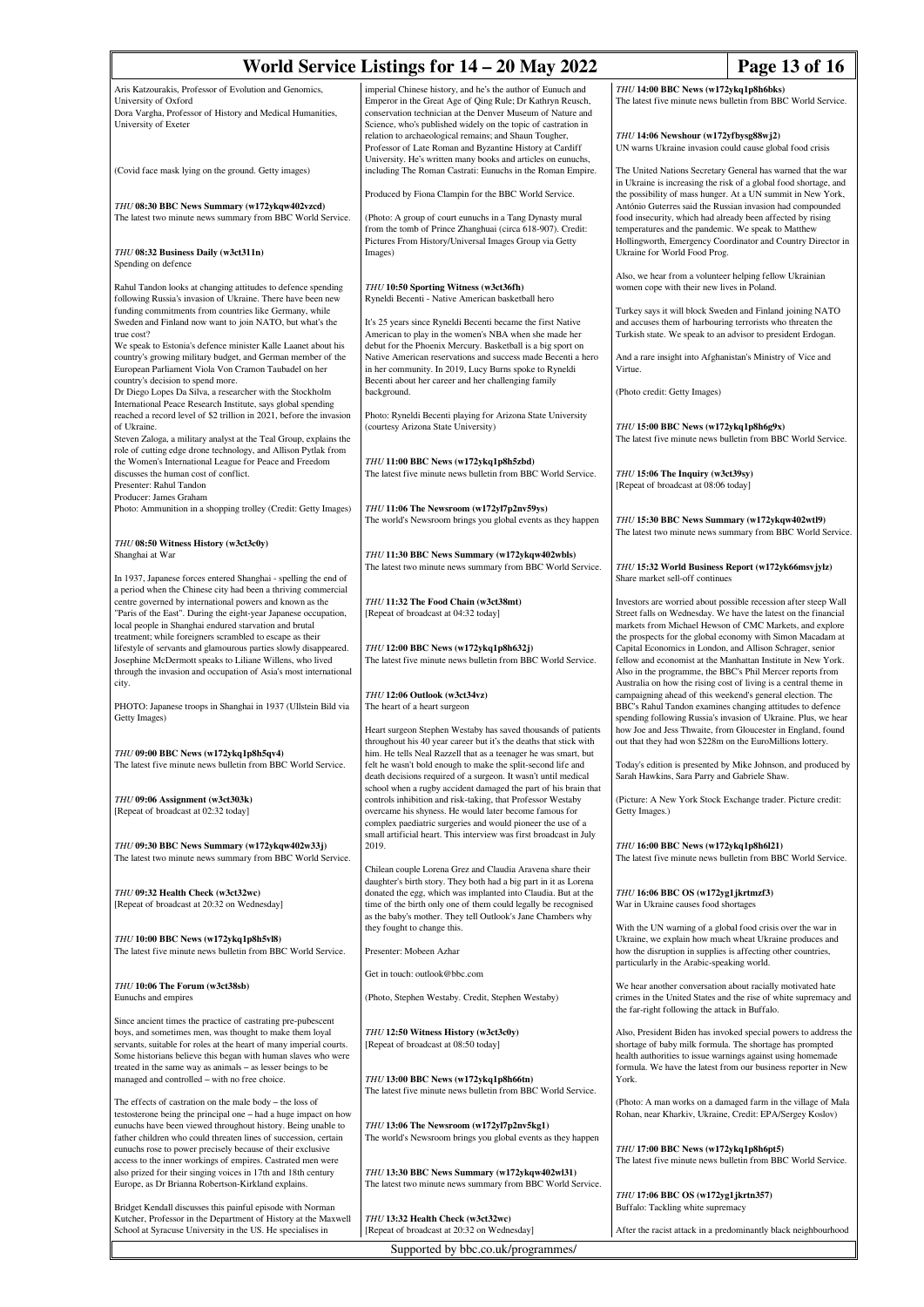| World Service Listings for 14 – 20 May 2022                                                                                                                                                                                                                                                                   | Page 14 of 16                                                                                                                                                                                                                                                                         |                                                                                                                                                                                                                                                              |  |
|---------------------------------------------------------------------------------------------------------------------------------------------------------------------------------------------------------------------------------------------------------------------------------------------------------------|---------------------------------------------------------------------------------------------------------------------------------------------------------------------------------------------------------------------------------------------------------------------------------------|--------------------------------------------------------------------------------------------------------------------------------------------------------------------------------------------------------------------------------------------------------------|--|
| of Buffalo, New York, we hear another conversation about<br>racially motivated hate crimes in the United States and the rise<br>of white supremacy and the far-right. The suspect, who is<br>white, allegedly posted a manifesto online and livestreamed the<br>fatal shooting of 10 people at a supermarket. | All thirty current NATO members have to approve membership<br>for Sweden and Finland but one country - Turkey - is<br>threatening to exercise its veto, accusing the two Nordic<br>neighbours of harbouring Kurdish militants.                                                        | agreement if the UK does anything to undermine the Good<br>Friday Agreement.<br>Plus after another volatile day on the markets, we try to work<br>out whether the US is heading towards a recession.                                                         |  |
| Also, President Biden has invoked special powers to address the<br>shortage of baby milk formula. The shortfall has prompted<br>health authorities to issue warnings against using homemade<br>formula. We have the latest from our business reporter in New<br>York.                                         | Also on the programme: the UN security council meets to<br>discuss the global food shortage caused by the war in Ukraine;<br>we hear from a Ukrainian farmer desperate to get his grain to<br>market; and why the Dutch prime minister is in trouble for<br>using an old Nokia phone. | Image credit: Volunteers prepare food in the kitchen of "World<br>Central Kitchen" for war refugees from Ukraine staying in<br>Przemysl, Poland, 15 April 2022. EPA/DAREK<br>DELMANOWICZ POLAND                                                              |  |
| We also hear about the UN's warning of a global food crisis<br>over the war in Ukraine. We explain how much wheat Ukraine<br>produces and how the disruption in supplies is affecting other<br>countries, particularly in the Arabic-speaking world.                                                          | (Photo: A member of the Norwegian army participates in a<br>military exercise called "Cold Response 2022", gathering<br>around 30,000 troops from NATO member countries as well as<br>Finland and Sweden Credit: REUTERS/Yves Herman)                                                 | FRI 02:00 BBC News (w172ykq1p8h7sjb)<br>The latest five minute news bulletin from BBC World Service.<br>FRI 02:06 The Newsroom (w172yl7p2nv744q)                                                                                                             |  |
| (Photo: People hugging at a memorial in Buffalo, New York.<br>Credit: Reuters/Brendan McDermid)                                                                                                                                                                                                               | THU 22:00 BBC News (w172ykq1p8h79jt)<br>The latest five minute news bulletin from BBC World Service.                                                                                                                                                                                  | The world's Newsroom brings you global events as they happen<br>FRI 02:30 BBC News Summary (w172ykqw402y4sq)                                                                                                                                                 |  |
| THU 18:00 BBC News (w172ykq1p8h6tk9)<br>The latest five minute news bulletin from BBC World Service.                                                                                                                                                                                                          | THU 22:06 The Inquiry (w3ct39sy)<br>[Repeat of broadcast at 08:06 today]                                                                                                                                                                                                              | The latest two minute news summary from BBC World Service.<br>FRI 02:32 World Football (w3ct3hq1)                                                                                                                                                            |  |
| THU 18:06 Outlook (w3ct34vz)<br>[Repeat of broadcast at 12:06 today]                                                                                                                                                                                                                                          | THU 22:30 BBC News Summary (w172ykqw402xnt6)<br>The latest two minute news summary from BBC World Service.                                                                                                                                                                            | Martin Laursen, AC Milan and the women's Champions League<br>final<br>The former Former AC Milan, Aston Villa and Denmark                                                                                                                                    |  |
| THU 18:50 Witness History (w3ct3c0y)<br>[Repeat of broadcast at 08:50 today]                                                                                                                                                                                                                                  | THU 22:32 The Food Chain (w3ct38mt)<br>[Repeat of broadcast at 04:32 today]                                                                                                                                                                                                           | defender Martin Laursen looks ahead to the finale of the Serie<br>A season and shares memories of his time playing in Italy. And<br>we look ahead to the final of the women's Champions League<br>final between Barcelona and Lyon with the former Barcelona |  |
| THU 19:00 BBC News (w172ykq1p8h6y9f)<br>The latest five minute news bulletin from BBC World Service.                                                                                                                                                                                                          | THU 23:00 BBC News (w172ykq1p8h7f8y)<br>The latest five minute news bulletin from BBC World Service.                                                                                                                                                                                  | coach Lluis Cortes.<br>Picture on website: Martin Laursen returns to Villa Park for a<br>match between Aston Villa and Blackburn Rovers (Neville                                                                                                             |  |
| THU 19:06 The Newsroom (w172y17p2nv68xt)<br>The world's Newsroom brings you global events as they happen                                                                                                                                                                                                      | THU 23:06 The Newsroom (w172yrwt765yfbj)<br>The world's Newsroom brings you global events as they happen                                                                                                                                                                              | Williams/Aston Villa FC via Getty Images)<br>FRI 03:00 BBC News (w172ykq1p8h7x8g)<br>The latest five minute news bulletin from BBC World Service.                                                                                                            |  |
| THU 19:30 BBC News Summary (w172ykqw402x9kt)<br>The latest two minute news summary from BBC World Service.                                                                                                                                                                                                    | THU 23:20 Sports News (w172ygh20jgwjb7)<br>BBC Sport brings you all the latest stories and results from<br>around the world.                                                                                                                                                          | FRI 03:06 Outlook (w3ct34vz)<br>[Repeat of broadcast at 12:06 on Thursday]                                                                                                                                                                                   |  |
| THU 19:32 Sport Today (w172ygff428hg8b)<br>2022/05/19 GMT                                                                                                                                                                                                                                                     | THU 23:30 BBC News Summary (w172ykqw402xskb)<br>The latest two minute news summary from BBC World Service.                                                                                                                                                                            | FRI 03:50 Witness History (w3ct3c0y)                                                                                                                                                                                                                         |  |
| BBC sports correspondents tell the story behind today's top<br>sporting news, with interviews and reports from across the<br>world.                                                                                                                                                                           | THU 23:32 World Business Report (w172yk712jg8709)<br>Ukraine's wheat exports                                                                                                                                                                                                          | [Repeat of broadcast at 08:50 on Thursday]<br>FRI 04:00 BBC News (w172ykq1p8h810l)                                                                                                                                                                           |  |
| THU 20:00 BBC News (w172ykq1p8h721k)<br>The latest five minute news bulletin from BBC World Service.                                                                                                                                                                                                          | The United States Secretary of State, Anthony Blinken, accuses<br>Russia of using food as a weapon of war - holding "hostage"<br>food supplies that are usually exported to millions of people.                                                                                       | The latest five minute news bulletin from BBC World Service.<br>FRI 04:06 The Newsroom (w172yl7p2nv7cmz)                                                                                                                                                     |  |
| THU 20:06 Assignment (w3ct303k)<br>[Repeat of broadcast at 02:32 today]                                                                                                                                                                                                                                       | Daniil Melnychenko is a data analyst at Informall Business<br>Group - based in Odessa - he tells us about the issue. Indonesia<br>will resume palm oil exports next week - one of the world's<br>most important commodities. Norman Harsono has been                                  | The world's Newsroom brings you global events as they happen<br>FRI 04:30 BBC News Summary (w172ykqw402yd8z)                                                                                                                                                 |  |
| THU 20:30 BBC News Summary (w172ykqw402xf9y)<br>The latest two minute news summary from BBC World Service.                                                                                                                                                                                                    | covering the story for the Jakarta Post - he tells us why the<br>President has changed his mind. Australia's recorded its lowest<br>unemployment figure in almost fifty years - just 3.9% last<br>month. Businesses say they're desperate for staff - and Liarne                      | The latest two minute news summary from BBC World Service.<br>FRI 04:32 Heart and Soul (w3ct4237)                                                                                                                                                            |  |
| THU 20:32 Science In Action (w3ct368z)<br>Death in the rainforest                                                                                                                                                                                                                                             | Peek, who owns the Matterhorn Restaurant in Sydney tells us<br>about the problems she's facing.                                                                                                                                                                                       | Finding faith on a warship<br>BBC Faith and Ethics reporter Claire Jones has been granted<br>exclusive access on board British warship HMS                                                                                                                   |  |
| Tree mortality in tropical moist forests in Australia has been<br>increasing since the mid 1980s. The death rate of trees appears<br>to have doubled over that time period. According to an<br>international team of researchers, the primary cause is drier air                                              | <b>FRIDAY 20 MAY 2022</b><br>FRI 00:00 BBC News (w172ykq1p8h7k12)                                                                                                                                                                                                                     | Northumberland while on deployment to the North Sea.<br>As Russian troops continue to invade Ukraine, Claire explores<br>faith on a warship, and whether armed forces personnel can                                                                          |  |
| in these forests, the consequence of human-induced climate<br>change. According to ecologist David Bauman, a similar<br>process is likely underway in tropical forests on other<br>continents.                                                                                                                | The latest five minute news bulletin from BBC World Service.<br>FRI 00:06 The Forum (w3ct38sb)                                                                                                                                                                                        | 'find their faith' in times of trouble or unrest.<br>The military chaplain onboard the warship is Reverend Dr<br>Louisa Pittman, one of three female chaplains in the Royal                                                                                  |  |
| Also in the programme: the outbreaks of monkeypox in Europe<br>and North America Could SARS-CoV-2 infection lingering<br>in the gut be a cause of Long Covid? News of a vaccine against                                                                                                                       | [Repeat of broadcast at 10:06 on Thursday]<br>FRI 00:50 Sporting Witness (w3ct36fh)                                                                                                                                                                                                   | Navy. She caters for all faiths, never carries a weapon, and<br>holds no rank so the captain or a junior rating can speak freely.<br>Claire follows her as she carries out her duties and hears from                                                         |  |
| Epstein Barr virus, the cause of mononucleosis, various cancers<br>and multiple sclerosis.                                                                                                                                                                                                                    | [Repeat of broadcast at 10:50 on Thursday]<br>FRI 01:00 BBC News (w172ykq1p8h7ns6)                                                                                                                                                                                                    | sailors onboard about what their faith means to them in times of<br>conflict.                                                                                                                                                                                |  |
| Image:<br>Credit: Getty Images                                                                                                                                                                                                                                                                                | The latest five minute news bulletin from BBC World Service.                                                                                                                                                                                                                          | FRI 05:00 BBC News (w172ykq1p8h84rq)<br>The latest five minute news bulletin from BBC World Service.                                                                                                                                                         |  |
| Presenter: Roland Pease<br>Producer: Andrew Luck-Baker                                                                                                                                                                                                                                                        | FRI 01:06 Business Matters (w172ydpc5c48p53)<br>Russia accused of weaponising food in Ukraine war<br>Vivienne Nunis is joined by Alexander Kaufman from the Huff                                                                                                                      | FRI 05:06 Newsday (w172yf8hg8g8sf4)<br>Biden to visit South Korea and Japan to reaffirm alliance                                                                                                                                                             |  |
| THU 21:00 BBC News (w172ykq1p8h75sp)<br>The latest five minute news bulletin from BBC World Service.                                                                                                                                                                                                          | Post in New York, and Jeanette Rodrigues from Bloomberg in<br>Mumbai.<br>We start with the war in Ukraine and the ripple effects it's<br>having on global food supplies.                                                                                                              | Our top story today: the US President Joe Biden begins a six<br>day visit to South Korea and Japan - his first trip to Asia since<br>he took office. But the focus will be on two countries he will<br>not set foot in - North Korea and China.              |  |
| THU 21:06 Newshour (w172yfbysg89qqz)<br>Finland and Sweden to join NATO: Turkey objects                                                                                                                                                                                                                       | Plus we look at Indonesia resuming palm oil exports next week<br>- one of the world's most important commodities.<br>The leader of the US House of Representatives Nancy Pelosi<br>again warns that the US will not support a bilateral free trade                                    | We'll hear about what binds political right wingers in the US<br>and their counterparts in Hungary - as they meet at a major<br>conference in the European country.                                                                                          |  |
|                                                                                                                                                                                                                                                                                                               | Supported by bbc.co.uk/programmes/                                                                                                                                                                                                                                                    |                                                                                                                                                                                                                                                              |  |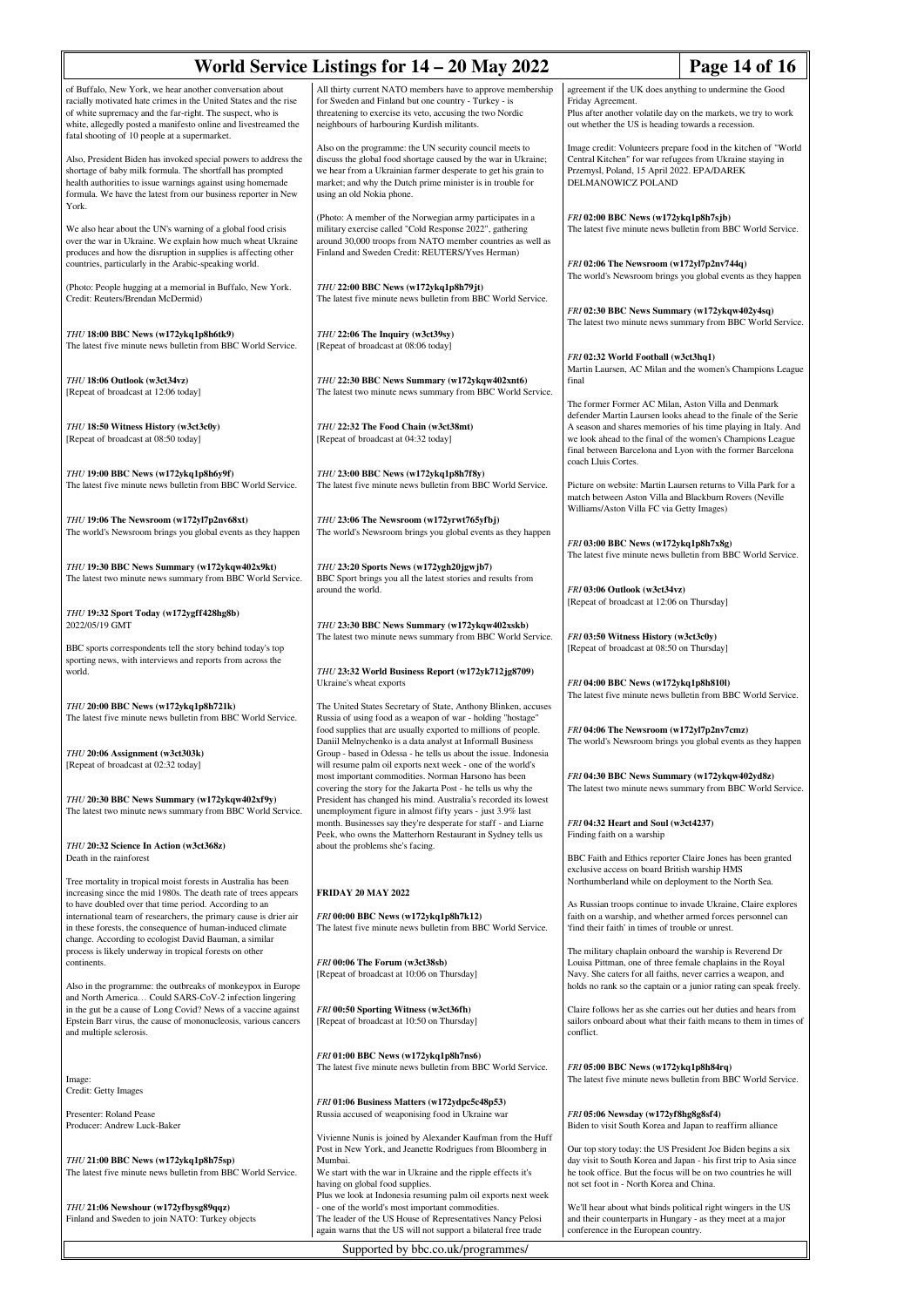| World Service Listings for 14 – 20 May 2022                                                                                                                                                                                                                                                                                 | Page 15 of 16                                                                                                                                                                                                                                                                                                                 |                                                                                                                                                                                                                                                                                                                                                                                                                                                                                                                                                                                                                                                                |  |
|-----------------------------------------------------------------------------------------------------------------------------------------------------------------------------------------------------------------------------------------------------------------------------------------------------------------------------|-------------------------------------------------------------------------------------------------------------------------------------------------------------------------------------------------------------------------------------------------------------------------------------------------------------------------------|----------------------------------------------------------------------------------------------------------------------------------------------------------------------------------------------------------------------------------------------------------------------------------------------------------------------------------------------------------------------------------------------------------------------------------------------------------------------------------------------------------------------------------------------------------------------------------------------------------------------------------------------------------------|--|
| There's an outbreak of the disease Monkeypox in parts of<br>Europe and the US - an unusual occurrence.<br>And our correspondent reports from Estonia, where efforts to                                                                                                                                                      | spent decades trying to recover that money so it can paid out as<br>compensation to the thousands of Filipinos who were<br>imprisoned or tortured during martial law. He spoke to Matt<br>Pintus.                                                                                                                             | Environmentalist Jonathan Olakunle dresses up as a superhero<br>to help clean up the streets and raise awareness about illegal<br>waste dumping. BBC Africa's Joshua Akinyemi has spent a day<br>with him.                                                                                                                                                                                                                                                                                                                                                                                                                                                     |  |
| integrate the country's Russian minority have been given a new<br>impetus by Moscow's invasion of Ukraine.                                                                                                                                                                                                                  | (Photo: Imelda Marcos and Ferdinand Marcos Senior in Manila<br>in 1977. Credit: Getty Images)                                                                                                                                                                                                                                 | Afghan women lawyers<br>Since the Taliban took over in 2021, women have been barred<br>from working in the judiciary system, leaving thousands jobless<br>and at risk. And whilst the Taliban government say women with<br>legal claims can still go to court, some Afghan women say that<br>their cases are better understood by female judges and lawyers.                                                                                                                                                                                                                                                                                                   |  |
| FRI 06:00 BBC News (w172ykq1p8h88hv)<br>The latest five minute news bulletin from BBC World Service.                                                                                                                                                                                                                        | FRI 09:00 BBC News (w172ykq1p8h8mr7)<br>The latest five minute news bulletin from BBC World Service.                                                                                                                                                                                                                          |                                                                                                                                                                                                                                                                                                                                                                                                                                                                                                                                                                                                                                                                |  |
| FRI 06:06 Newsday (w172yf8hg8g8x58)<br>South Korea and Japan receive a visit from President Biden                                                                                                                                                                                                                           | FRI 09:06 Tech Tent (w3ct3752)<br>Is the cryptocurrency bubble bursting?                                                                                                                                                                                                                                                      | Shazia Haya from BBC Pastho has the story.<br>Bridgerton in India<br>The latest season of the drama Bridgerton has had a mixed<br>reception in India. Set in Georgian London, the series follows<br>the aristrocratic Bridgerton family. The second series<br>introduces an Indian family visiting London to find a match for<br>their youngest daughter. Though popular among Indians it<br>proved controversial - as the BBC's Meryl Sebastian in Delhi<br>explains.<br>Presenter: Faranak Amidi<br>Producers: Alice Gioia, Caroline Ferguson, Rebecca Moore,<br><b>Emily Naylor</b><br>(Photo: Newly-weds Aliona and Boghdan. Credit: Marek<br>Polaszewski) |  |
| US President Joe Biden is on a charm offensive to Asia this<br>weekend. His visit to South Korea and Japan is also seen as a<br>firm message to China to not try what Russia did in Ukraine<br>anywhere in Asia. We will get more on that in this next hour.                                                                | This week Tech Tent takes the temperature of the crypto<br>market with the BBC's cyber reporter Joe Tidy and the<br>Financial Times' Markets Editor, Katie Martin. Dr Johnny Ryan<br>from the Irish Council for Civil Liberties on how our personal                                                                           |                                                                                                                                                                                                                                                                                                                                                                                                                                                                                                                                                                                                                                                                |  |
| The migrant deal between the UK and Rwanda continues to<br>cause discomfort and controversy. Why are migrants in<br>northern France worried about it?                                                                                                                                                                       | data is sold hundreds of times a day; and Rebecca Romo<br>Teague, a radio host from Cape Cod, on how social media is<br>helping with the US baby formula milk crisis.                                                                                                                                                         |                                                                                                                                                                                                                                                                                                                                                                                                                                                                                                                                                                                                                                                                |  |
| The UN is hard at work trying to end the deadly violence that<br>has gripped communities in the disputed oil region of Abyei -<br>We will find out why there is a resurgence of violent clashes<br>there.                                                                                                                   | FRI 09:30 BBC News Summary (w172ykqw402z00m)<br>The latest two minute news summary from BBC World Service.                                                                                                                                                                                                                    |                                                                                                                                                                                                                                                                                                                                                                                                                                                                                                                                                                                                                                                                |  |
| FRI 07:00 BBC News (w172ykq1p8h8d7z)<br>The latest five minute news bulletin from BBC World Service.                                                                                                                                                                                                                        | FRI 09:32 Science In Action (w3ct368z)<br>[Repeat of broadcast at 20:32 on Thursday]                                                                                                                                                                                                                                          | FRI 12:50 Witness History (w3ct3bwf)<br>[Repeat of broadcast at 08:50 today]                                                                                                                                                                                                                                                                                                                                                                                                                                                                                                                                                                                   |  |
| FRI 07:06 Newsday (w172yf8hg8g90xd)<br>Biden shakes up China and North Korea with East Asia visit                                                                                                                                                                                                                           | FRI 10:00 BBC News (w172ykq1p8h8rhc)<br>The latest five minute news bulletin from BBC World Service.                                                                                                                                                                                                                          | FRI 13:00 BBC News (w172ykq1p8h93qr)<br>The latest five minute news bulletin from BBC World Service.                                                                                                                                                                                                                                                                                                                                                                                                                                                                                                                                                           |  |
| President Biden visits Seoul, it is a part of a trip to South Korea<br>and Japan over the next few days. It is also the first time he has<br>been to Asia since he became President. So what's the message<br>he's bringing?                                                                                                | FRI 10:06 The Real Story (w3ct33nw)<br>What is the 'Great Replacement' conspiracy theory?<br>The suspect in Saturday's killing of ten people at a Buffalo                                                                                                                                                                     | FRI 13:06 The Newsroom (w172yl7p2nv8gc4)<br>The world's Newsroom brings you global events as they happen                                                                                                                                                                                                                                                                                                                                                                                                                                                                                                                                                       |  |
| A day after the world is warned the war in Ukraine could lead<br>to food shortages - our correspondents reports from port city of<br>Odessa from where many basic commodities start there journey<br>to our food cupboards.                                                                                                 | supermarket allegedly wrote a document endorsing the Great<br>Replacement Theory. It's a racist far-right conspiracy theory<br>that falsely states there's a secret plan to replace white people<br>through increased immigration and other means. In the United<br>States some politicians and mainstream media figures like | FRI 13:30 BBC News Summary (w172ykqw402zh04)<br>The latest two minute news summary from BBC World Service.                                                                                                                                                                                                                                                                                                                                                                                                                                                                                                                                                     |  |
| Also we look at why despite sanctions, Russia still benefits from<br>it's oil exports.                                                                                                                                                                                                                                      | Tucker Carlson of Fox News are accused of pushing a version<br>of the theory when they insist Democratic Party immigration<br>policies have the same aim. In Europe too, fears that white,<br>Christian culture is being undermined have been stoked by far-                                                                  | FRI 13:32 Science In Action (w3ct368z)<br>[Repeat of broadcast at 20:32 on Thursday]                                                                                                                                                                                                                                                                                                                                                                                                                                                                                                                                                                           |  |
| FRI 08:00 BBC News (w172ykq1p8h8j03)<br>The latest five minute news bulletin from BBC World Service.                                                                                                                                                                                                                        | right politicians across the continent. So how has Great<br>Replacement Theory evolved? Is the basic philosophy behind it<br>going mainstream? And what can and should be done to address<br>the fears of people concerned about demographic change?                                                                          | FRI 14:00 BBC News (w172ykq1p8h97gw)<br>The latest five minute news bulletin from BBC World Service.                                                                                                                                                                                                                                                                                                                                                                                                                                                                                                                                                           |  |
| FRI 08:06 HARDtalk (w3ct32ft)<br>Franklin Graham: An era of moral decline?                                                                                                                                                                                                                                                  | Ritula Shah is joined by a panel of expert guests.<br>Producers: Paul Schuster and Ellen Otzen.                                                                                                                                                                                                                               | FRI 14:06 Newshour (w172yfbysg8csf5)<br>Ukraine war: US warns Russia against food blockade                                                                                                                                                                                                                                                                                                                                                                                                                                                                                                                                                                     |  |
| Stephen Sackur speaks to evangelist Franklin Graham, who has<br>followed in his father Billy's footsteps and become one of the<br>biggest Christian preachers in America. In the intensifying<br>culture war over abortion and LGBTQ rights in the US, have                                                                 | FRI 11:00 BBC News (w172ykq1p8h8w7h)<br>The latest five minute news bulletin from BBC World Service.                                                                                                                                                                                                                          | The Ukraine war turns from a conflict about land and about<br>values into a worldwide warning that food may run short for<br>millions.<br>The US ambassador to the United Nations, Linda Thomas-                                                                                                                                                                                                                                                                                                                                                                                                                                                               |  |
| the evangelists and the Republicans joined forces?                                                                                                                                                                                                                                                                          | FRI 11:06 The Newsroom (w172yl7p2nv86vw)<br>The world's Newsroom brings you global events as they happen                                                                                                                                                                                                                      | Greenfield, tells this programme about what she thinks can be<br>done about it and how far the US prepared is to go.                                                                                                                                                                                                                                                                                                                                                                                                                                                                                                                                           |  |
| FRI 08:30 BBC News Summary (w172ykqw402yw8h)<br>The latest two minute news summary from BBC World Service.                                                                                                                                                                                                                  | FRI 11:30 BBC News Summary (w172ykqw402z7hw)<br>The latest two minute news summary from BBC World Service.                                                                                                                                                                                                                    | Also in this edition of Newshour: we hear from a pro-<br>democracy activist in Egypt now entering his eighth week of<br>hunger strike; and the Irish artist whose sculpture of a mythical<br>mischief-maker made all sorts of trouble for him.                                                                                                                                                                                                                                                                                                                                                                                                                 |  |
| FRI 08:32 Business Daily (w3ct30rm)<br>Million by 30: Ally Salama<br>Ally Salama's company makes content that aims to improve                                                                                                                                                                                               | FRI 11:32 World Football (w3ct3hq1)<br>[Repeat of broadcast at 02:32 today]                                                                                                                                                                                                                                                   | (Photo shows US ambassador to the United Nations Linda)<br>Thomas-Greenfield. Credit: John Minchillo/Reuters)                                                                                                                                                                                                                                                                                                                                                                                                                                                                                                                                                  |  |
| mental health awareness in the Middle East - he's experienced<br>clinical depression himself.                                                                                                                                                                                                                               | FRI 12:00 BBC News (w172ykq1p8h8zzm)                                                                                                                                                                                                                                                                                          | FRI 15:00 BBC News (w172ykq1p8h9c70)<br>The latest five minute news bulletin from BBC World Service.                                                                                                                                                                                                                                                                                                                                                                                                                                                                                                                                                           |  |
| The podcast Ally presents - Empathy always wins - has had<br>millions of downloads and EMPWR is valued at more than a<br>million dollars.                                                                                                                                                                                   | The latest five minute news bulletin from BBC World Service.<br>FRI 12:06 The Fifth Floor (w3ct37z5)                                                                                                                                                                                                                          | FRI 15:06 HARDtalk (w3ct32ft)<br>[Repeat of broadcast at 08:06 today]                                                                                                                                                                                                                                                                                                                                                                                                                                                                                                                                                                                          |  |
| In this episode of Million by 30, Felicity Hannah asks Ally how<br>his own experiences helped him develop his business model,<br>how he operates as an employer and for his advice to anyone                                                                                                                                | Love in a time of war<br>Love in a time of war                                                                                                                                                                                                                                                                                | FRI 15:30 BBC News Summary (w172ykqw402zqhd)                                                                                                                                                                                                                                                                                                                                                                                                                                                                                                                                                                                                                   |  |
| else looking to get into podcasting or start a media company.<br>Presenter: Felicity Hannah<br>Producer: Rory Claydon                                                                                                                                                                                                       | How do you arrange a wedding in a warzone? According to<br>Ukrainian authorities nearly 4,000 couples tied the knot in the<br>first 10 days after the invasion. BBC Ukrainian's Zhanna<br>Bezpiatchuk has recently come back from Ukraine - where she                                                                         | The latest two minute news summary from BBC World Service.<br>FRI 15:32 World Business Report (w172yk2xvwfwmsx)                                                                                                                                                                                                                                                                                                                                                                                                                                                                                                                                                |  |
| Image; Ally Salama: Credit; Ally Salama                                                                                                                                                                                                                                                                                     | met a couple who exchanged their vows as twin rockets hit the<br>city of Lviv, in western Ukraine.                                                                                                                                                                                                                            | Canada blocks Huawei and ZTE from 5G networks<br>Canada will block two of China's biggest telecom equipment                                                                                                                                                                                                                                                                                                                                                                                                                                                                                                                                                    |  |
| FRI 08:50 Witness History (w3ct3bwf)<br>Chasing the Marcos millions                                                                                                                                                                                                                                                         | Videogames in the Arabic world<br>Millions of people around the world play videogames and the<br>industry is getting bigger and bigger. One company is<br>capitalising on this growth. Based in Jordan, their speciality is                                                                                                   | firms from its 5G networks. The move to exclude ZTE and<br>Huawei brings Canada in line with its intelligence partners in<br>the US, UK, Australia and New Zealand. We ask Canadian<br>technology journalist Takara Small why the country took a long                                                                                                                                                                                                                                                                                                                                                                                                          |  |
| The former president of the Philippines Ferdinand Marcos<br>Senior is thought to have plundered a huge amount of public<br>money during military rule in the 1970s and '80s. He spent the<br>fortune on foreign properties and the luxury lifestyle enjoyed<br>by his wife, Imelda Marcos. American lawyer Robert Swift has | 'localising' videogames; making them more suitable for Arab<br>audiences. Hossam Fazulla has been covering this story for<br><b>BBC</b> Arabic.<br>Meet the Nigerian Spiderman                                                                                                                                                | time to impose the ban. Also in the programme, food delivery<br>drivers in the United Arab Emirates have been on strike,<br>concerned at the rising price of petrol. We find out more from<br>the BBC's Sameer Hashmi. With Europe attempting to wean<br>itself off Russian energy following the invasion of Ukraine,                                                                                                                                                                                                                                                                                                                                          |  |

Meet the Nigerian Spiderman

Supported by bbc.co.uk/programmes/